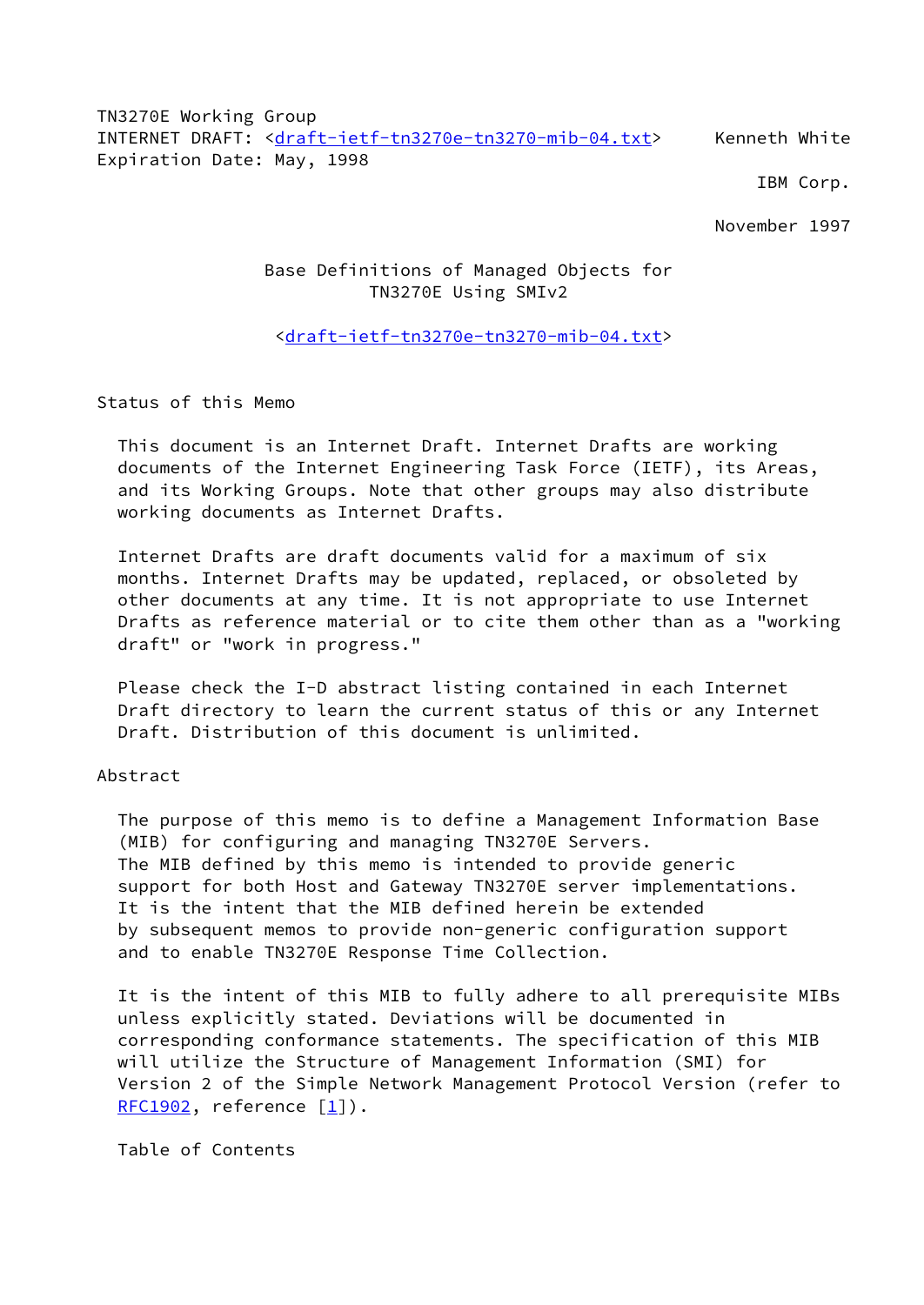| White |  |  | TN3270E Management Information Base (TN3270E-MIB) | 20 November 199 |  |
|-------|--|--|---------------------------------------------------|-----------------|--|
|       |  |  |                                                   |                 |  |

| 2.0 The SNMPv2 Network Management Framework 2 |  |
|-----------------------------------------------|--|
|                                               |  |
|                                               |  |
|                                               |  |
|                                               |  |
|                                               |  |
|                                               |  |
| 3.2 TN3270E Server Resource Configuration 6   |  |
| 3.3 Resource/Client Address Mappings 6        |  |
|                                               |  |
|                                               |  |
|                                               |  |
|                                               |  |
|                                               |  |
|                                               |  |
|                                               |  |
|                                               |  |
|                                               |  |

<span id="page-1-0"></span>[1](#page-1-0). Introduction

 This document is a product of the TN3270E Working Group. Its purpose is to define a MIB module for extending the traditional MIBs supported by a TCP/IP implementation for configuration and management of TN3270E servers.

<span id="page-1-1"></span>[2](#page-1-1). The SNMPv2 Network Management Framework

 The SNMP Network Management Framework presently consists of three major components. They are:

- o the SMI, described in [RFC 1902](https://datatracker.ietf.org/doc/pdf/rfc1902)  $[1]$  $[1]$ , the mechanisms used for describing and naming objects for the purpose of management.
- o the MIB-II, STD 17, [RFC 1213](https://datatracker.ietf.org/doc/pdf/rfc1213)  $[5]$  $[5]$ , the core set of managed objects for the Internet suite of protocols.
- o the protocol, [RFC 1157](https://datatracker.ietf.org/doc/pdf/rfc1157) [\[9](#page-47-2)] and/or [RFC 1905](https://datatracker.ietf.org/doc/pdf/rfc1905) [\[7](#page-47-3)] the protocol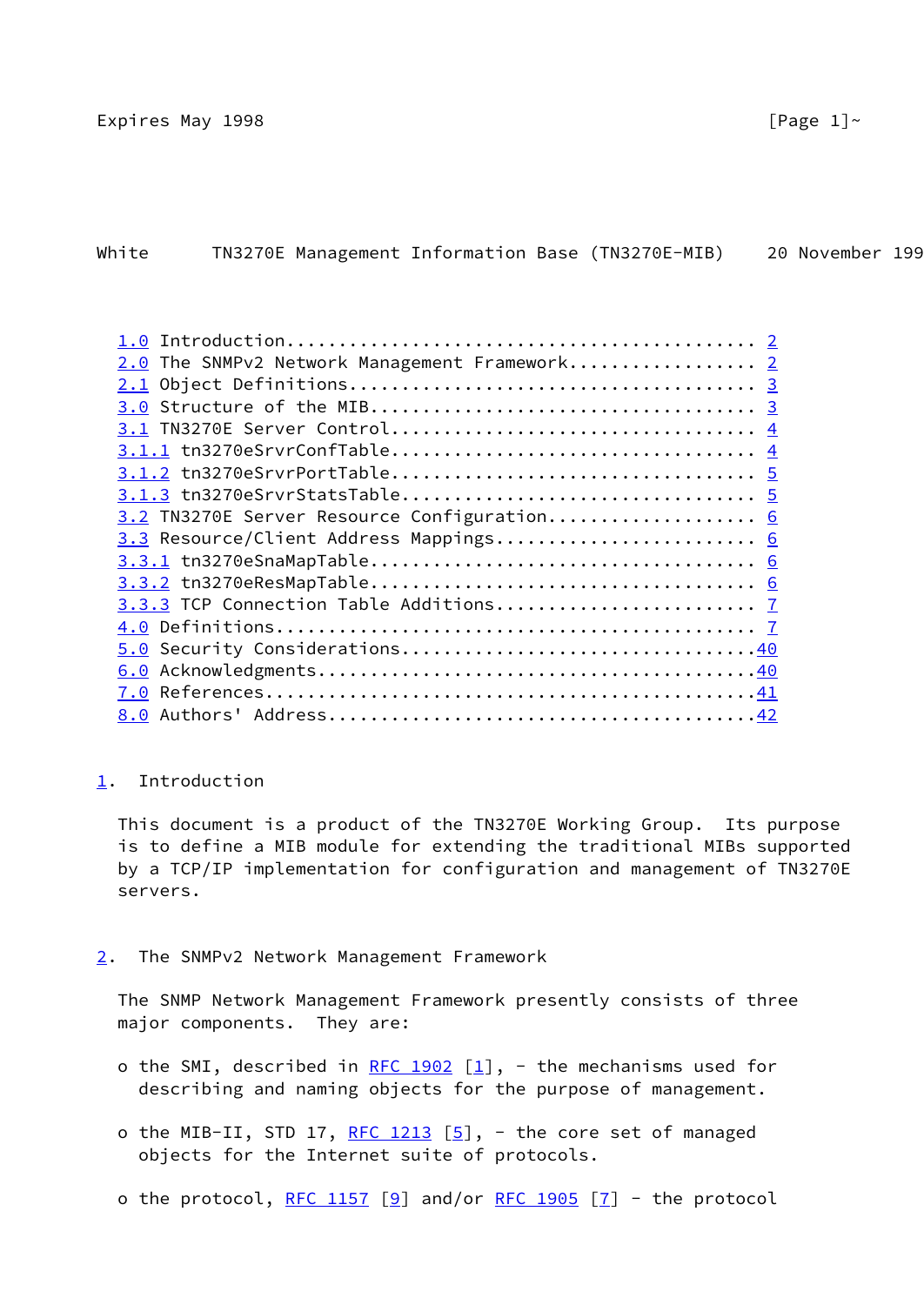for accessing managed information.

Textual conventions are defined in RFC  $1903$  [[6\]](#page-47-4), and conformance statements are defined in [RFC 1904](https://datatracker.ietf.org/doc/pdf/rfc1904)  $[8]$  $[8]$ .

 The Framework permits new objects to be defined for the purpose of experimentation and evaluation.

```
Expires May 1998 [Page 2]~
```
White TN3270E Management Information Base (TN3270E-MIB) 20 November 199

 This memo specifies a MIB module that is compliant to the SNMPv2 SMI. A semantically identical MIB conforming to the SNMPv1 SMI can be produced through the appropriate translation.

<span id="page-2-0"></span>[2.1](#page-2-0). Object Definitions

 Managed objects are accessed via a virtual information store, termed the Management Information Base or MIB. Objects in the MIB are defined using the subset of Abstract Syntax Notation One (ASN.1) defined in the SMI. In particular, each object object type is named by an OBJECT IDENTIFIER, an administratively assigned name. The object type together with an object instance serves to uniquely identify a specific instantiation of the object. For human convenience, we often use a textual string, termed the descriptor, to refer to the object type.

### <span id="page-2-1"></span>[3](#page-2-1). Structure of the MIB

The TN3270E-MIB is split into the following components:

- o TN3270E Server Control
- o TN3270E Server Resource Configuration
- o Resource/Client Address Mappings

 The TN3270E-MIB is defined primarily for TN3270E servers. This memo does not explicitly address use of the MIB by TN3270 servers that do not support the TN3270E protocol. Although a significant number of the objects do apply in the TN3270-only case, the case was not addressed since it is unlikely that a TN3270-only server would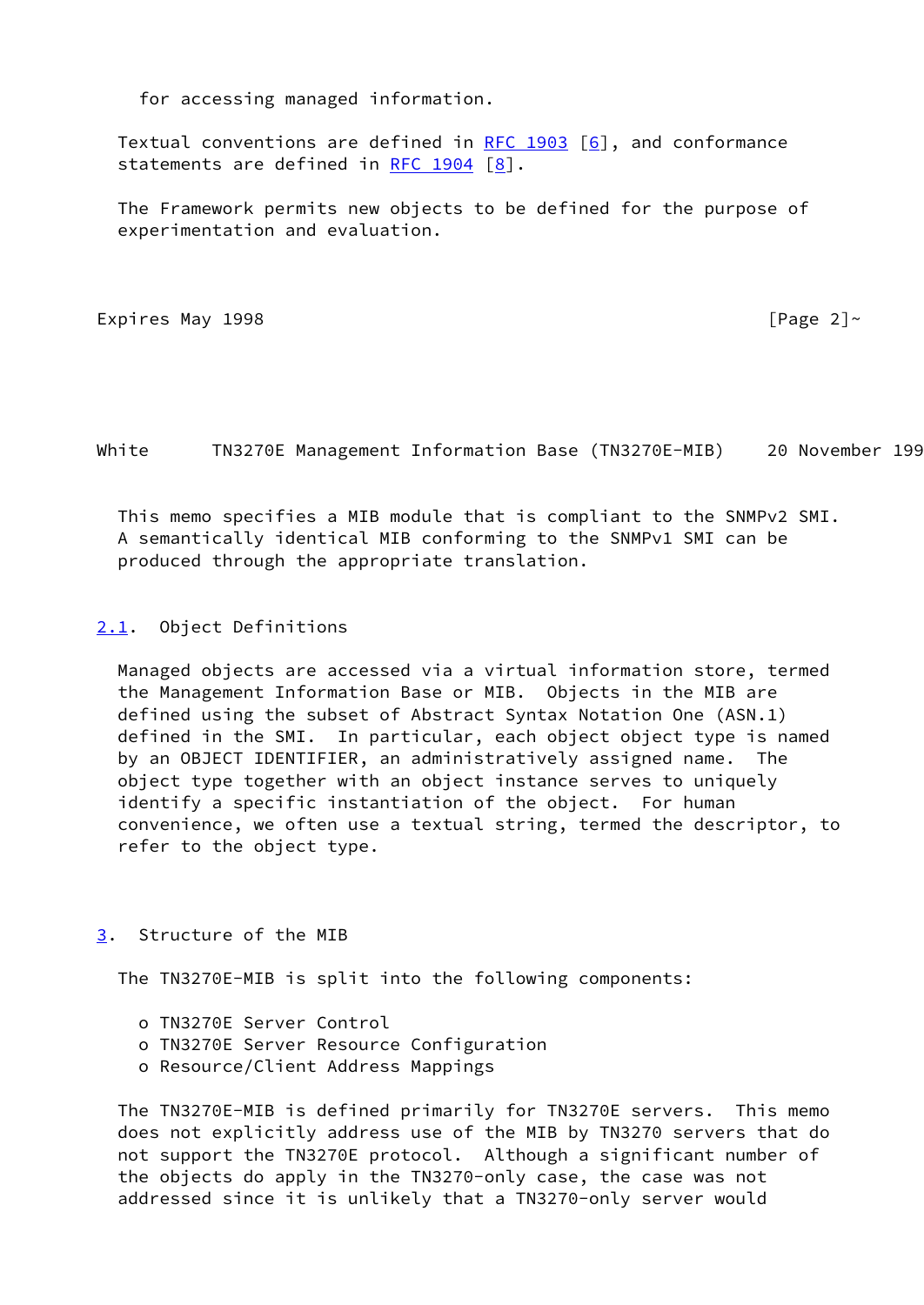implement this MIB.

The SYSAPPL-MIB, reference  $[12]$  $[12]$ , is a prerequisite for the TN3270E- MIB, so that the Utf8String Textual Convention (TC) can be imported. This TC, which is used for some MIB objects containing textual information, enables internationalization of text strings, whereas the DisplayString TC does not.

 The MIB defined by this memo handles both IPv4 and IPv6 addressing. Two Textual Conventions, Tn3270eAddrType and Tn3270eTAddress, are defined for this purpose. Tn3270eTAddress is essentially equivalent to TAddress, defined by [RFC 1903.](https://datatracker.ietf.org/doc/pdf/rfc1903) The difference is that Tn3270eTAddress allows a null-length octet string, while TAddress doesn't. Allowing a null IP Address is important, since in places Tn3270eTAddress object values are used as a component of an object instance, and need not actually contain an IP Address. In general, use

Expires May 1998  $\sqrt{P}$  and  $\sqrt{P}$  and  $\sqrt{P}$  are  $\sqrt{P}$ 

White TN3270E Management Information Base (TN3270E-MIB) 20 November 199

 of Tn3270eTAddress replaces the prior use of IpAddress to represent IP Addresses.

 Tn3270eAddrType is functionally equivalent to the TDomain TC, also defined by [RFC 1903](https://datatracker.ietf.org/doc/pdf/rfc1903). TDomain uses an OID to identify the contents of a TAddress object. Tn3270eAddrType was chosen over TDomain because, with a SYNTAX of Unsigned32 (enumeration type), it is much simpler than an OID to specify in an instance identifier.

<span id="page-3-0"></span>[3.1](#page-3-0). TN3270E Server Control

 This group of objects provides for TN3270E server configuration, and consists of:

- o tn3270eSrvrConfTable
- o tn3270eSrvrPortTable
- o tn3270eSrvrStatsTable

#### <span id="page-3-1"></span>[3.1.1](#page-3-1). tn3270eSrvrConfTable

The tn3270eSrvrConfTable contains a set of objects primarily for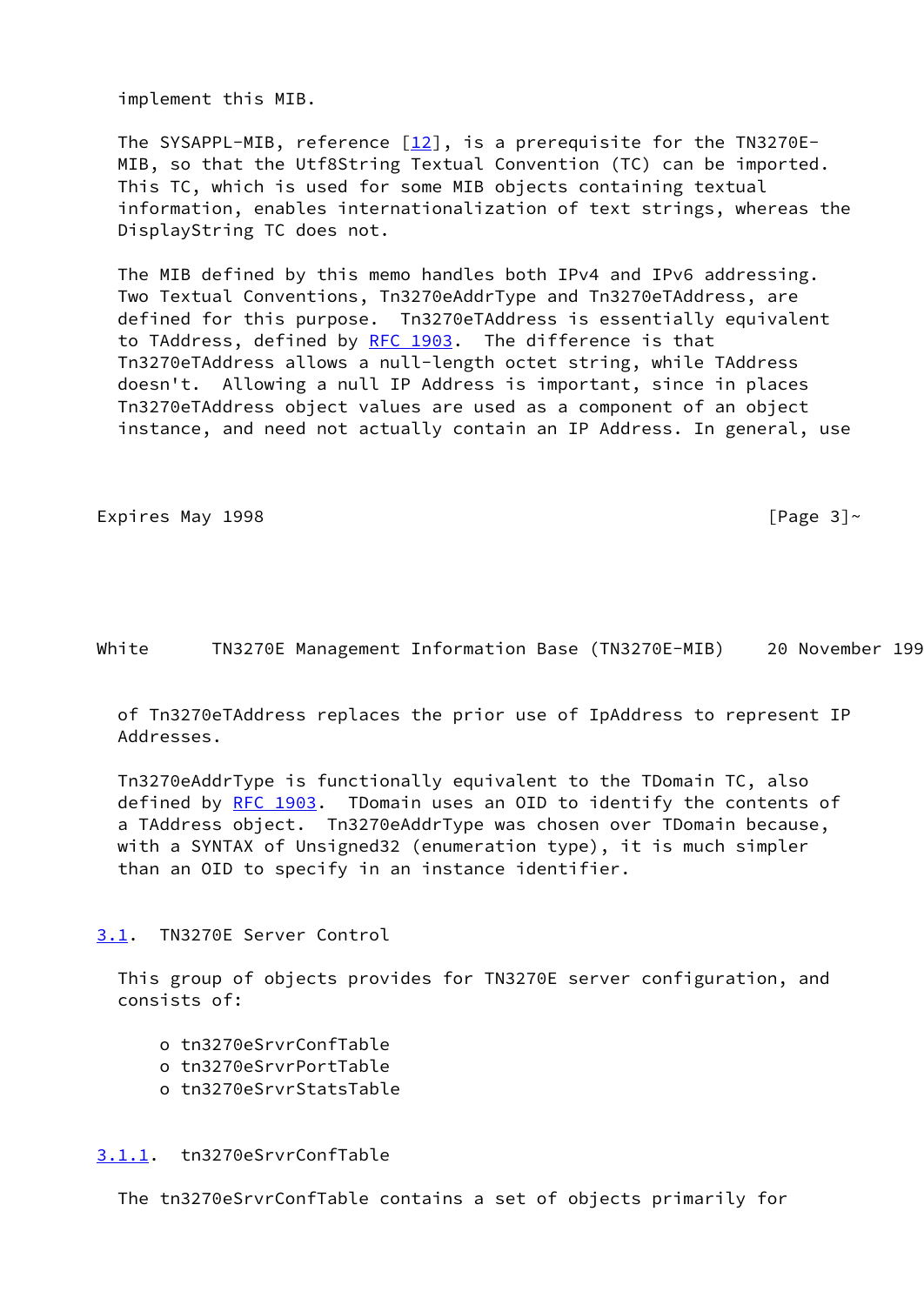configuring and managing a TN3270E server. As with most of the other tables in the TN3270E-MIB, this table is indexed by an unsigned integer, tn3270eSrvrConfIndex. This primary index element enables support of multiple TN3270E servers on the same host. Within a host, tn3270eSrvrConfIndex values must be unique, and need not be contiguous; otherwise these values are implementation-dependent.

 An earlier version of this memo had used the local IP Address associated with a TN3270E server along with tn3270eSrvrConfIndex as the primary indexes into most of its tables. Use of a local IP Address was thought to enable use of these tables by management applications. This approach was dropped, since it introduces a level of complexity into MIB table indexing for little actual benefit.

 tn3270eSrvrConfInactivityTimer defines the inactivity period for TN3270 and TN3270E Sessions. tn3270eSrvrConfSessionTermState defines how a session should be terminated. The three objects:

- o tn3270eSrvrConfActivityCheck
- o tn3270eSrvrConfActivityTimeout
- o tn3270eSrvrConfActivityInterval

 define the parameters for performing the "Telnet Timing Mark Option" as defined by  $RFC 860 [3]$  $RFC 860 [3]$ . The object tn3270eSrvrConfActivityCheck is defined to enable selection of either a NOP command or a TIMEMARK

Expires May 1998  $[Page 4]~$ 

White TN3270E Management Information Base (TN3270E-MIB) 20 November 199

 command. Sending a NOP command results in less overhead then a TIMEMARK command, since a client doesn't send a reply.

 The objects tn3270eSrvrConfAdminStatus and tn3270eSrvrConfOperStatus enable remote starting and stopping of a TN3270E server. tn3270eSrvrConfFunctionsSupported indicates which of the TN3270 and TN3270E options a server supports. The object tn3270eSrvrConfSessionTermState defines as a global option the processing steps that a TN3270E server should perform when a TN3270E session terminates with respect to the associated TCP connection. The object tn3270eSrvrConfSrvrType indicates whether the TN3270E server represented by the tn3270eSrvrConfEntry is a host or a gateway server. The object tn3270eSrvrConfContact provides a scratch pad area for a TN3270E server administrator to store information for later retrieval.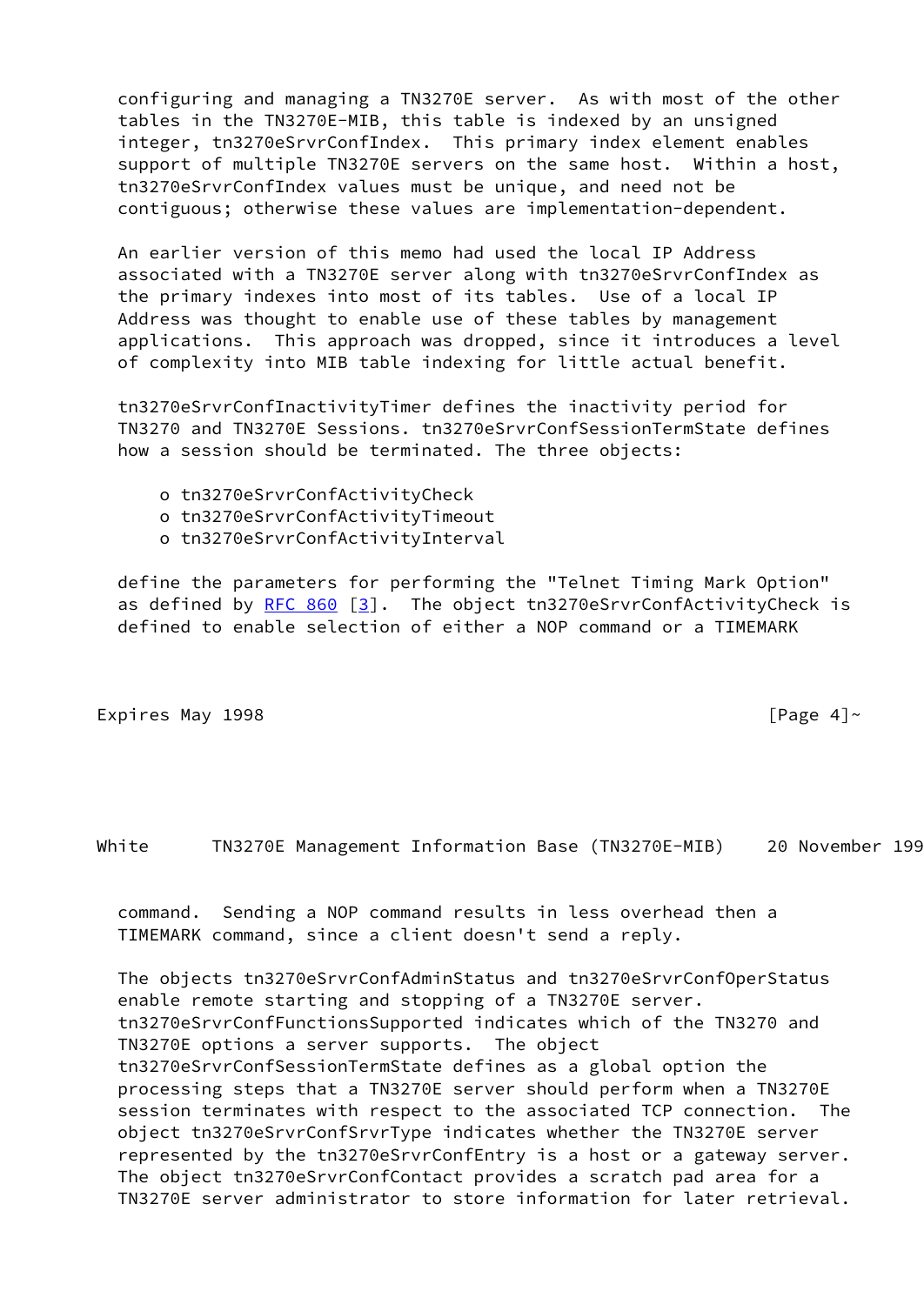The object tn3270eSrvrConfRowStatus provides the capability to perform remote creation and deletion operations on this table.

## <span id="page-5-0"></span>[3.1.2](#page-5-0). tn3270eSrvrPortTable

 The tn3270eSrvrPortTable exists in order to assign and retrieve the local TCP ports associated with a TN3270E server, since some TN3270E server implementations support multiple local ports. A tn3270eSrvrPortEntry is indexed by:

- o tn3270eSrvrConfIndex
- o tn3270eSrvrConfPort
- o tn3270eSrvrConfPortAddrType
- o tn3270eSrvrConfPortAddress

 Certain TN3270E server implementations retrict a local TCP port to a particular local IP Address, instead of allowing connections for any local IP Address to occur via the port. tn3270eSrvrConfPortAddrType and tn3270eSrvrConfPortAddress allow this restriction to be represented in the MIB. A TN3270E server that doesn't restrict connections over a port to a local IP Address should use the value 'unknown(0)' for tn3270eSrvrConfPortAddrType, and a null octet string for tn3270eSrvrConfPortAddress.

### <span id="page-5-1"></span>[3.1.3](#page-5-1). tn3270eSrvrStatsTable

 The tn3270eSrvrStatsTable defines a series of objects used to provide general statistics on the use of a TN3270E server.

Expires May 1998  $\blacksquare$ 

White TN3270E Management Information Base (TN3270E-MIB) 20 November 199

<span id="page-5-2"></span>[3.2](#page-5-2). TN3270E Server Resource Configuration

The TN3270E Server Resource Configuration collection of objects consists of three tables: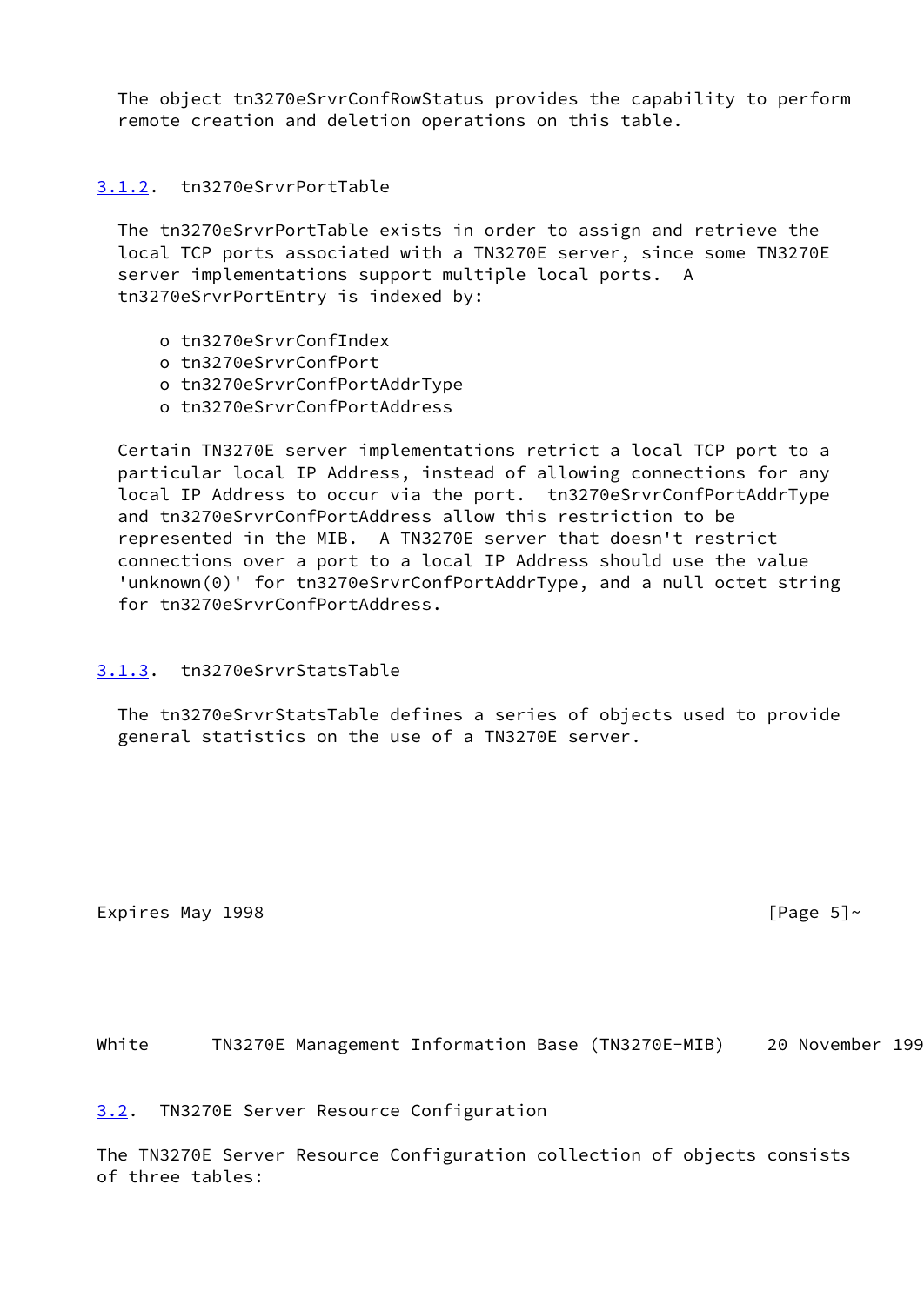- o tn3270eClientGroupTable
- o tn3270eResPoolTable
- o tn3270eClientResMapTable

tn3270eClientGroupTable and tn3270eResPoolTable enable implementations to define groupings of both client addresses and resource pools for mapping client addresses to resources. The mapping of a client group to a resource pool is enabled via the tn3270eClientResMapTable.

## <span id="page-6-0"></span>[3.3](#page-6-0). Resource/Client Address Mappings

Three tables are defined by this memo to enable mapping of resource names to client addresses, and client addresses to resource names:

- o tn3270eSnaMapTable
- o tn3270eResMapTable
- o TCP Connection Table Additions

### <span id="page-6-1"></span>[3.3.1](#page-6-1). tn3270eSnaMapTable

The tn3270eSnaMapTable is a read-only table that maps a secondary LU's SNA network name to the name by which it is known locally at the TN3270e server. For correlation with data from a SNA network provision is made for representation of the associating primary LU name in a tn3270eSnaMapEntry. An entry in this table is created when the Activate LU (ACTLU) request carrying the SNA network name of the SLU is received from the SSCP. The entry is deleted when the SLU is deactivated.

### <span id="page-6-2"></span>[3.3.2](#page-6-2). tn3270eResMapTable

The tn3270eResMapTable is a read-only table that maps a resource name to a client's address. An entry in this table is created when a TCP connection is received by a TN3270E server and mapped to a resource. The entry is deleted when the resource-to-address association is no longer valid.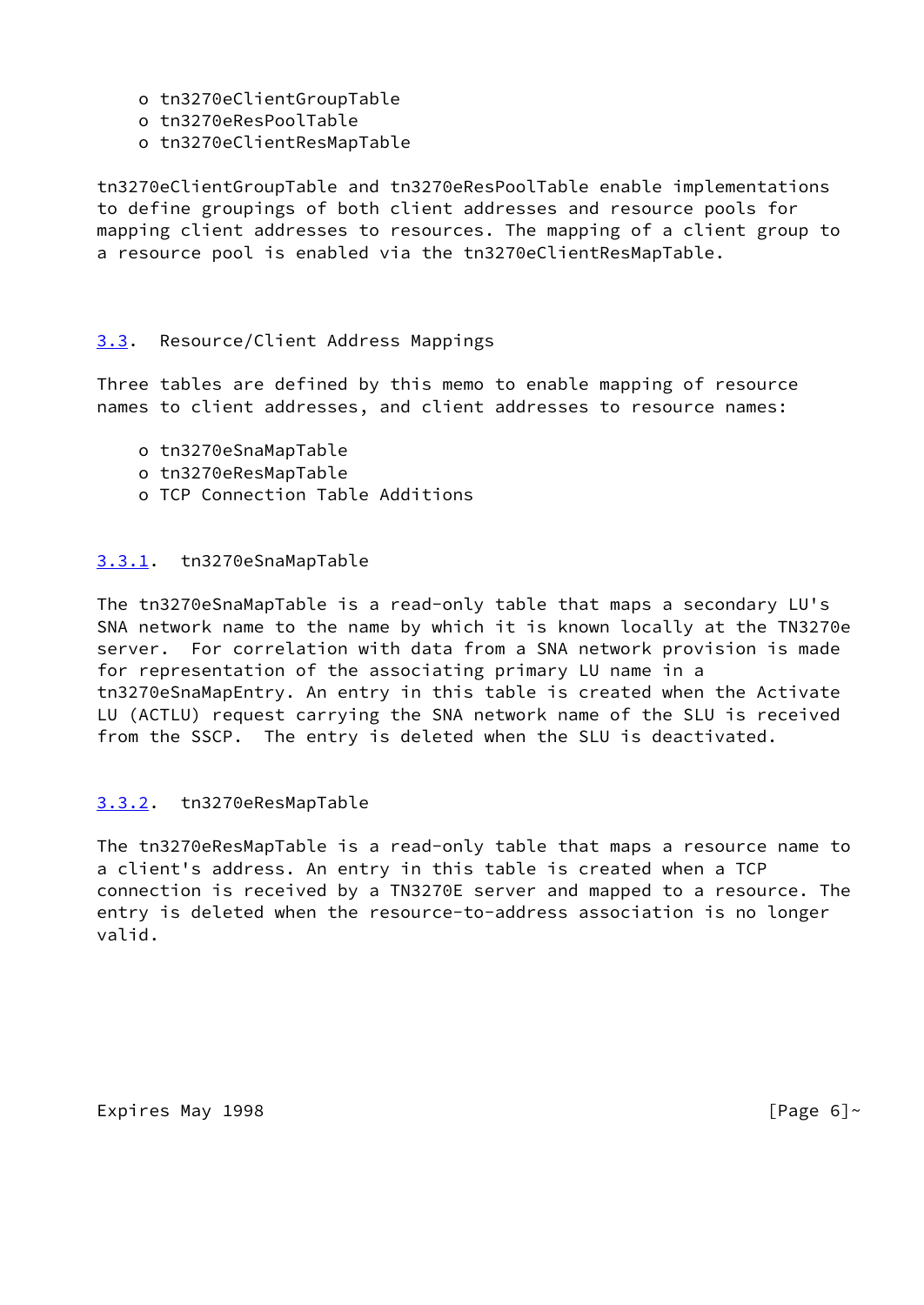<span id="page-7-0"></span>[3.3.3](#page-7-0). TCP Connection Table Additions

The TCP Connection Table is defined by [RFC 2012](https://datatracker.ietf.org/doc/pdf/rfc2012) (Refer to reference 10, TCP-MIB Definitions). Traditionally, the contents of the TCP Connection Table have been implementation-dependent. Its formal definition consists of the following objects:

- o tcpConnState (INTEGER)
- o tcpConnLocalAddress (IpAddress)
- o tcpConnLocalPort (INTEGER)
- o tcpConnRemAddress (IpAddress)
- o tcpConnRemPort (INTEGER)

It is indexed by: tcpConnLocalAddress, tcpConnLocalPort, tcpConnRemAddress, and tcpConnRemPort.

The tn3270eTcpConnTable contains objects for keeping a list of the current set of TN3270 and TN3270E sessions at a TN3270E server. The relationship between the tcpConnTable and the Tn3270eTcpConnTable is not one-to-one, since the tn3270eTcpConnTable contains information pertaining only to TN3270(E) sessions.

The tn3270eTcpConnTable has a different indexing structure from that of the tcpConnTable. Instead of using IpAddress objects, Tn3270eTAddress and Tn3270eAddrType object pairs are used to specify client addresses (both local and remote). This enables support of IPv6 addresses. In addition, the remote address pair precedes the local address pair in the index clause, in order to enable a GET-NEXT operation using only the remote address pair.

<span id="page-7-1"></span>[4](#page-7-1). Definitions

TN3270E-MIB DEFINITIONS ::= BEGIN

IMPORTS

 -- Some MIB Compilers require BITS to be imported from -- the SNMPv2-SMI MODULE-IDENTITY, OBJECT-TYPE, Unsigned32, TimeTicks, IpAddress, Counter32, Gauge32, Counter64 FROM SNMPv2-SMI TEXTUAL-CONVENTION, RowStatus FROM SNMPv2-TC MODULE-COMPLIANCE, OBJECT-GROUP FROM SNMPv2-CONF snanauMIB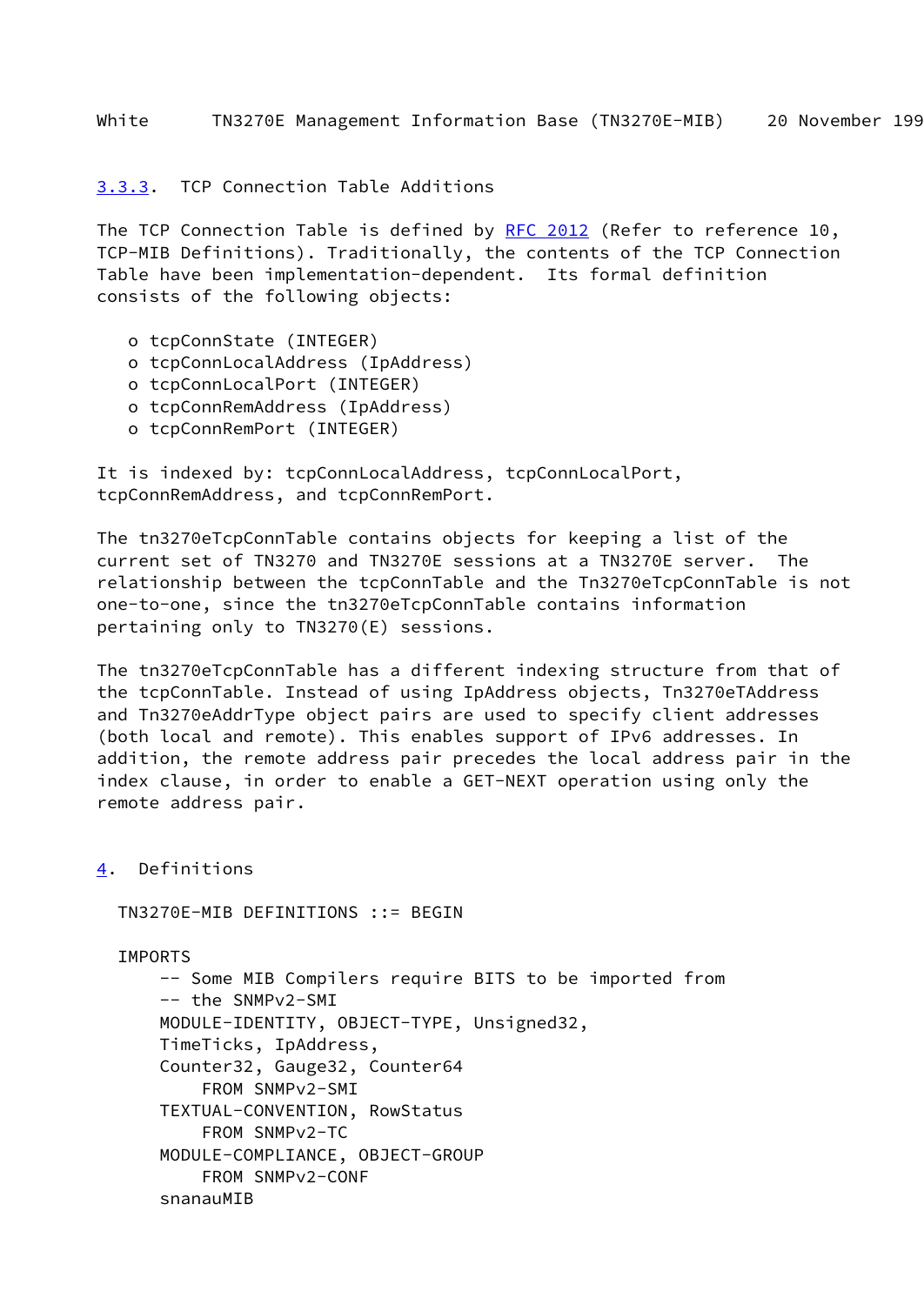Expires May 1998  $[$ Page 7 $]$ ~

White TN3270E Management Information Base (TN3270E-MIB) 20 November 199

```
 Utf8String
     FROM SYSAPPL-MIB;
```
-- Textual Conventions

```
 tn3270eMIB MODULE-IDENTITY
     LAST-UPDATED "9711200000Z" -- November 20, 1997
     ORGANIZATION "TN3270E Working Group"
     CONTACT-INFO
         "Kenneth White (kennethw@vnet.ibm.com)
          IBM Corp."
     DESCRIPTION
         "This module defines a portion of the management
         information base (MIB) for managing TN3270E servers"
    ::= { snanauMIB 8 }
```

```
 SnaResourceName ::= TEXTUAL-CONVENTION
     STATUS current
    DESCRIPTION
         "The textual convention for defining an SNA resource
          name. A fully qualified SNA resource name, consisting of
          a 1 to 8 character network identifier (NetId), a
          period ('.'), and a 1 to 8 character resource name
          (ResName).
```

```
 The NetId and ResName are constructed from the uppercase
letter 'A' - 'Z' and the numerics '0' - '9', all encoded
 in ASCII, with the restriction that the first character
 of each must be a letter. Trailing blanks are not allowed.
```

```
 Earlier versions of SNA permitted three additional
 characters in NetIds and ResNames: '#', '@', and '$'.
 While this use of these characters has been retired,
 a Management Station should still accept them for
 backward compatibility.
```
 Note: This Textual Convention is not subject to internationalization, and does not use the character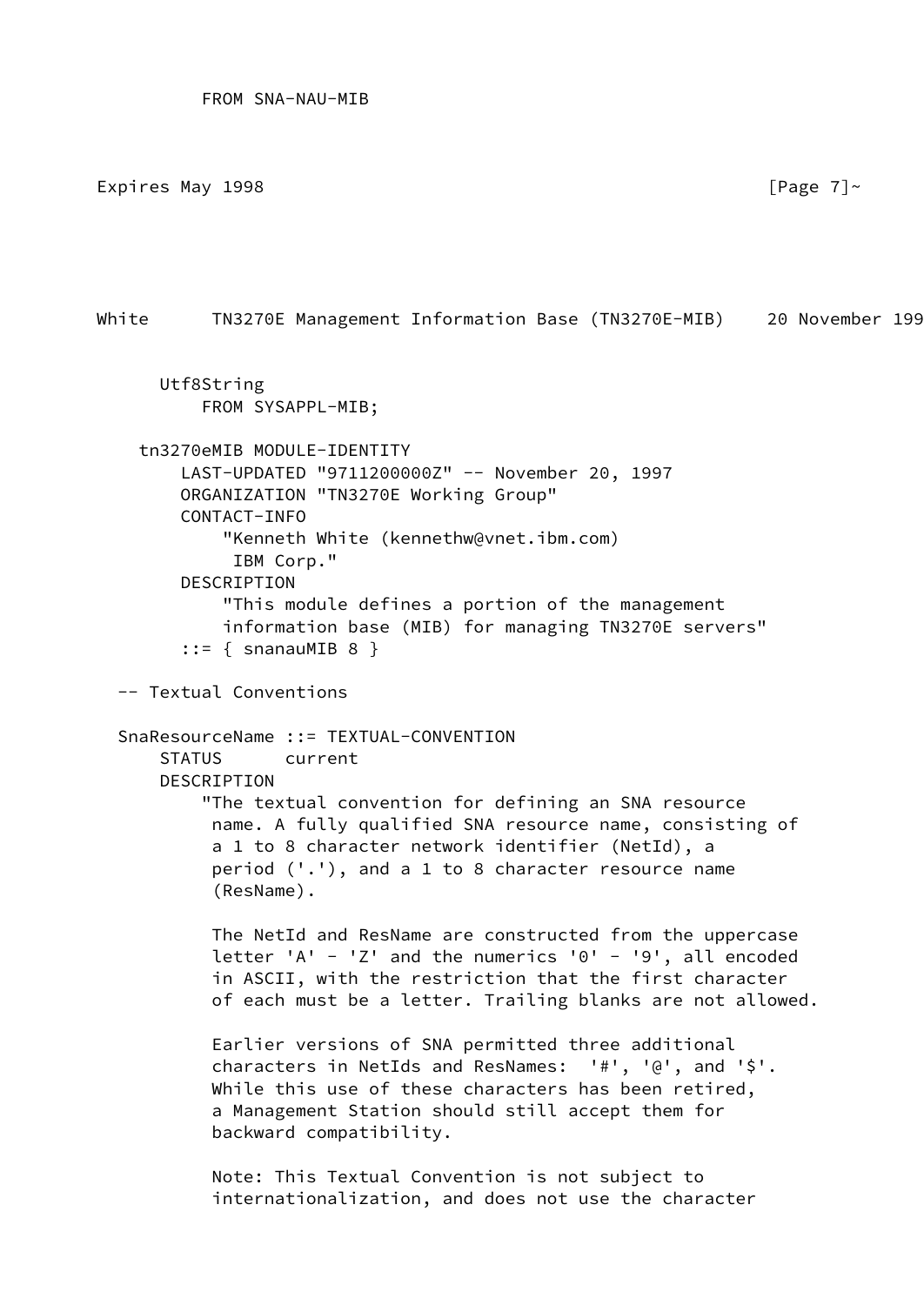encodings used by the Utf8String Textual Convention." SYNTAX OCTET STRING (SIZE(0..17)) Tn3270eAddrType ::= TEXTUAL-CONVENTION STATUS current DESCRIPTION "The textual convention for defining the type of an Client Address." SYNTAX INTEGER { unknown(0), Expires May 1998  $[Page 8]~$ White TN3270E Management Information Base (TN3270E-MIB) 20 November 199  $ipv4(1)$ , ipv6(2) } Tn3270ResourceType ::= TEXTUAL-CONVENTION STATUS current DESCRIPTION "The type of resource defined by a resource pool. Refer to tn3270eResPoolTable." SYNTAX INTEGER { other(0),  $lu(1)$ , printer(2) } Tn3270eTAddress ::= TEXTUAL-CONVENTION STATUS current DESCRIPTION "Denotes an Client Address. The type of Client Address is determined by use of the Tn3270eAddrType Textual Convention. The length in octets of a Tn3270eTAddress object is: Tn3270eAddrType ENUM unknown(0) mot known, must look at the actual length of the Tn3270eTAddress OCTET STRING.  $ipv4(1)$  4 OCTETS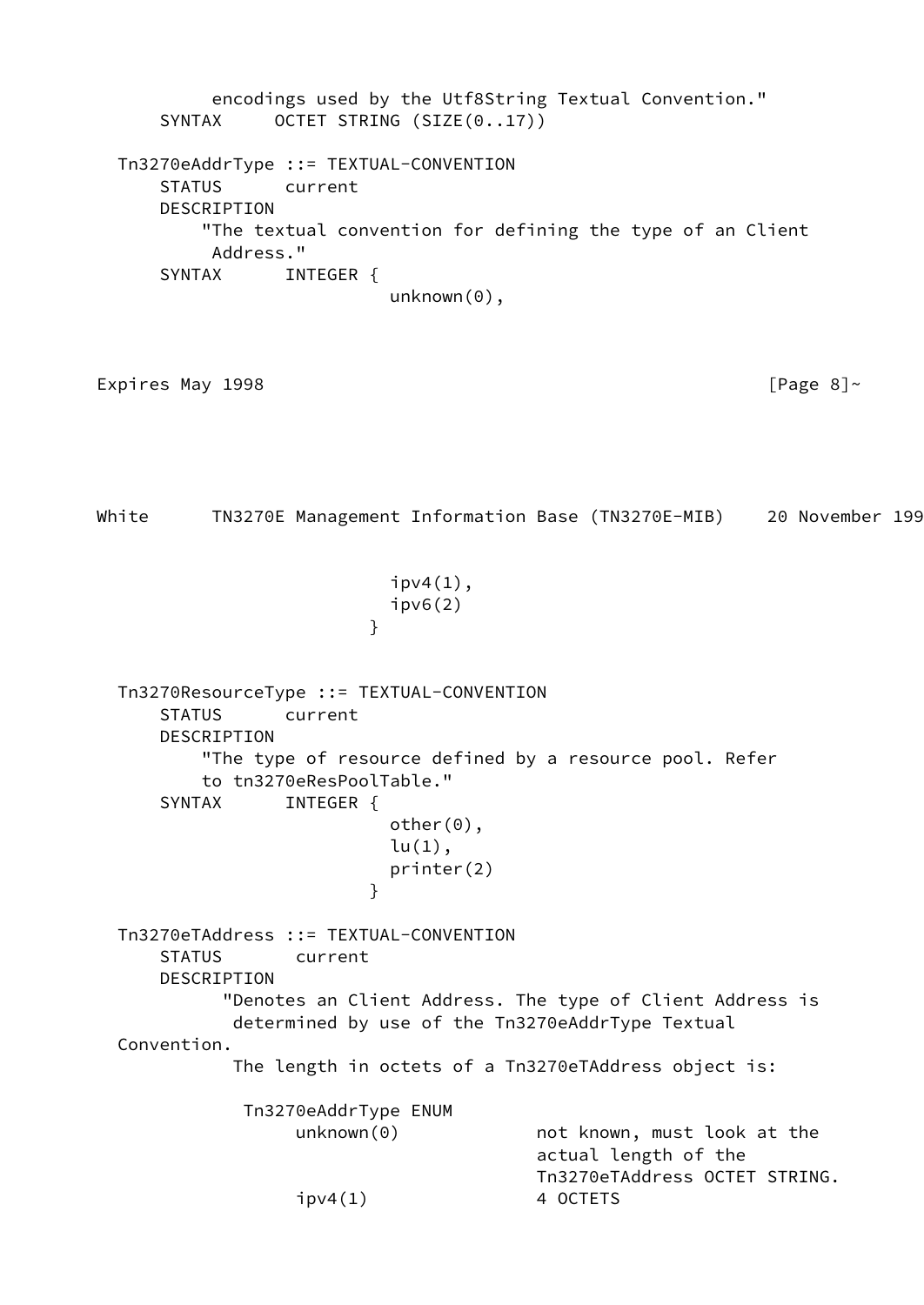ipv6(2) 16 OCTETS This textual convention is similar to the TAddress TC defined by [RFC1903](https://datatracker.ietf.org/doc/pdf/rfc1903) except that it allows a zero length OCTET STRING and is not a full transport layer address." SYNTAX OCTET STRING (SIZE (0..255)) Tn3270Functions ::= TEXTUAL-CONVENTION STATUS current **DESCRIPTION**  "This textual convention is intended to reflect the current set of TN3270 and TN3270E functions that can be negotiated between a server and its client: [RFC856](https://datatracker.ietf.org/doc/pdf/rfc856) transmitBinary The sender of this command REQUESTS permission to begin transmitting, or confirms that it will now begin transmitting characters which are to be interpreted

Expires May 1998  $[Page 9]~$ 

| <b>RFC820</b>  | as 8 bits of binary data by<br>the receiver of the data.                                                                                                                                                                                                                         |
|----------------|----------------------------------------------------------------------------------------------------------------------------------------------------------------------------------------------------------------------------------------------------------------------------------|
|                |                                                                                                                                                                                                                                                                                  |
| timeMark       | The sender of this command REQUESTS that<br>the receiver of this command return a WILL<br>TIMING-MARK in the data stream at the<br>'appropriate place' $\ldots$                                                                                                                  |
| <b>RFC885</b>  |                                                                                                                                                                                                                                                                                  |
| endOfRecord    | The sender of this command requests<br>permission to begin transmission of the<br>Telnet END-OF-RECORD (EOR) code when<br>transmitting data characters, or<br>the sender of this command confirms it will<br>now begin transmission of EORs with<br>transmitted data characters. |
| <b>RFC1091</b> |                                                                                                                                                                                                                                                                                  |
| terminalType   | Sender is willing to send terminal type<br>information in a subsequent sub-negotiation.                                                                                                                                                                                          |
| <b>RFC1041</b> |                                                                                                                                                                                                                                                                                  |
| tn3270Regime   | Sender is willing to send list of supported                                                                                                                                                                                                                                      |

White TN3270E Management Information Base (TN3270E-MIB) 20 November 199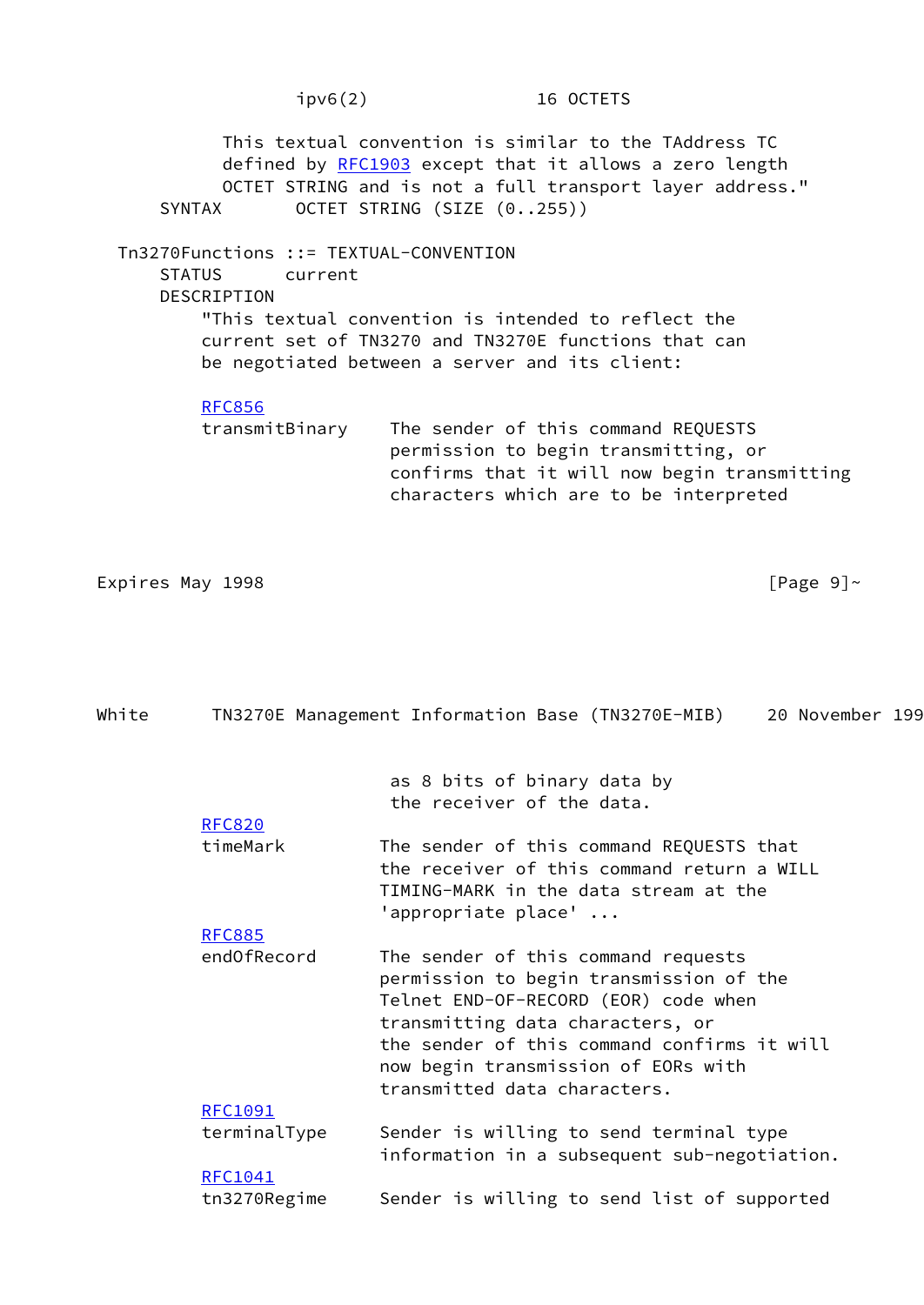|                         | 3270 Regimes in a subsequent sub-negotiation.                                                                                                                                                                |
|-------------------------|--------------------------------------------------------------------------------------------------------------------------------------------------------------------------------------------------------------|
| RFC1647<br>scsCtlCodes  | (Printer sessions only). Allows the use<br>of the SNA Character Stream (SCS) and SCS<br>control codes on the session. SCS is<br>used with LU type 1 SNA sessions.                                            |
| dataStreamCtl           | (Printer sessions only). Allows the use<br>of the standard 3270 data stream. This<br>corresponds to LU type 3 SNA sessions.                                                                                  |
| responses               | Provides support for positive and<br>negative response handling. Allows the<br>server to reflect to the client any and<br>all definite, exception, and no response<br>requests sent by the host application. |
| bindImage               | Allows the server to send the SNA Bind<br>image and Unbind notification to the<br>client.                                                                                                                    |
| sysreq                  | Allows the client and server to emulate<br>some (or all, depending on the server) of<br>the functions of the SYSREQ key in an SNA<br>environment."                                                           |
| <b>SYNTAX</b><br>BITS { | transmitBinary(0),-- rfc856<br>timemark $(1)$ ,<br>$- rfc860$<br>endOfRecord(2), -- rfc885<br>terminalType(3), -- rfc1091<br>$tn3270$ Regime $(4)$ , -- $rfc1041$<br>scsCtlCodes(5),<br>-- <u>rfc1647</u>    |
| Expires May 1998        | [Page $10$ ]~                                                                                                                                                                                                |

White TN3270E Management Information Base (TN3270E-MIB) 20 November 199 dataStreamCtl(6), -- [rfc1647](https://datatracker.ietf.org/doc/pdf/rfc1647) responses(7), -- [rfc1647](https://datatracker.ietf.org/doc/pdf/rfc1647) bindImage(8), -- [rfc1647](https://datatracker.ietf.org/doc/pdf/rfc1647) sysreq(9) -- [rfc1647](https://datatracker.ietf.org/doc/pdf/rfc1647) } Tn3270DeviceTypes ::= TEXTUAL-CONVENTION STATUS current DESCRIPTION "This textual convention defines the list of device types that can be set as defined by [RFC 1647](https://datatracker.ietf.org/doc/pdf/rfc1647)."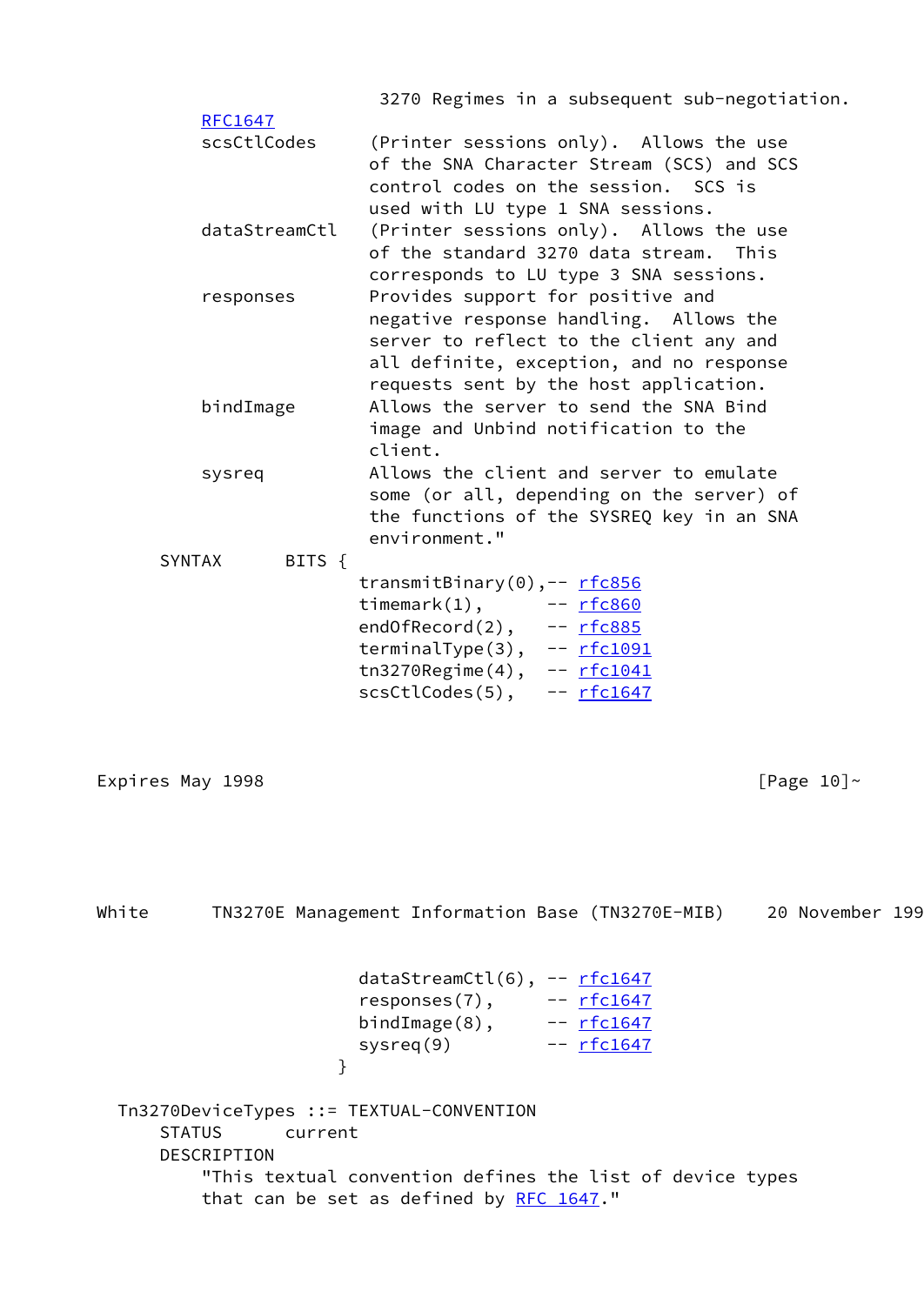```
SYNTAX INTEGER { -- terminals
                  unknown(0),
                 ibm3278d2(1), -- (24 row × 80 col display)ibm3278d2E(2), -- (24 row x 80 col display)
                 ibm3278d3(3), -- (32 row x 80 col display)
                 ibm3278d3E(4), -- (32 row x 80 col display)
 ibm3278d4(5), -- (43 row x 80 col display)
 ibm3278d4E(6), -- (43 row x 80 col display)
 ibm3278d5(7), -- (27 row x 132 col display)
 ibm3278d5E(8), -- (27 row x 132 col display)
 ibmDynamic(9), -- (no pre-defined display size)
 ibm3287d1(10) -- printers
 }
  -- Top-level structure of the MIB
  tn3270eNotifications OBJECT IDENTIFIER ::= { tn3270eMIB 0 }
  tn3270eObjects OBJECT IDENTIFIER ::= { tn3270eMIB 1 }
  tn3270eConformance OBJECT IDENTIFIER ::= { tn3270eMIB 3 }
  -- MIB Objects
  tn3270eSrvrConfTable OBJECT-TYPE
     SYNTAX SEQUENCE OF Tn3270eSrvrConfEntry
      MAX-ACCESS not-accessible
      STATUS current
      DESCRIPTION
         "This table defines the configuration elements for
         TN3270E Servers. The number of entries in this table
         is expected to vary depending on the location of the
         table. A particular TN3270E server is expected to
         have a single entry. Modeling of the configuration
         elements as a table allows multiple
         TN3270E Servers to exist at the same host."
      ::= { tn3270eObjects 1 }
  tn3270eSrvrConfEntry OBJECT-TYPE
Expires May 1998 \blacksquare
```
White TN3270E Management Information Base (TN3270E-MIB) 20 November 199

 SYNTAX Tn3270eSrvrConfEntry MAX-ACCESS not-accessible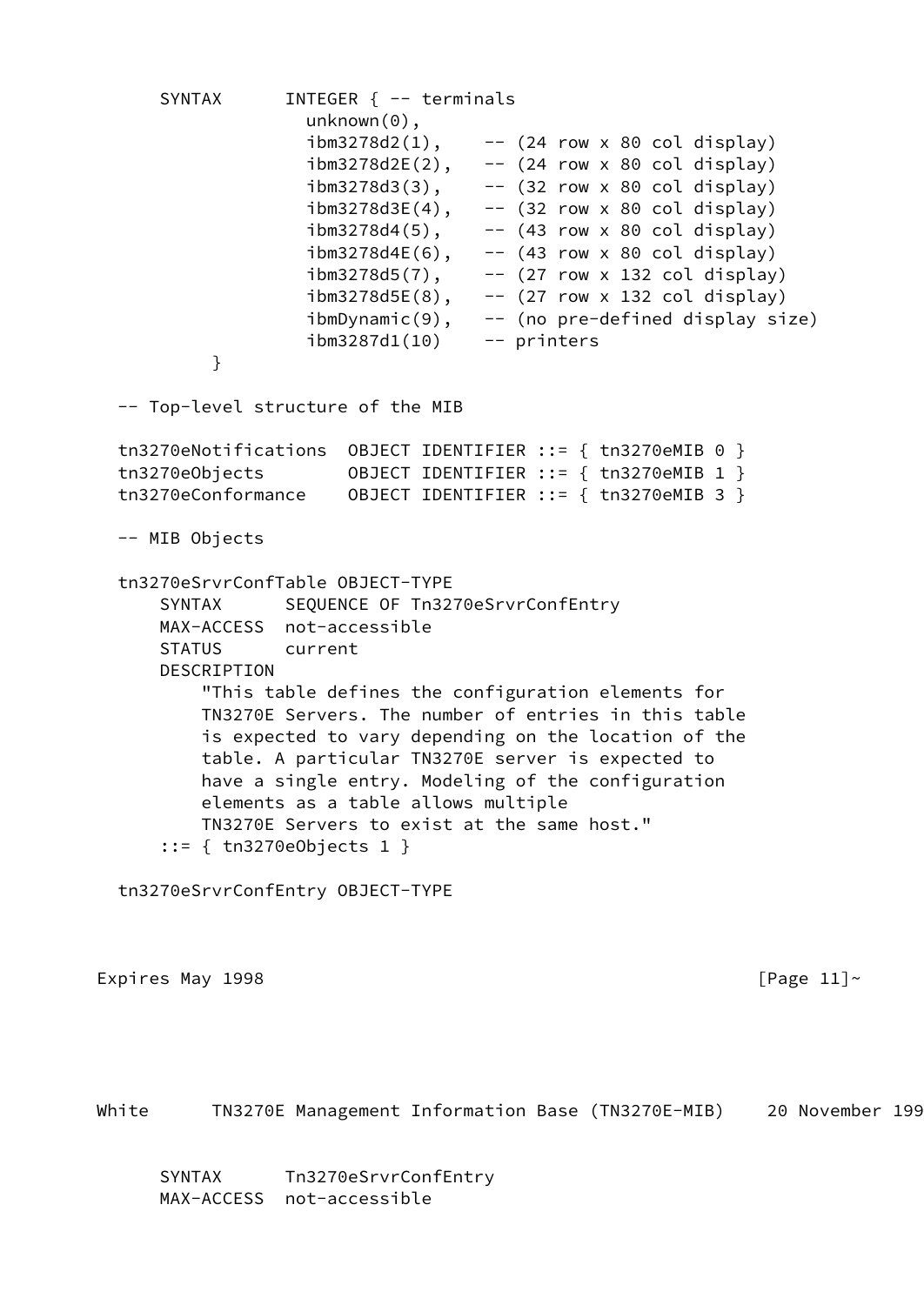```
 STATUS current
     DESCRIPTION
        "Definition of the configuration elements for a single
        TN3270E server."
     INDEX { tn3270eSrvrConfIndex }
     ::= { tn3270eSrvrConfTable 1 }
 Tn3270eSrvrConfEntry ::= SEQUENCE {
     tn3270eSrvrConfIndex Unsigned32,
     tn3270eSrvrConfInactivityTimeout Unsigned32,
     tn3270eSrvrConfActivityCheck INTEGER,
     tn3270eSrvrConfActivityTimeout Unsigned32,
     tn3270eSrvrConfActivityInterval Unsigned32,
     tn3270eSrvrFunctionsSupported Tn3270Functions,
     tn3270eSrvrConfAdminStatus INTEGER,
     tn3270eSrvrConfOperStatus INTEGER,
     tn3270eSrvrConfSessionTermState INTEGER,
    tn3270eSrvrConfSrvrType INTEGER,
    tn3270eSrvrConfContact Utf8String,
    tn3270eSrvrConfRowStatus RowStatus
   }
 tn3270eSrvrConfIndex OBJECT-TYPE
     SYNTAX Unsigned32
    MAX-ACCESS not-accessible
    STATUS current
    DESCRIPTION
        "Indicates the instance of a TN3270E server that
        exists at an IP Host. Assignments of tn3270eSrvrConfIndex
        values need not be continuous and is implementation
        dependent. Within a host, assignment of
        tn3270eSrvrConfIndex values must be unique."
     ::= { tn3270eSrvrConfEntry 1 }
 tn3270eSrvrConfInactivityTimeout OBJECT-TYPE
     SYNTAX Unsigned32 (0..99999999)
    UNITS "seconds"
    MAX-ACCESS read-create
    STATUS current
     DESCRIPTION
        "The inactivity time-out specified in seconds. When a
        connection has been inactive for the number of seconds
        specified by this object it is closed. The default of
        0 means no inactivity time-out."
   DEFVAL { 0 }
     ::= { tn3270eSrvrConfEntry 2 }
```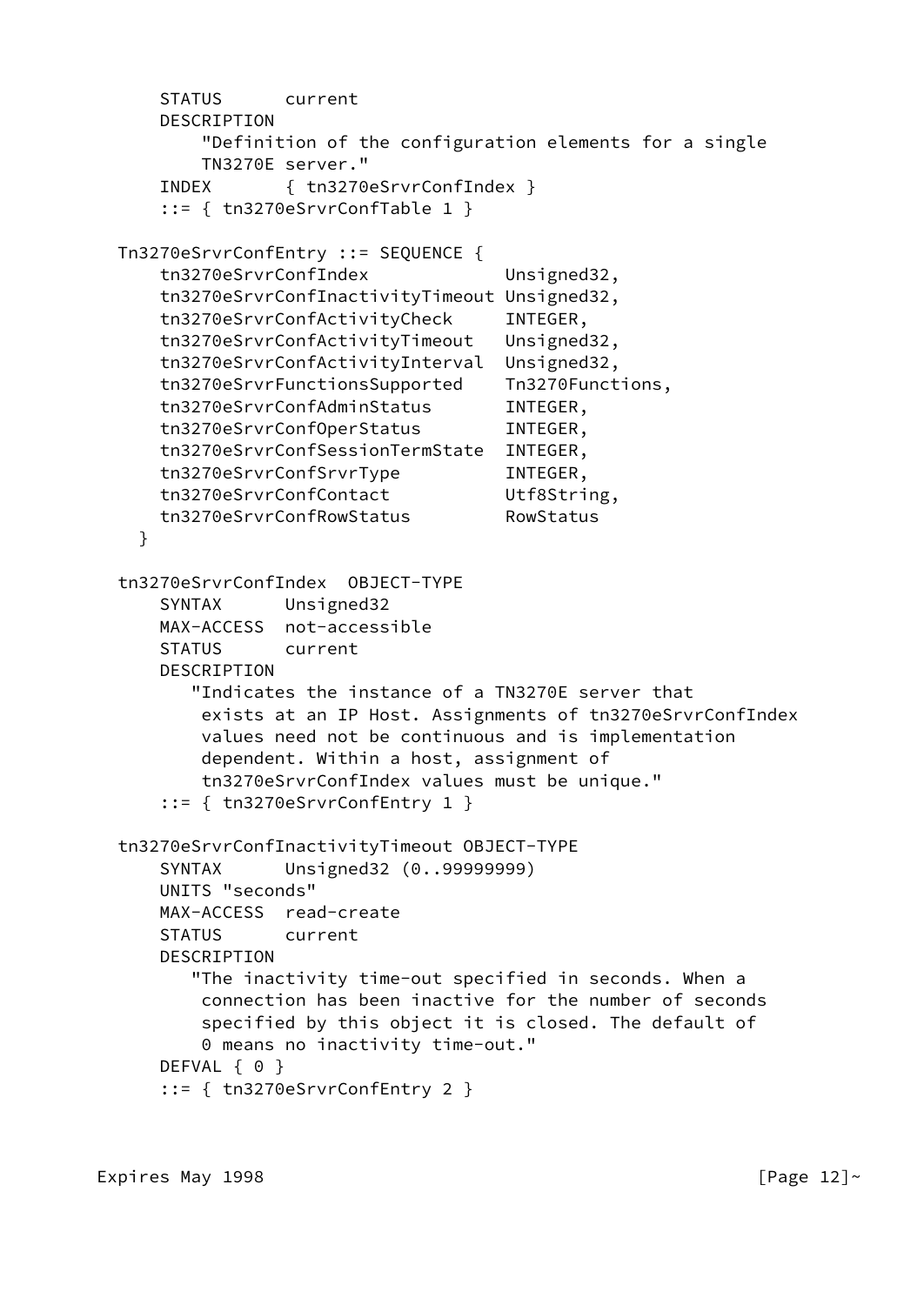```
White TN3270E Management Information Base (TN3270E-MIB) 20 November 199
  tn3270eSrvrConfActivityCheck OBJECT-TYPE
      SYNTAX INTEGER {
                            noCheck(0),
                            timeMark(1),
                           nop(2) }
      MAX-ACCESS read-create
      STATUS current
      DESCRIPTION
          "This object is intended to enable either timemark or
          nop processing."
      DEFVAL { noCheck }
       ::= { tn3270eSrvrConfEntry 3 }
  tn3270eSrvrConfActivityTimeout OBJECT-TYPE
       SYNTAX Unsigned32 (1..99999999)
      UNITS "seconds"
      MAX-ACCESS read-create
      STATUS current
      DESCRIPTION
          "The TIMEMARK or NOP processing time-out specified in seconds.
          Note that a value of 0 is not allowed for this object since
          the function that uses this object relies on
           tn3270eSrvrConfActivityCheck for function enablement."
     DEFVAL \{600\} -- 10 minutes
       ::= { tn3270eSrvrConfEntry 4 }
  tn3270eSrvrConfActivityInterval OBJECT-TYPE
       SYNTAX Unsigned32 (1..99999999)
      UNITS "seconds"
      MAX-ACCESS read-create
      STATUS current
       DESCRIPTION
          "The scan interval to be used by a TN3270E server.
          TIMEMARK or NOP processing scans the Telnet sessions
          on the interval provided by this object looking for
           sessions that have been idle for more than the value
          provided by tn3270eSrvrConfActivityTimeout.
          Note that a value of 0 is not allowed for this object since
          the function that uses this object relies on
          tn3270eSrvrConfActivityCheck for function enablement."
     DEFVAL \{ 120 \} -- 2 minutes
       ::= { tn3270eSrvrConfEntry 5 }
```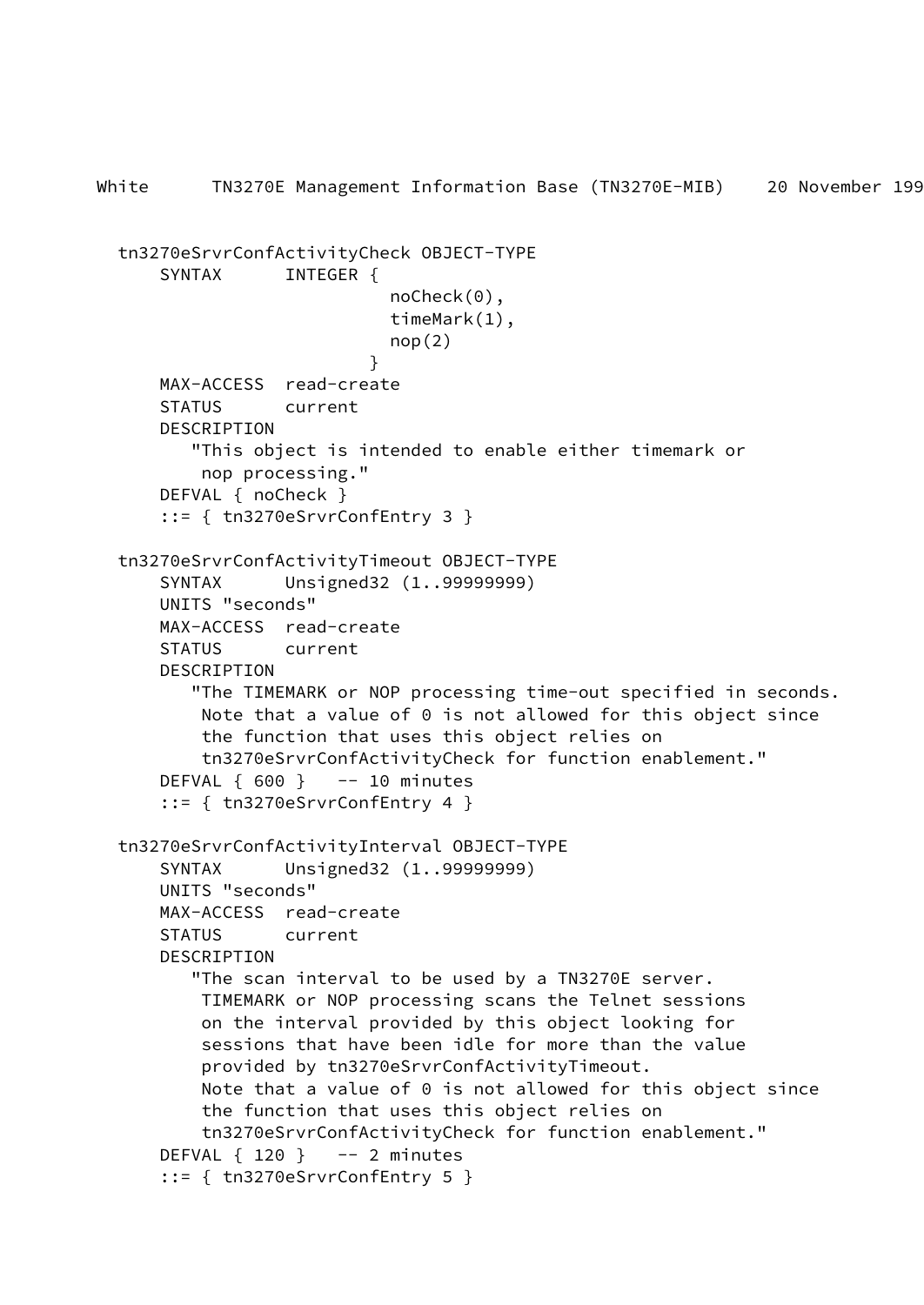SYNTAX Tn3270Functions MAX-ACCESS read-only STATUS current Expires May 1998  $\blacksquare$ White TN3270E Management Information Base (TN3270E-MIB) 20 November 199 DESCRIPTION "This object indicates the functions supported by a TN3270E server." DEFVAL { { scsCtlCodes, dataStreamCtl, responses, bindImage, sysreq } } ::= { tn3270eSrvrConfEntry 6 } tn3270eSrvrConfAdminStatus OBJECT-TYPE SYNTAX INTEGER {  $up(1)$ , down(2), stopImmediate(3) } MAX-ACCESS read-create STATUS current DESCRIPTION "The desired state of the TN3270E server:  $up(1)$  - Activate a TN3270E server. down(2) - Informs the associating TN3270E server to gracefully terminate its processing. stopImmediate(3) - Informs the associating TN3270E server to terminate immediately. Implementation as to the exact semantics of either down(2) or stopImmediate(3) processing is left as implementation dependent. A TN3270E server that does not distinguish between down or stopImmediate transitions should not support stopImmediate." ::= { tn3270eSrvrConfEntry 7 } tn3270eSrvrConfOperStatus OBJECT-TYPE SYNTAX INTEGER {  $up(1)$ , down(2)

tn3270eSrvrFunctionsSupported OBJECT-TYPE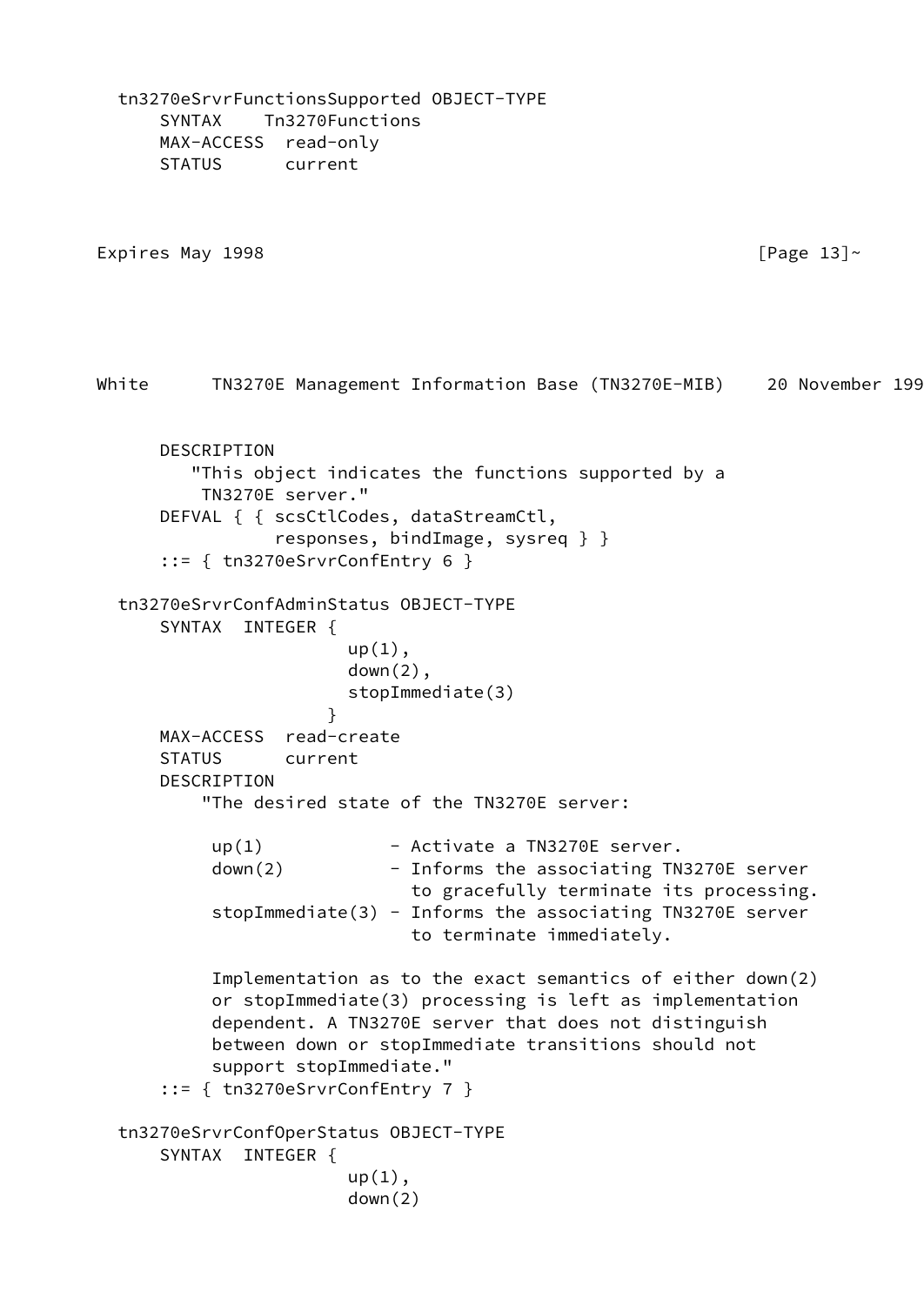} MAX-ACCESS read-only STATUS current DESCRIPTION "The current operational state of a TN3270E server:  $up(1)$  - The corresponding TN3270E server is active. down(2) - The corresponding TN3270E server is inactive." ::= { tn3270eSrvrConfEntry 8 } tn3270eSrvrConfSessionTermState OBJECT-TYPE SYNTAX INTEGER { terminate(1), Expires May 1998  $[$ Page 14] $\sim$ White TN3270E Management Information Base (TN3270E-MIB) 20 November 199 luSessionPend(2), queueSession(3) } MAX-ACCESS read-create STATUS current DESCRIPTION "The current state for determining what a TN3270E server should do when a TN3270 Session terminates:  $\text{terminate}(1) \implies \text{Terminate TCP connection.}$  $l$ uSessionPend(2) => Do not drop the TCP Connection associated with a client when their TN3270 Session ends. Processing should redrive session initialization as if the client was first connecting. queueSession(3) => QUEUESESSION deals with CLSDST-Pass. An example is the easiest explanation. Assume APPL1 does a CLSDST-Pass to APPL2. Then the client logs off APPL Without QUEUESESSION the connection would now be broken. With QUEUESESSION the TN3270E server keeps the LU around after getting the APPL2 unbind waiting for a bind from APPL1." DEFVAL { terminate } ::= { tn3270eSrvrConfEntry 9 }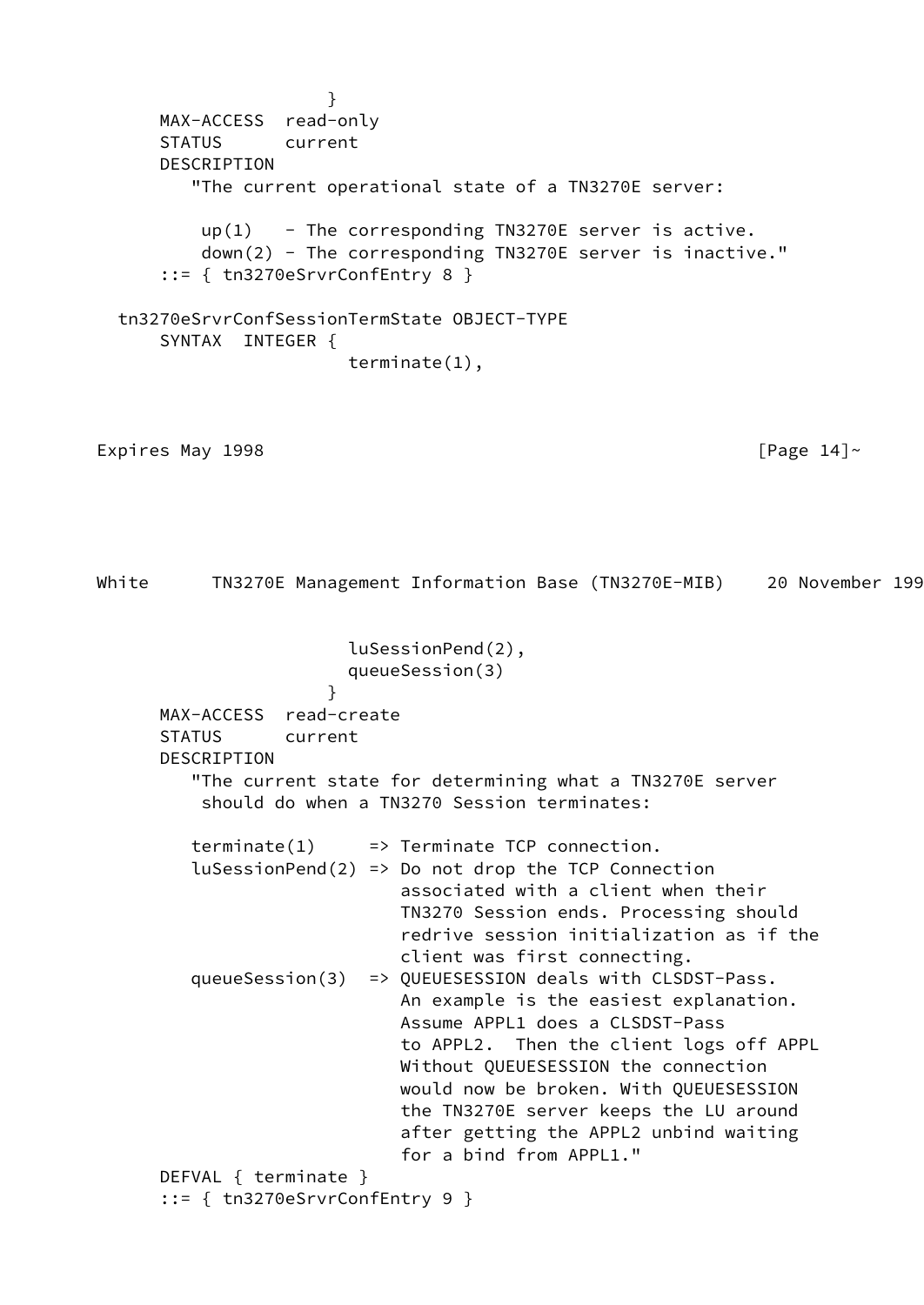tn3270eSrvrConfSrvrType OBJECT-TYPE SYNTAX INTEGER { unknown(0),  $host(1)$ , gateway(2) } MAX-ACCESS read-only STATUS current **DESCRIPTION**  "This object indicates the type of TN3270E server. The existence of MIB tables and objects that will be defined by follow-on MIBs may be predicated on whether the TN3270E server can be local to the same host as a Target Application (host(1)) or will always be remote  $(gateway(2))$ ." ::= { tn3270eSrvrConfEntry 10 } tn3270eSrvrConfContact OBJECT-TYPE SYNTAX Utf8String (SIZE(0..255)) MAX-ACCESS read-create STATUS current Expires May 1998  $[Page 15]~$ White TN3270E Management Information Base (TN3270E-MIB) 20 November 199 DESCRIPTION "This object provides a scratch pad for a TN3270E server administrator for storing information for later retrieval." ::= { tn3270eSrvrConfEntry 11 } tn3270eSrvrConfRowStatus OBJECT-TYPE SYNTAX RowStatus MAX-ACCESS read-create STATUS current DESCRIPTION "This object allows entries to be created and deleted in the tn3270eSrvrConfTable. An entry in this table is deleted by setting this object to destroy(6)." REFERENCE ["RFC 1903](https://datatracker.ietf.org/doc/pdf/rfc1903), 'Textual Conventions for version 2 of the Simple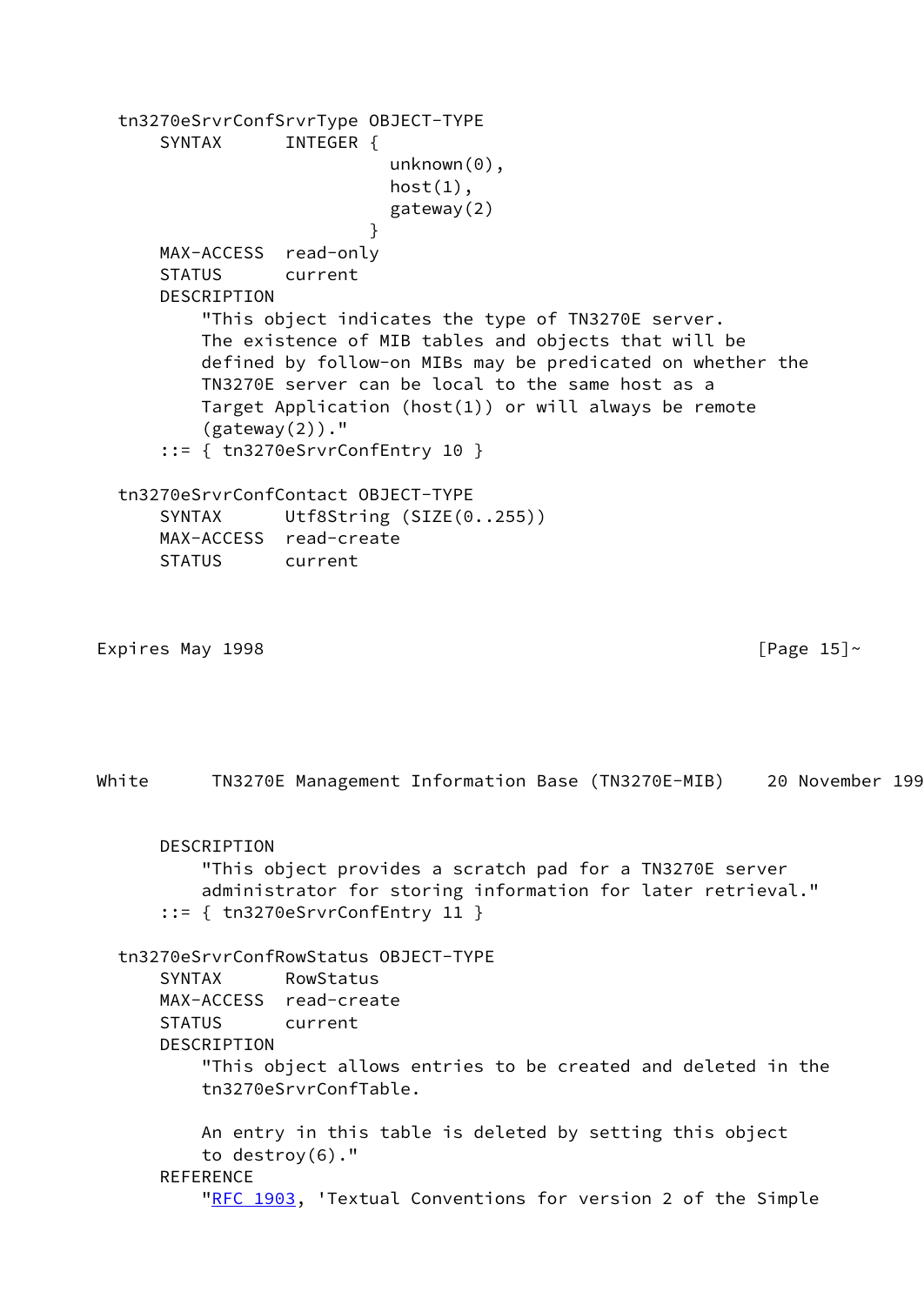```
 Network Management Protocol (SNMPv2).'"
      ::= { tn3270eSrvrConfEntry 12 }
  tn3270eSrvrPortTable OBJECT-TYPE
     SYNTAX SEQUENCE OF Tn3270eSrvrPortEntry
      MAX-ACCESS not-accessible
      STATUS current
      DESCRIPTION
          "This table defines the TCP ports associated with TN3270E
          Servers."
      ::= { tn3270eObjects 2 }
  tn3270eSrvrPortEntry OBJECT-TYPE
      SYNTAX Tn3270eSrvrPortEntry
      MAX-ACCESS not-accessible
      STATUS current
      DESCRIPTION
          "Definition of a single TCP port assignment to a
          TN3270E server."
      INDEX {
                   tn3270eSrvrConfIndex,
                   tn3270eSrvrPort,
                   tn3270eSrvrPortAddrType,
                   tn3270eSrvrPortAddress
 }
      ::= { tn3270eSrvrPortTable 1 }
  Tn3270eSrvrPortEntry ::= SEQUENCE {
     tn3270eSrvrPort Unsigned32,
      tn3270eSrvrPortAddrType Tn3270eAddrType,
      tn3270eSrvrPortAddress Tn3270eTAddress,
Expires May 1998 [Page 16]~White TN3270E Management Information Base (TN3270E-MIB) 20 November 199
      tn3270eSrvrPortRowStatus RowStatus
    }
  tn3270eSrvrPort OBJECT-TYPE
      SYNTAX Unsigned32 (0..65535)
      MAX-ACCESS not-accessible
      STATUS current
      DESCRIPTION
```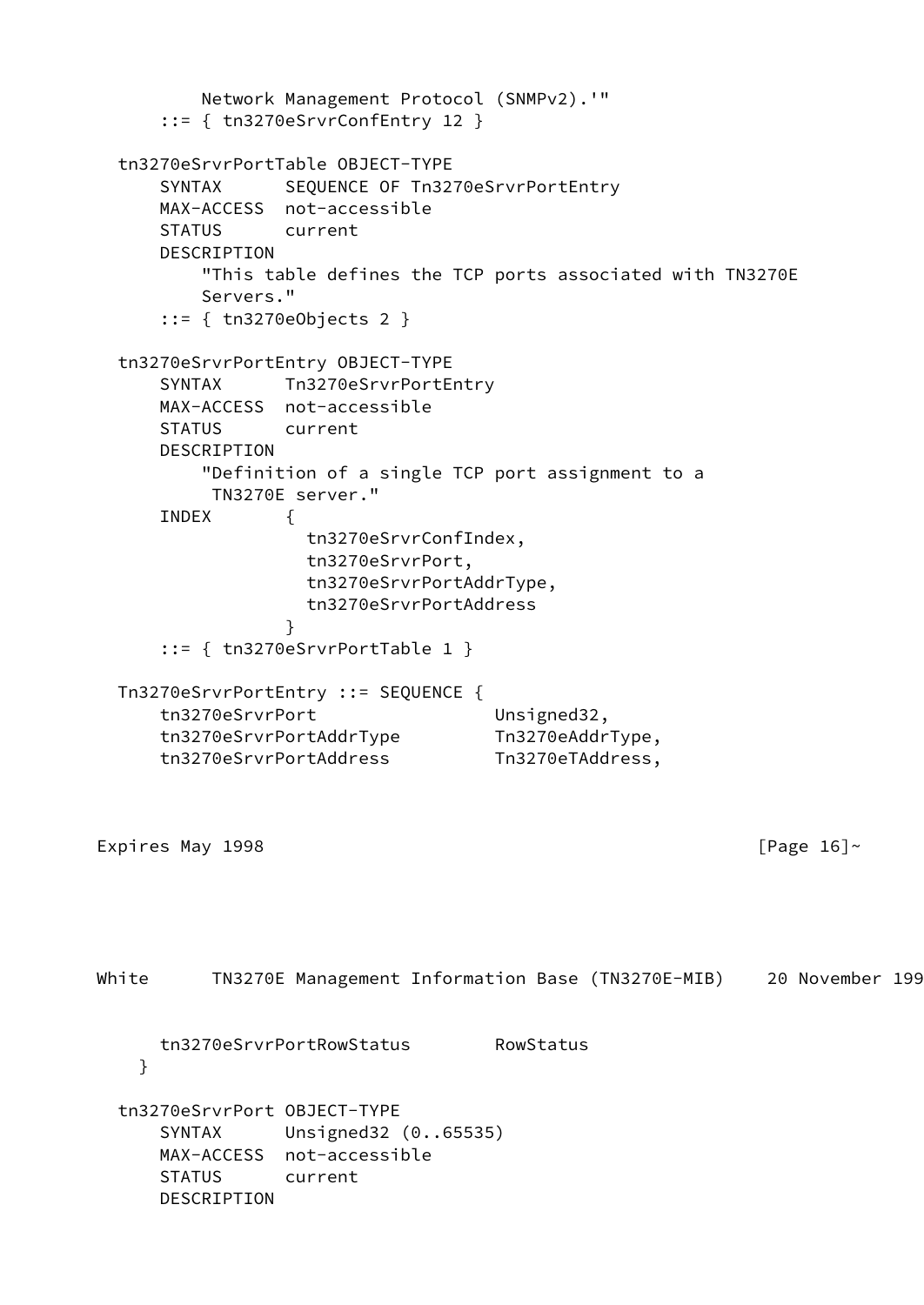"Indicates a port assigned to a server." ::= { tn3270eSrvrPortEntry 1 } tn3270eSrvrPortAddrType OBJECT-TYPE SYNTAX Tn3270eAddrType MAX-ACCESS not-accessible STATUS current DESCRIPTION "Indicates the type of the Client Address represented in tn3270eSrvrPortAddress." ::= { tn3270eSrvrPortEntry 2 } tn3270eSrvrPortAddress OBJECT-TYPE SYNTAX Tn3270eTAddress MAX-ACCESS not-accessible STATUS current DESCRIPTION "The Client Address associated with a TN3270E server port. tn3270eClientGroupAddrType indicates the address type (ipv4 or ipv6 for example)." ::= { tn3270eSrvrPortEntry 3 } tn3270eSrvrPortRowStatus OBJECT-TYPE SYNTAX RowStatus MAX-ACCESS read-create STATUS current DESCRIPTION "This object allows entries to be created and deleted in the tn3270eSrvrPortTable. An entry in this table is deleted by setting this object to destroy(6)." **REFERENCE** ["RFC 1903](https://datatracker.ietf.org/doc/pdf/rfc1903), 'Textual Conventions for version 2 of the Simple Network Management Protocol (SNMPv2).'" ::= { tn3270eSrvrPortEntry 4 } tn3270eSrvrStatsTable OBJECT-TYPE SYNTAX SEQUENCE OF Tn3270eSrvrStatsEntry MAX-ACCESS not-accessible Expires May 1998  $[Page 17]~$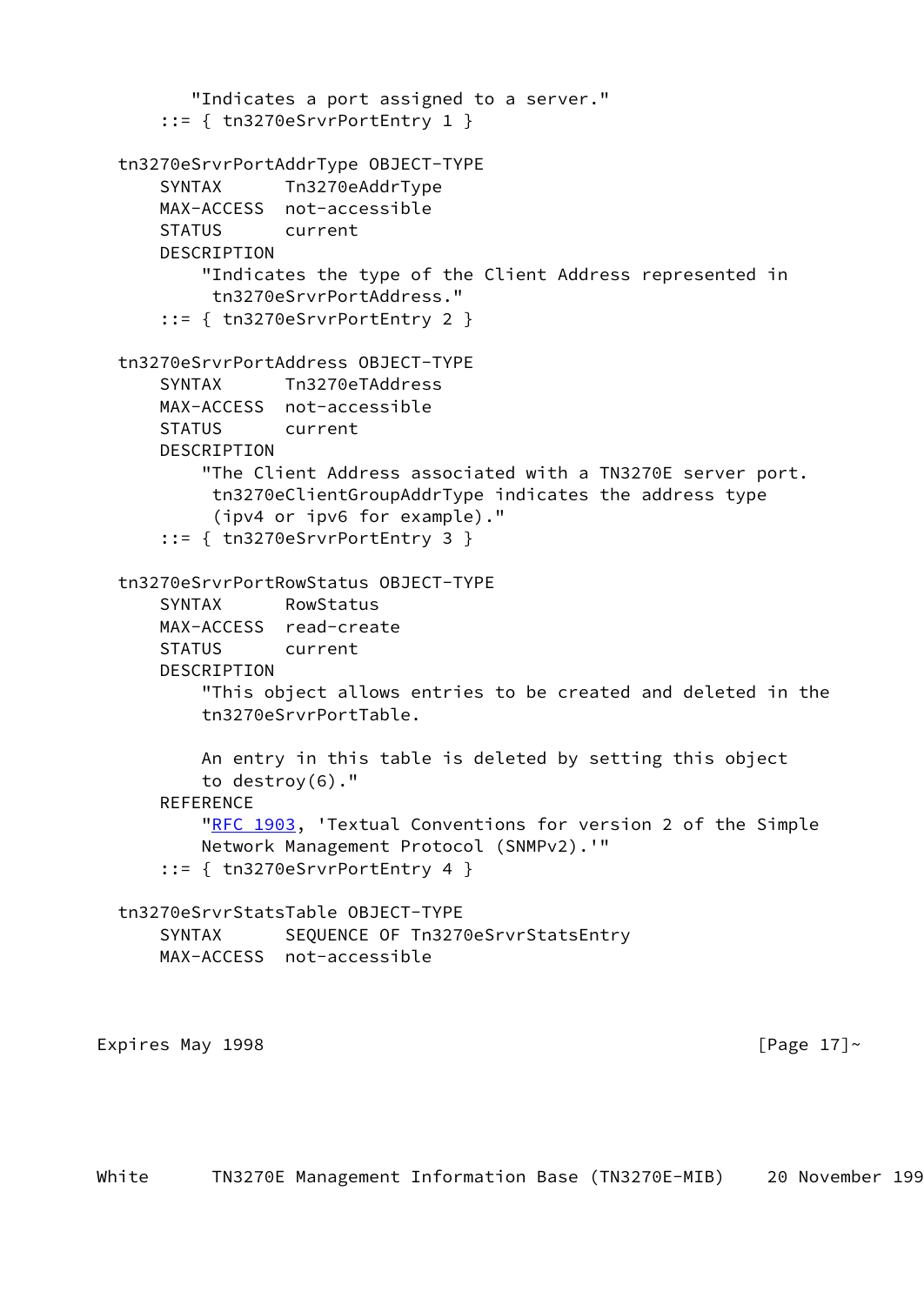STATUS current DESCRIPTION "This table defines a set of statistics concerning global TN3270E server performance." ::= { tn3270eObjects 3 } tn3270eSrvrStatsEntry OBJECT-TYPE SYNTAX Tn3270eSrvrStatsEntry MAX-ACCESS not-accessible STATUS current DESCRIPTION "Collection of a set of statistic objects for a single TN3270 server. An entry can be global with respect to a single TN3270E server or be specified at a port level. Refer to the text description for tn3270eSrvrStatsPort. It is possible that a TN3270E server implementation may not be structured to support resource usage on a port basis but provide statistics via an entry in this table for each port. The recommended approach for this is to provide a global entry (a value of 0 for tn3270eSrvrStatsPort) with: tn3270eSrvrStatsMaxLus tn3270eSrvrStatsMaxLus tn3270eSrvrStatsLusInUse tn3270eSrvrStatsSpareLus tn3270eSrvrStatsMaxPtrs tn3270eSrvrStatsPtrsInUse tn3270eSrvrStatsSparePtrs set at this layer but set to zero at the port layer." INDEX { tn3270eSrvrConfIndex, tn3270eSrvrStatsPort } ::= { tn3270eSrvrStatsTable 1 } Tn3270eSrvrStatsEntry ::= SEQUENCE { tn3270eSrvrStatsPort Unsigned32, tn3270eSrvrStatsUpTime TimeTicks, tn3270eSrvrStatsMaxLus Unsigned32, tn3270eSrvrStatsLusInUse Gauge32, tn3270eSrvrStatsSpareLus Gauge32, tn3270eSrvrStatsMaxPtrs Unsigned32, tn3270eSrvrStatsPtrsInUse Gauge32, tn3270eSrvrStatsSparePtrs Gauge32, tn3270eSrvrStatsConnectsIn Counter32, tn3270eSrvrStatsConnRejects Counter32, tn3270eSrvrStatsDisconnects Counter32, tn3270eSrvrStatsOctetsIn Counter64,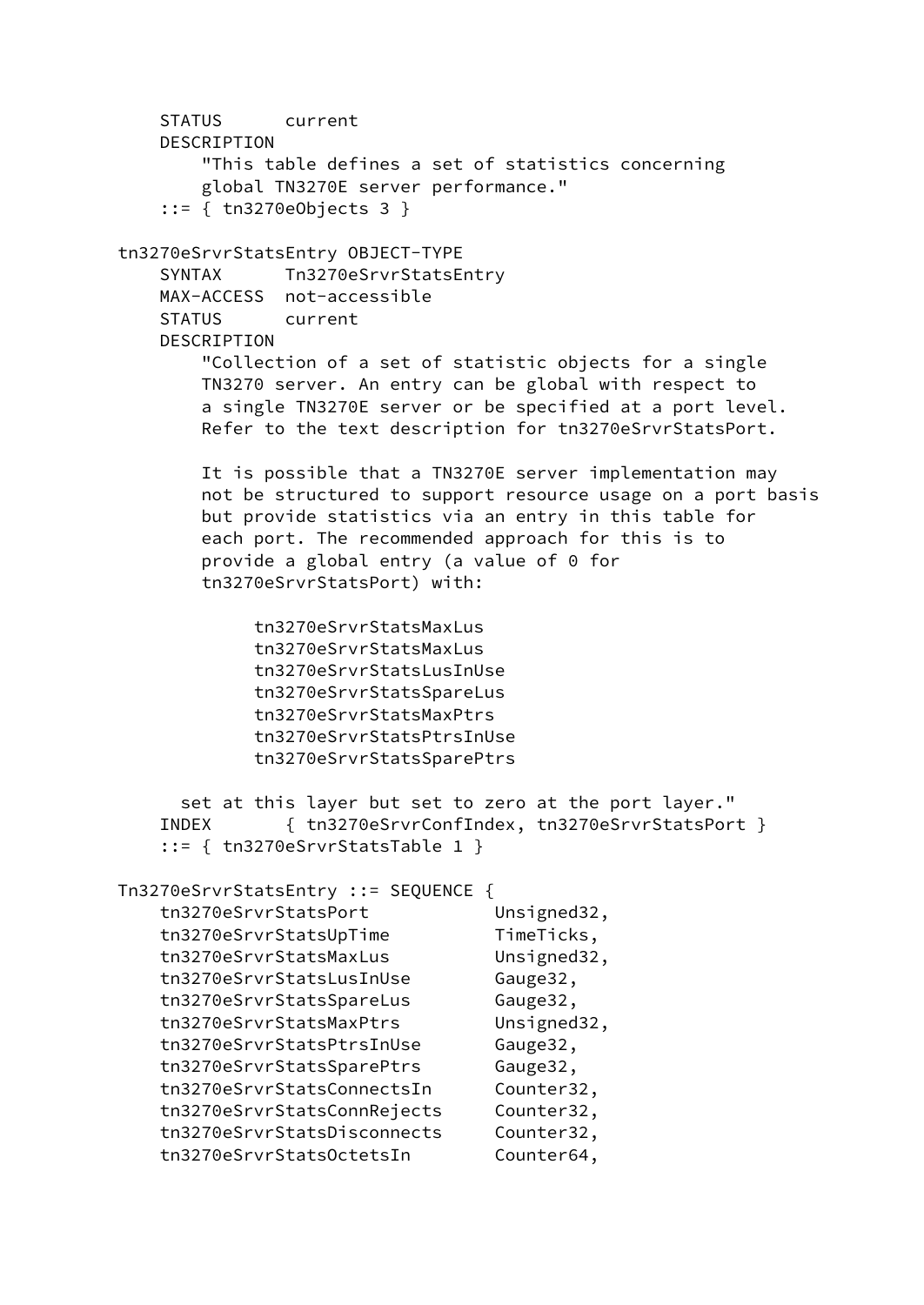```
White TN3270E Management Information Base (TN3270E-MIB) 20 November 199
       tn3270eSrvrStatsOctetsInLow Counter32,
      tn3270eSrvrStatsOctetsOut Counter64,
      tn3270eSrvrStatsOctetsOutLow Counter32
     }
   tn3270eSrvrStatsPort OBJECT-TYPE
       SYNTAX Unsigned32 (0..65535)
      MAX-ACCESS not-accessible
       STATUS current
       DESCRIPTION
          "Indicates the port that the corresponding statistics are
           for. Implementation of collection of these statistics
           on a port basis is not mandatory. An implementation may
           limit itself to keeping this data on a global basis by
           using a value of 0."
       ::= { tn3270eSrvrStatsEntry 1 }
   tn3270eSrvrStatsUpTime OBJECT-TYPE
       SYNTAX TimeTicks
      MAX-ACCESS read-only
       STATUS current
      DESCRIPTION
          "Indicates when either usage of a associating port becomes
           active (tn3270eSrvrStatsPort non-zero) or if the entry
           is being kept on a global basis the time that the TN3270E
           server becomes active. The value of this object does not
           get reset based on port usage status changes or changes
           to tn3270eSrvrConfOperStatus."
       ::= { tn3270eSrvrStatsEntry 2 }
   tn3270eSrvrStatsMaxLus OBJECT-TYPE
       SYNTAX Unsigned32
      MAX-ACCESS read-only
       STATUS current
      DESCRIPTION
          "Indicates the maximum number of LUs for use by a
          TN3270E server. The granularity of this data can be
           either global (corresponding tn3270eSrvrStatsPort index
           equal to 0) or on a port basis."
       ::= { tn3270eSrvrStatsEntry 3 }
```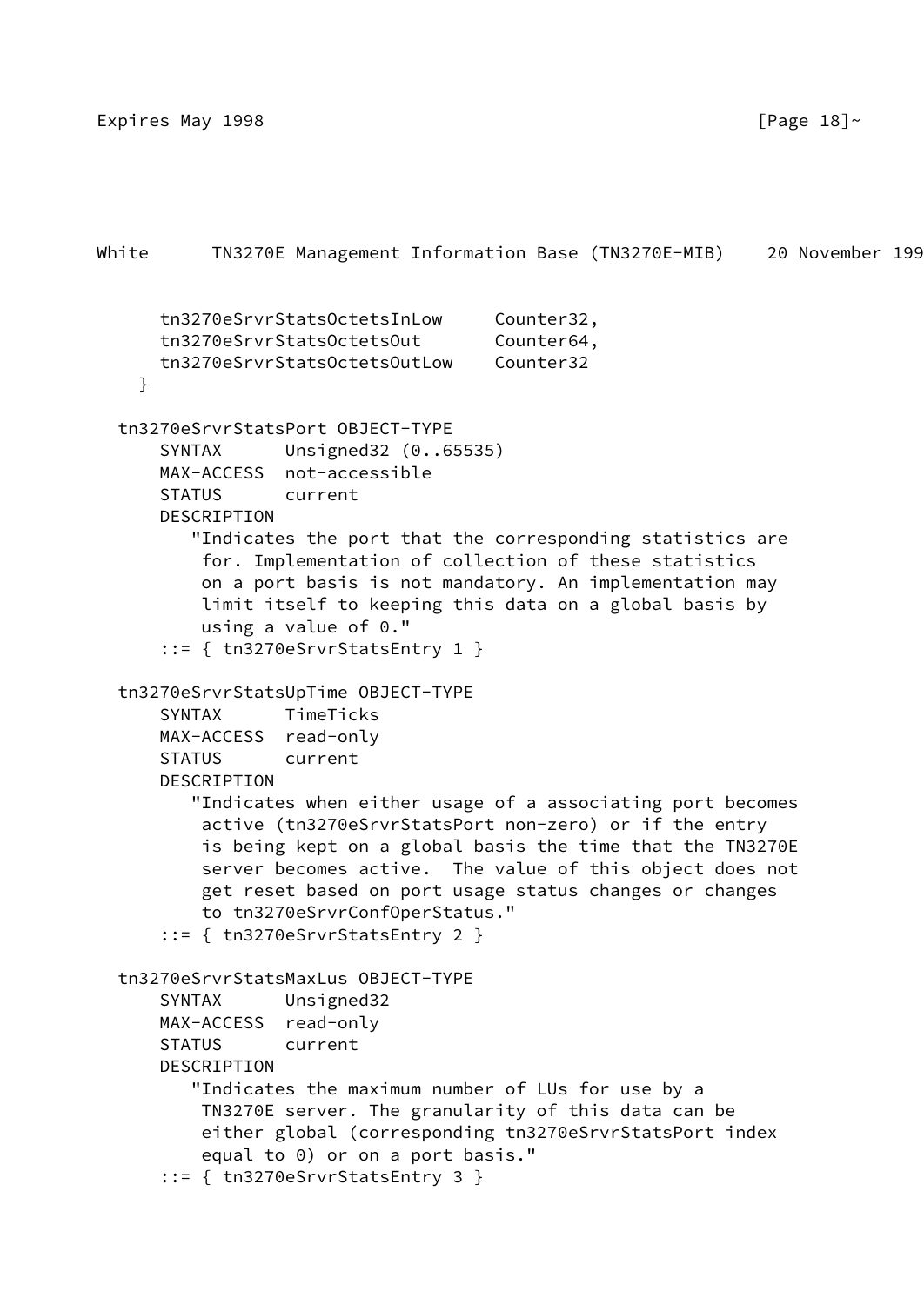tn3270eSrvrStatsLusInUse OBJECT-TYPE SYNTAX Gauge32 MAX-ACCESS read-only STATUS current DESCRIPTION "Indicates the current number of LUs in use by a TN3270E server. The granularity of this data can be Expires May 1998  $\sqrt{P\cdot P}$ White TN3270E Management Information Base (TN3270E-MIB) 20 November 199 either global (corresponding tn3270eSrvrStatsPort index equal to 0) or on a port basis." ::= { tn3270eSrvrStatsEntry 4 } tn3270eSrvrStatsSpareLus OBJECT-TYPE SYNTAX Gauge32 MAX-ACCESS read-only STATUS current DESCRIPTION "Indicates the number of free LUs for a particular TN3270E server. It is possible that the difference between tn3270eSrvrStatsMaxLus and tn3270eSrvrStatsLusInUse does not equal tn3270eSrvrStatsSpareLus. An LU may exist but not be useable by an client connection. The granularity of this data can be either global (corresponding tn3270eSrvrStatsPort index equal to 0) or on a port basis." ::= { tn3270eSrvrStatsEntry 5 } tn3270eSrvrStatsMaxPtrs OBJECT-TYPE SYNTAX Unsigned32 MAX-ACCESS read-only STATUS current DESCRIPTION "Indicates the maximum number of Printer Resources for use by a TN3270E server. The granularity of this data can be either global (corresponding tn3270eSrvrStatsPort index equal to 0) or on a port basis." ::= { tn3270eSrvrStatsEntry 6 } tn3270eSrvrStatsPtrsInUse OBJECT-TYPE SYNTAX Gauge32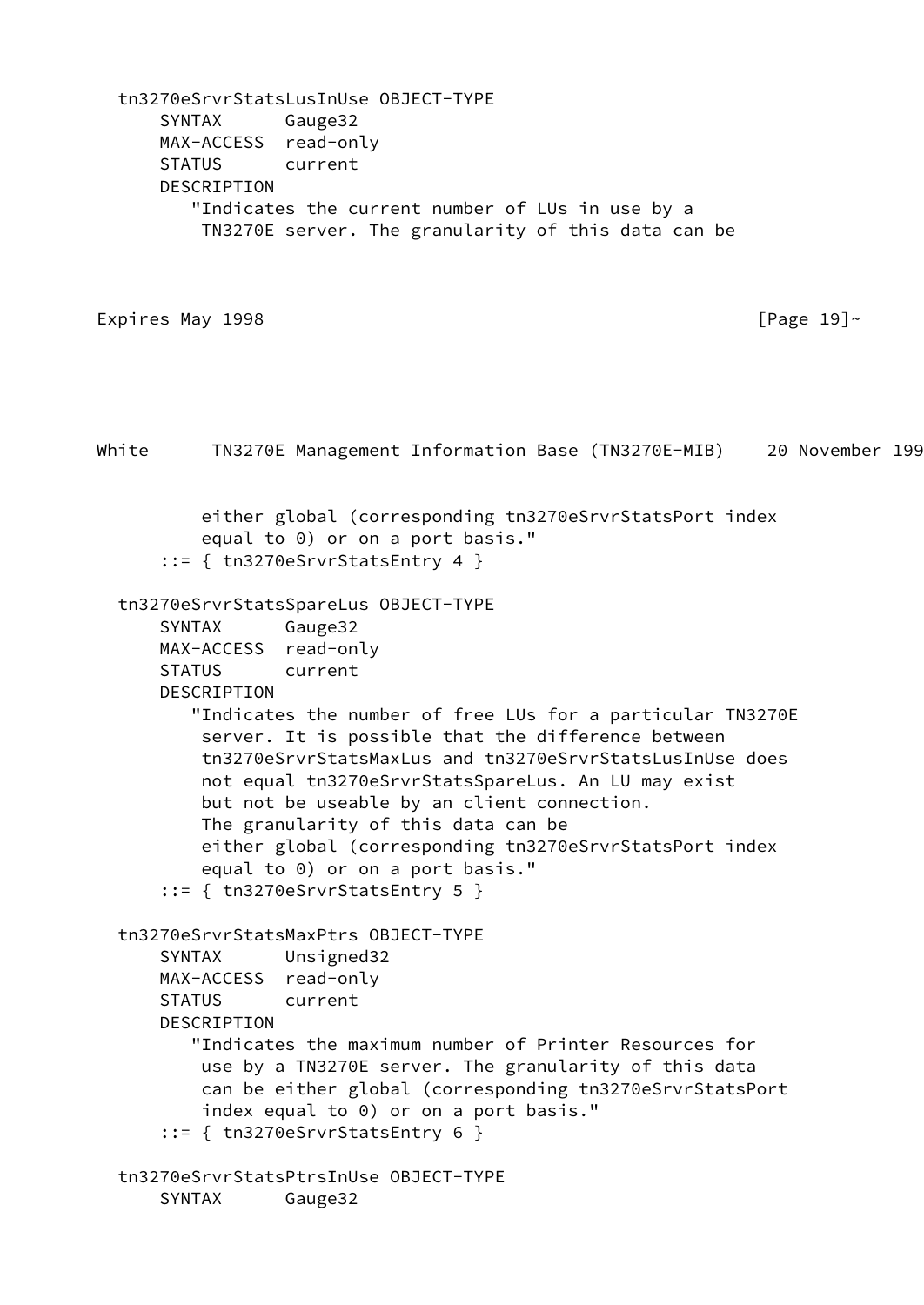```
 MAX-ACCESS read-only
       STATUS current
       DESCRIPTION
           "Indicates the current number of Printer Resources in
            use by a TN3270E server. The granularity of this data
            can be either global (corresponding tn3270eSrvrStatsPort
            index equal to 0) or on a port basis."
        ::= { tn3270eSrvrStatsEntry 7 }
   tn3270eSrvrStatsSparePtrs OBJECT-TYPE
       SYNTAX Gauge32
       MAX-ACCESS read-only
       STATUS current
       DESCRIPTION
           "Indicates the number of free Printer Resources for a
            particular TN3270E server. It is possible that the
Expires May 1998 \sqrt{2} and \sqrt{2} and \sqrt{2} and \sqrt{2} and \sqrt{2} and \sqrt{2} and \sqrt{2} and \sqrt{2} and \sqrt{2} and \sqrt{2} and \sqrt{2} and \sqrt{2} and \sqrt{2} and \sqrt{2} and \sqrt{2} and \sqrt{2} and \sqrt{2} and 
White TN3270E Management Information Base (TN3270E-MIB) 20 November 199
            difference between tn3270eSrvrStatsMaxPtrs and
            tn3270eSrvrStatsPtrsInUse does not equal
            tn3270eSrvrStatsSparePtrs. A Printer resource may
            exist but not be useable by an client connection.
            The granularity of this data
            can be either global (corresponding tn3270eSrvrStatsPort
            index equal to 0) or on a port basis."
       ::= { tn3270eSrvrStatsEntry 8 }
   tn3270eSrvrStatsConnectsIn OBJECT-TYPE
       SYNTAX Counter32
       MAX-ACCESS read-only
       STATUS current
       DESCRIPTION
           "Indicates the number of client connections received by a
            TN3270E server. The granularity of this data
            can be either global (corresponding tn3270eSrvrStatsPort
            index equal to 0) or on a port basis."
       ::= { tn3270eSrvrStatsEntry 9 }
   tn3270eSrvrStatsConnRejects OBJECT-TYPE
       SYNTAX Counter32
       MAX-ACCESS read-only
```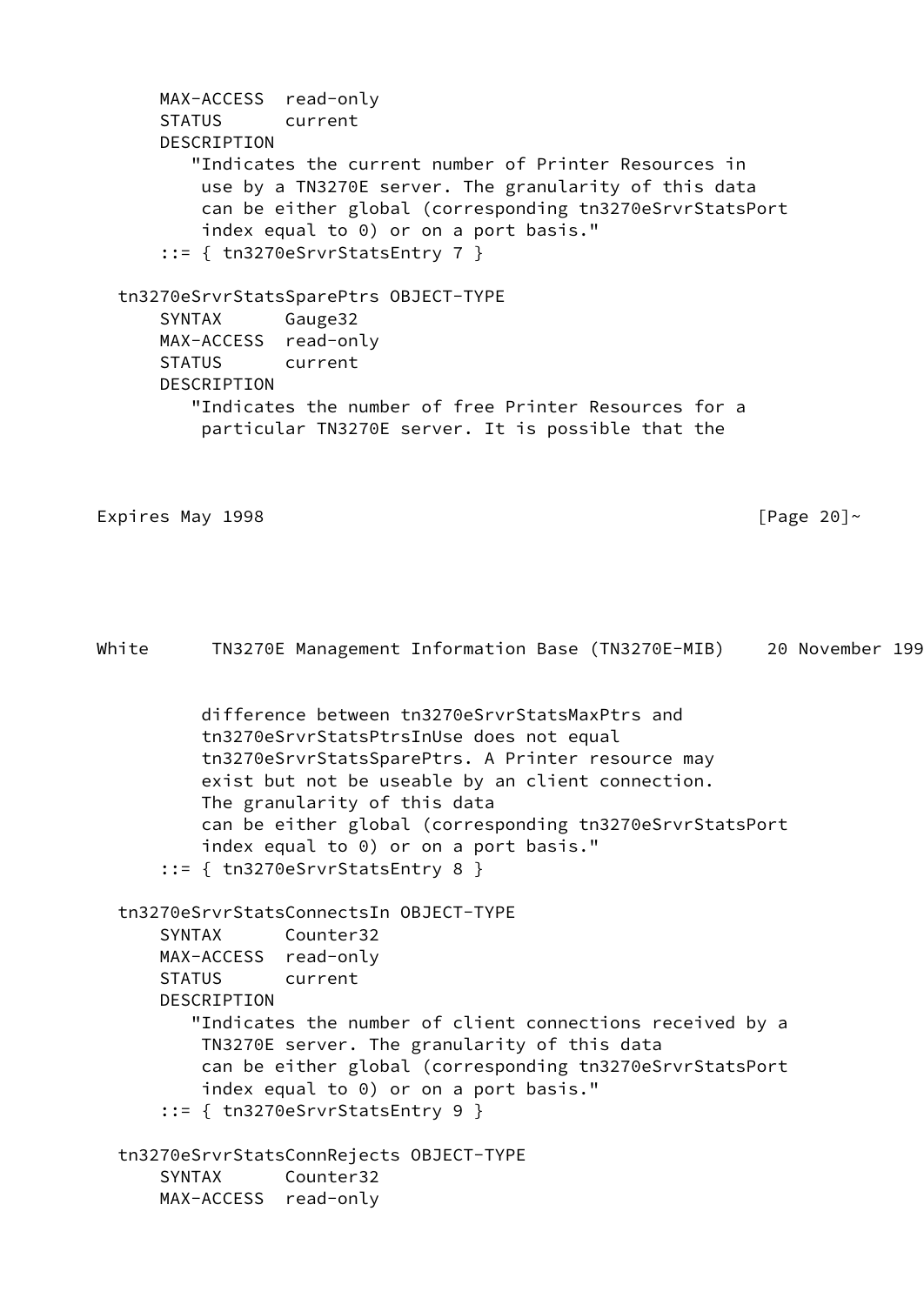| DESCRIPTION                                                           | current<br>"Indicates the number of client connections rejected during<br>connection setup. An example of this is when no LU or<br>Printer resource is available to associate with the<br>TCP Connection of an client. The granularity of this data<br>can be either global (corresponding tn3270eSrvrStatsPort<br>index equal to 0) or on a port basis."<br>$::=$ { tn3270eSrvrStatsEntry 10 } |               |
|-----------------------------------------------------------------------|-------------------------------------------------------------------------------------------------------------------------------------------------------------------------------------------------------------------------------------------------------------------------------------------------------------------------------------------------------------------------------------------------|---------------|
| <b>SYNTAX</b><br>MAX-ACCESS read-only<br><b>STATUS</b><br>DESCRIPTION | tn3270eSrvrStatsDisconnects 0BJECT-TYPE<br>Counter32<br>current<br>"Indicates the number of client connections disconnected by a<br>TN3270E server. The granularity of this data<br>can be either global (corresponding tn3270eSrvrStatsPort<br>index equal to 0) or on a port basis."<br>$::=$ { tn3270eSrvrStatsEntry 11 }                                                                    |               |
| <b>SYNTAX</b><br>MAX-ACCESS read-only<br><b>STATUS</b>                | tn3270eSrvrStatsOctetsIn OBJECT-TYPE<br>Counter64<br>current                                                                                                                                                                                                                                                                                                                                    |               |
| Expires May 1998                                                      |                                                                                                                                                                                                                                                                                                                                                                                                 | [Page $21$ ]~ |
|                                                                       |                                                                                                                                                                                                                                                                                                                                                                                                 |               |
| White                                                                 | TN3270E Management Information Base (TN3270E-MIB) 20 November 199                                                                                                                                                                                                                                                                                                                               |               |
| DESCRIPTION                                                           | "Indicates the number of octets received from TN3270<br>and TN3270E Clients. The granularity<br>of this data can be either global (corresponding<br>tn3270eSrvrStatsPort index equal to 0) or on a port basis."<br>$::=$ { tn3270eSrvrStatsEntry 12 }                                                                                                                                           |               |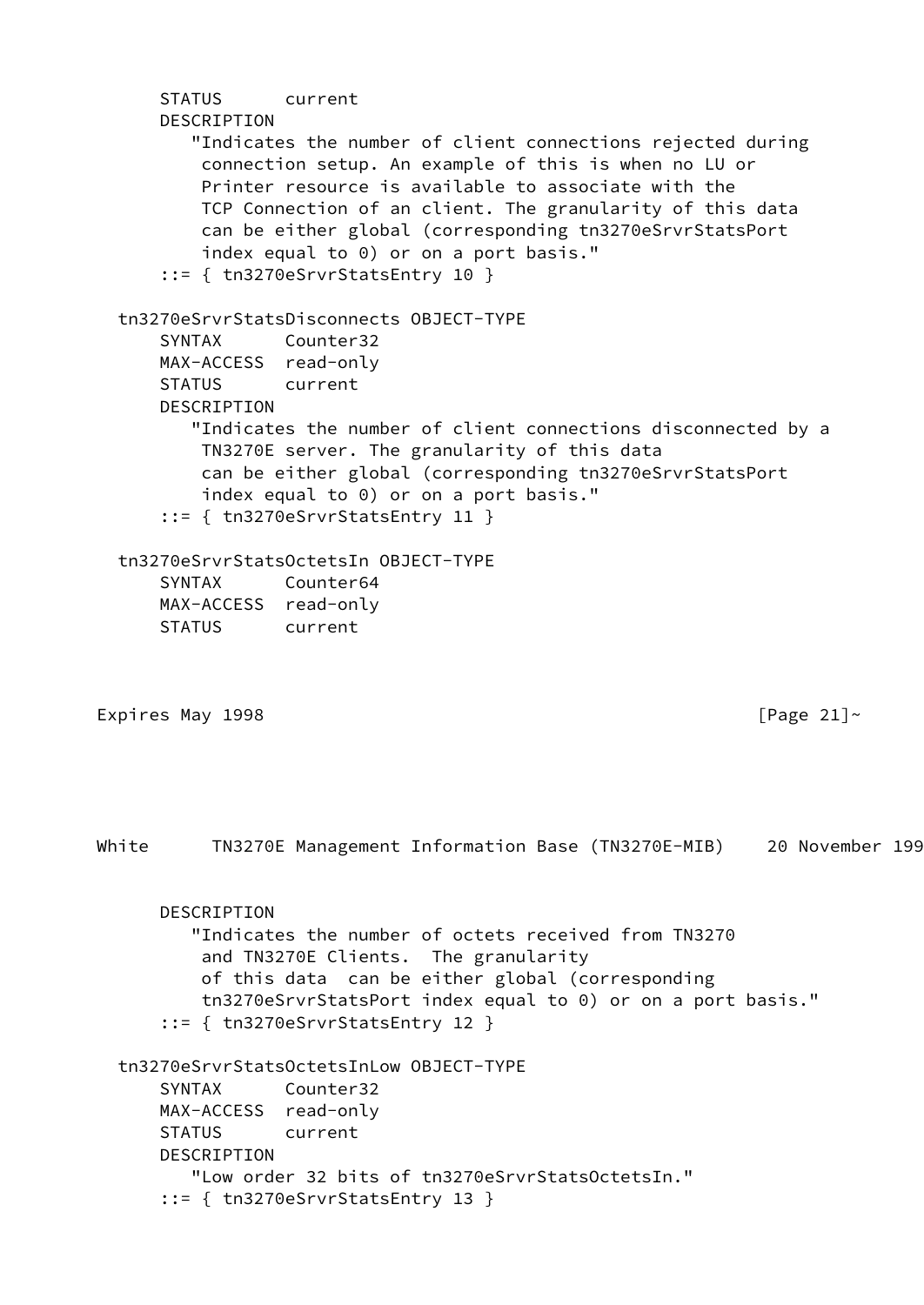tn3270eSrvrStatsOctetsOut OBJECT-TYPE SYNTAX Counter64 MAX-ACCESS read-only STATUS current DESCRIPTION "Indicates the number of octets sent to TN3270 and TN3270E Clients. The granularity of this data can be either global (corresponding tn3270eSrvrStatsPort index equal to 0) or on a port basis." ::= { tn3270eSrvrStatsEntry 14 } tn3270eSrvrStatsOctetsOutLow OBJECT-TYPE SYNTAX Counter32 MAX-ACCESS read-only STATUS current DESCRIPTION "Low order 32 bits of tn3270eSrvrStatsOctetsOut." ::= { tn3270eSrvrStatsEntry 15 } tn3270eClientGroupTable OBJECT-TYPE SYNTAX SEQUENCE OF Tn3270eClientGroupEntry MAX-ACCESS not-accessible STATUS current DESCRIPTION "This table defines client address groupings for use by a TN3270E server." ::= { tn3270eObjects 4 } tn3270eClientGroupEntry OBJECT-TYPE SYNTAX Tn3270eClientGroupEntry MAX-ACCESS not-accessible STATUS current DESCRIPTION Expires May 1998  $\blacksquare$ White TN3270E Management Information Base (TN3270E-MIB) 20 November 199 "Definition of a single client address entry. All entries with the same first two indexes, tn3270eSrvrConfIndex and tn3270eClientGroupName, are considered to be in the same

```
 client group."
```
INDEX { tn3270eSrvrConfIndex,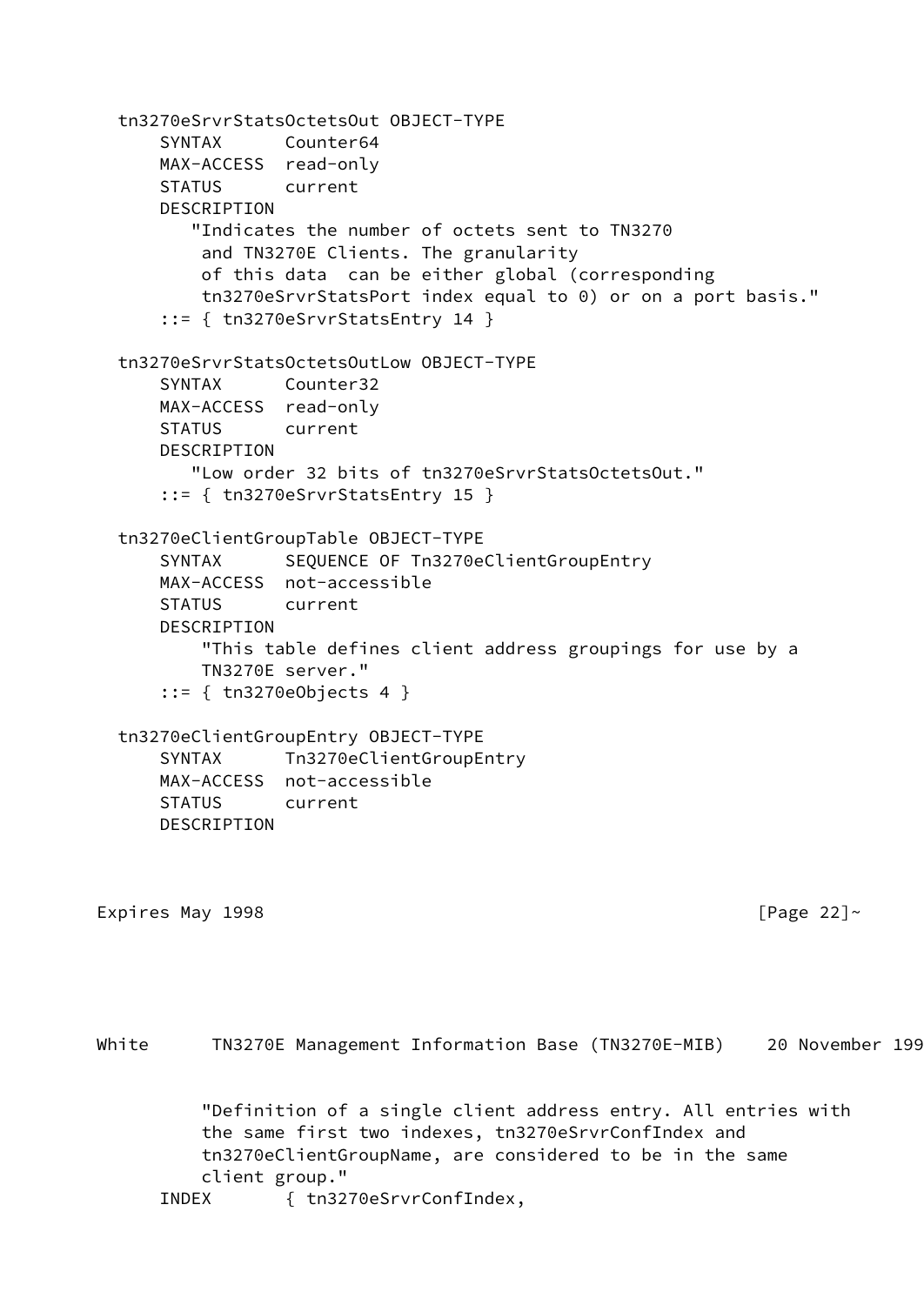```
 tn3270eClientGroupName,
                  tn3270eClientGroupAddrType,
                  tn3270eClientGroupAddress }
     ::= { tn3270eClientGroupTable 1 }
 Tn3270eClientGroupEntry ::= SEQUENCE {
     tn3270eClientGroupName Utf8String,
     tn3270eClientGroupAddrType Tn3270eAddrType,
    tn3270eClientGroupAddress Tn3270eTAddress,
    tn3270eClientGroupSubnetMask IpAddress,
     tn3270eClientGroupPfxLength Unsigned32,
     tn3270eClientGroupRowStatus RowStatus }
 tn3270eClientGroupName OBJECT-TYPE
    SYNTAX Utf8String (SIZE(1..24))
    MAX-ACCESS not-accessible
     STATUS current
    DESCRIPTION
         "The name of a client group."
     ::= { tn3270eClientGroupEntry 1 }
 tn3270eClientGroupAddrType OBJECT-TYPE
     SYNTAX Tn3270eAddrType
    MAX-ACCESS not-accessible
    STATUS current
    DESCRIPTION
         "Indicates the type of the address represented in
         tn3270eClientGroupAddress."
     ::= { tn3270eClientGroupEntry 2 }
 tn3270eClientGroupAddress OBJECT-TYPE
     SYNTAX Tn3270eTAddress
    MAX-ACCESS not-accessible
    STATUS current
    DESCRIPTION
         "The client address of a member of a client group. The value
         of tn3270eClientGroupAddrType indicates the address
          type (ipv4 or ipv6 for example)."
     ::= { tn3270eClientGroupEntry 3 }
 tn3270eClientGroupSubnetMask OBJECT-TYPE
     SYNTAX IpAddress
    MAX-ACCESS read-create
```
Expires May 1998  $[Page 23]~$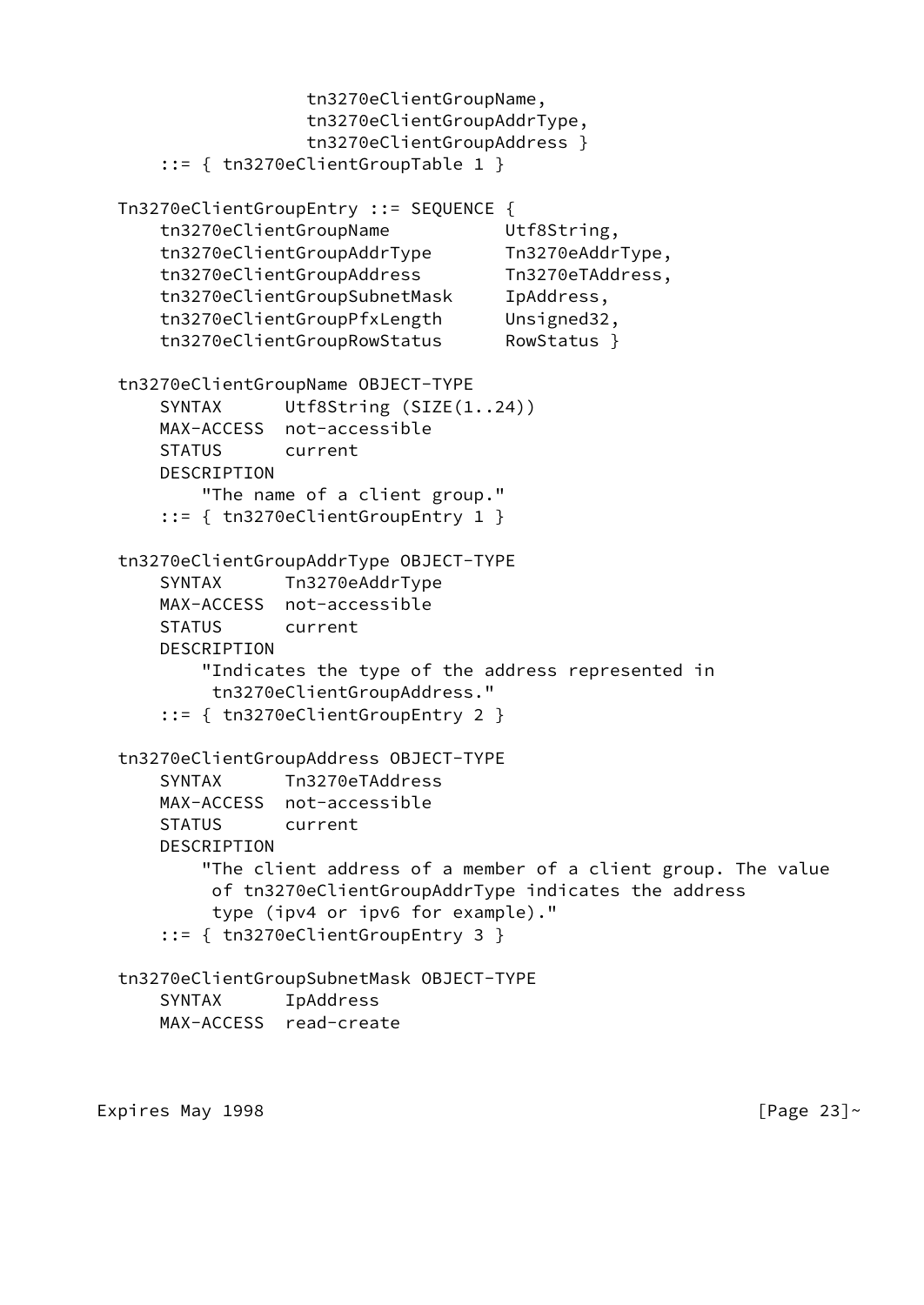```
 STATUS current
     DESCRIPTION
         "The corresponding subnet mask associated with
         tn3270eClientGroupAddress. A single IP Address is
         represented by having this object contain the value
         of 255.255.255.255. This object is valid only if
         tn3270eClientGroupAddrType has a value of ipv4(1)."
    DEFVAL { 'FFFFFFFF'H }
     ::= { tn3270eClientGroupEntry 4 }
 tn3270eClientGroupPfxLength OBJECT-TYPE
    SYNTAX Unsigned32 (0..128)
    MAX-ACCESS read-create
    STATUS current
    DESCRIPTION
         "The corresponding IPv6 network prefix length. This
         object is valid only if tn3270eClientGroupAddrType
         has a value of ipv6(2)."
    DEFVAL { 0 }
     ::= { tn3270eClientGroupEntry 5 }
 tn3270eClientGroupRowStatus OBJECT-TYPE
     SYNTAX RowStatus
    MAX-ACCESS read-create
    STATUS current
    DESCRIPTION
         "This object allows entries to be created and deleted in the
        tn3270eClientGroupTable.
        An entry in this table is deleted by setting this object
        to destroy(6)."
    REFERENCE
       "RFC 1903, 'Textual Conventions for version 2 of the Simple
        Network Management Protocol (SNMPv2).'"
     ::= { tn3270eClientGroupEntry 6 }
 tn3270eResPoolTable OBJECT-TYPE
    SYNTAX SEQUENCE OF Tn3270eResPoolEntry
    MAX-ACCESS not-accessible
    STATUS current
    DESCRIPTION
         "This table defines resource groupings; the term
         RFC 1647."
     ::= { tn3270eObjects 5 }
 tn3270eResPoolEntry OBJECT-TYPE
     SYNTAX Tn3270eResPoolEntry
```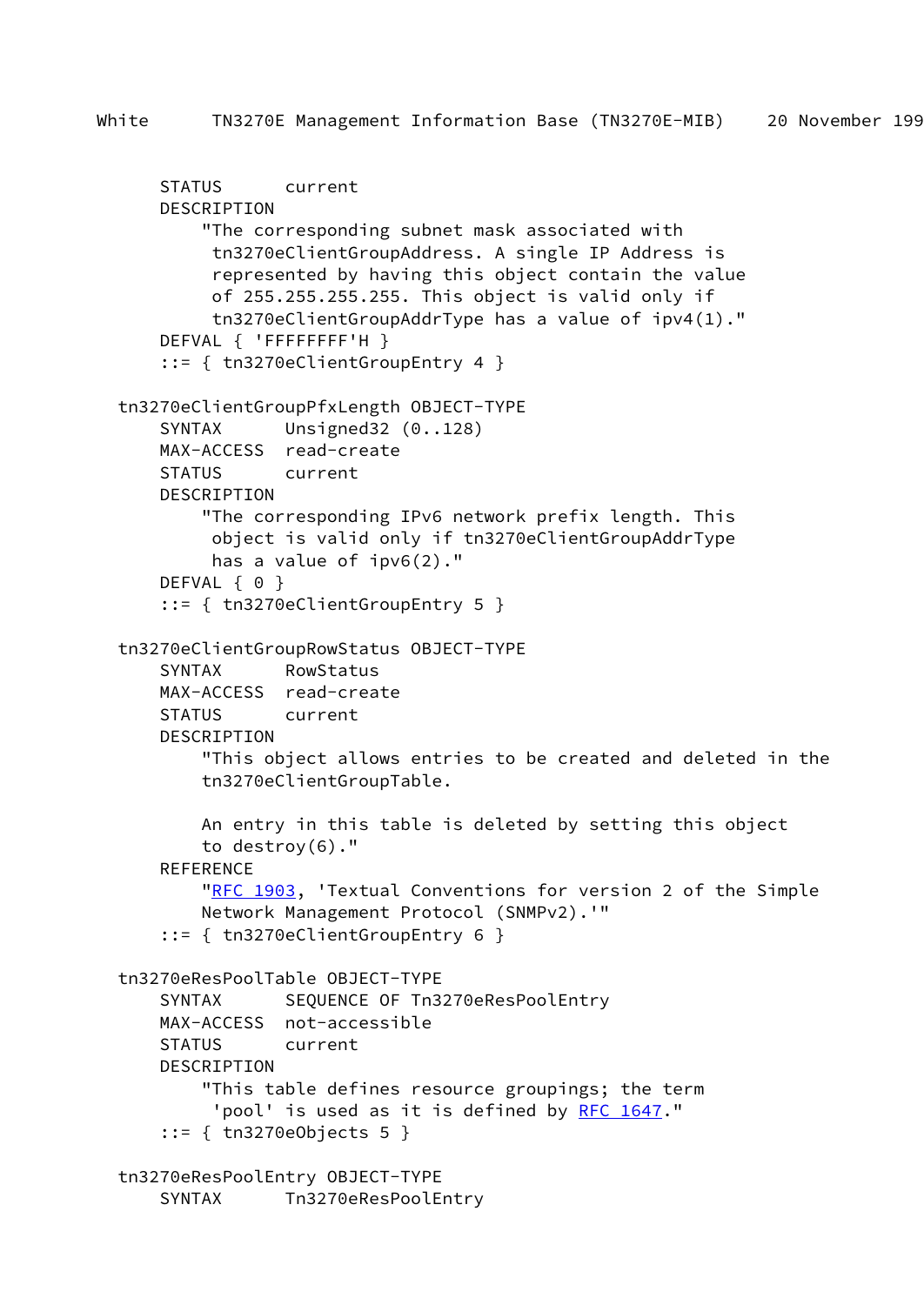Expires May 1998  $[$  Page 24] $\sim$ 

White TN3270E Management Information Base (TN3270E-MIB) 20 November 199 STATUS current DESCRIPTION "Definition of a single resource pool member. All entries with the same first two indexes, tn3270eSrvrConfIndex and tn3270eResPoolName, are considered to be in the same pool." INDEX { tn3270eSrvrConfIndex, tn3270eResPoolName, tn3270eResPoolElementName } ::= { tn3270eResPoolTable 1 } Tn3270eResPoolEntry ::= SEQUENCE { tn3270eResPoolName Utf8String, tn3270eResPoolElementName SnaResourceName, tn3270eResPoolElementType Tn3270ResourceType, tn3270eResPoolRowStatus RowStatus } tn3270eResPoolName OBJECT-TYPE SYNTAX Utf8String (SIZE(1..24)) MAX-ACCESS not-accessible STATUS current DESCRIPTION "The name of a resource pool.." ::= { tn3270eResPoolEntry 1 } tn3270eResPoolElementName OBJECT-TYPE SYNTAX SnaResourceName MAX-ACCESS not-accessible STATUS current DESCRIPTION "The name of a member of a resource pool." ::= { tn3270eResPoolEntry 2 } tn3270eResPoolElementType OBJECT-TYPE SYNTAX Tn3270ResourceType MAX-ACCESS read-create STATUS current DESCRIPTION "The type of the entity in a resource pool."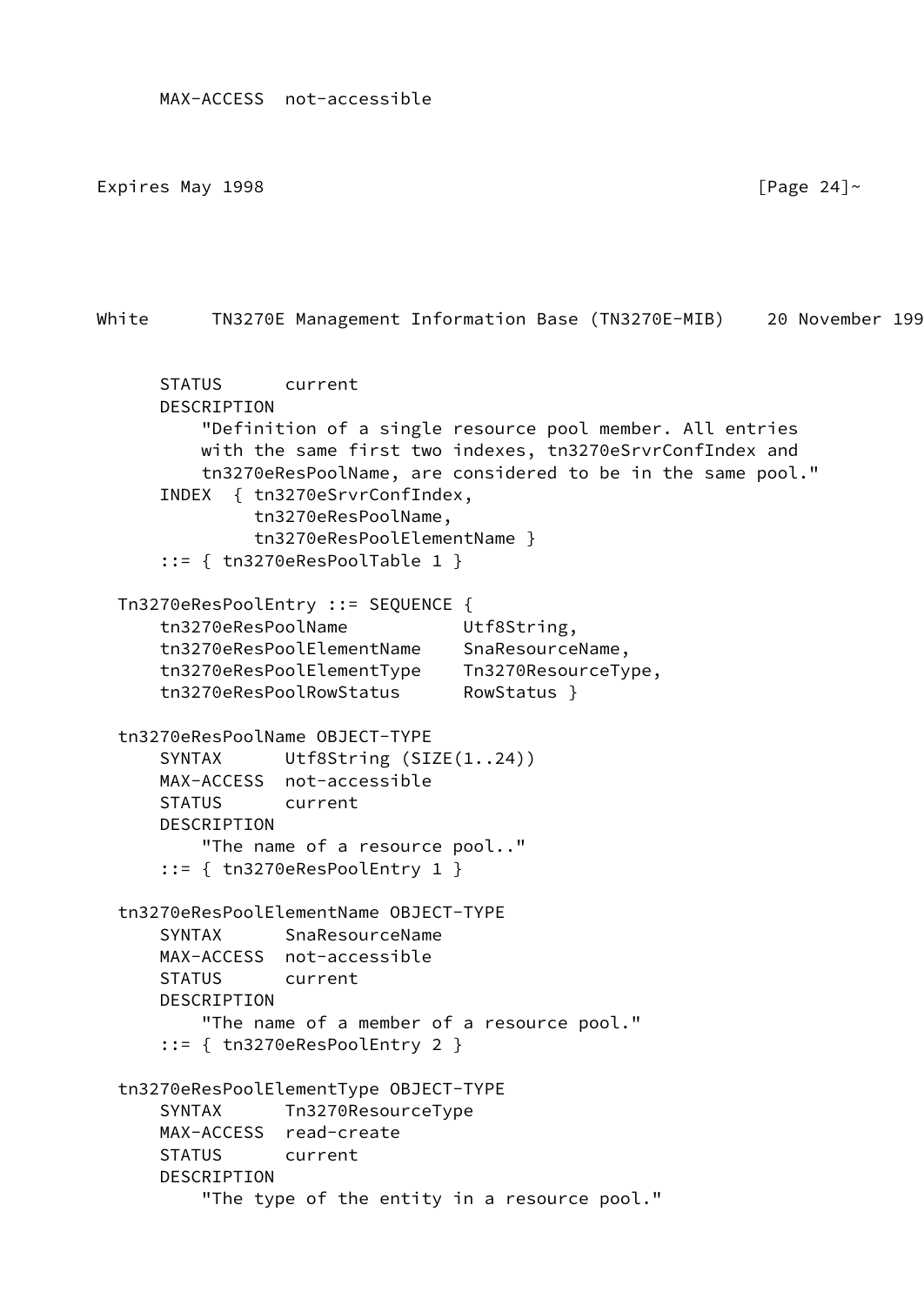```
 ::= { tn3270eResPoolEntry 3 }
  tn3270eResPoolRowStatus OBJECT-TYPE
      SYNTAX RowStatus
      MAX-ACCESS read-create
      STATUS current
      DESCRIPTION
          "This object allows entries to be created and deleted in the
          tn3270eResPoolTable.
Expires May 1998 [Page 25]~White TN3270E Management Information Base (TN3270E-MIB) 20 November 199
          An entry in this table is deleted by setting this object
          to destroy(6)."
     REFERENCE
         "RFC 1903, 'Textual Conventions for version 2 of the Simple
          Network Management Protocol (SNMPv2).'"
      ::= { tn3270eResPoolEntry 4 }
  tn3270eSnaMapTable OBJECT-TYPE
     SYNTAX SEQUENCE OF Tn3270eSnaMapEntry
      MAX-ACCESS not-accessible
      STATUS current
      DESCRIPTION
          "This table provide a mapping from the name by which
           a secondary LU is known in the SNA network to the
           name by which it is known locally at the TN3270e
           server. This latter name serves as an index into
           the tn3270eResPoolTable and the tn3270eResMapTable."
      ::= { tn3270eObjects 6 }
  tn3270eSnaMapEntry OBJECT-TYPE
     SYNTAX Tn3270eSnaMapEntry
      MAX-ACCESS not-accessible
      STATUS current
      DESCRIPTION
          "Definition of a single mapping from an SSCP-supplied
           SLU name to a local SLU name."
      INDEX { tn3270eSrvrConfIndex,
               tn3270eSnaMapSscpSuppliedName }
      ::= { tn3270eSnaMapTable 1 }
```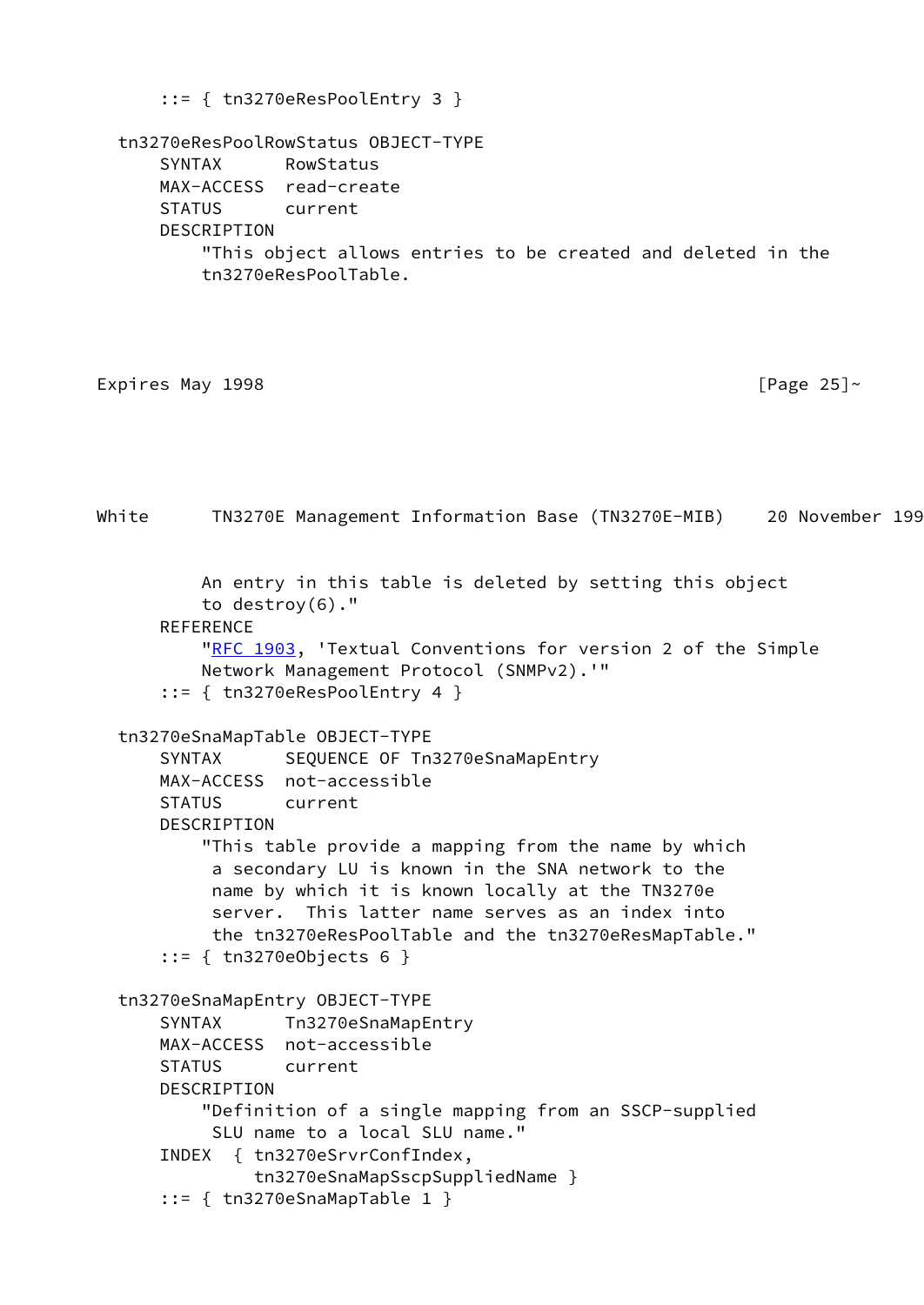Tn3270eSnaMapEntry ::= SEQUENCE { tn3270eSnaMapSscpSuppliedName SnaResourceName, tn3270eSnaMapLocalName SnaResourceName, tn3270eSnaMapPrimaryLuName SnaResourceName } tn3270eSnaMapSscpSuppliedName OBJECT-TYPE SYNTAX SnaResourceName MAX-ACCESS not-accessible STATUS current DESCRIPTION "The name of the secondary LU (SLU) as it is known in the SNA network. This name is sent by the SSCP on the Activate Logical Unit (ACTLU) request." ::= { tn3270eSnaMapEntry 1 } tn3270eSnaMapLocalName OBJECT-TYPE SYNTAX SnaResourceName MAX-ACCESS read-only Expires May 1998  $\blacksquare$ White TN3270E Management Information Base (TN3270E-MIB) 20 November 199 STATUS current DESCRIPTION "The local name of the secondary LU (SLU)." ::= { tn3270eSnaMapEntry 2 } tn3270eSnaMapPrimaryLuName OBJECT-TYPE SYNTAX SnaResourceName MAX-ACCESS read-only STATUS current DESCRIPTION "When there is a currently active LU-LU session for this connection, this object returns the primary LU (PLU) name from the BIND. When there is no active LU-LU session, or when the PLU name is unavailable for some other reason, this object returns the empty string." ::= { tn3270eSnaMapEntry 3 } tn3270eClientResMapTable OBJECT-TYPE SYNTAX SEQUENCE OF Tn3270eClientResMapEntry MAX-ACCESS not-accessible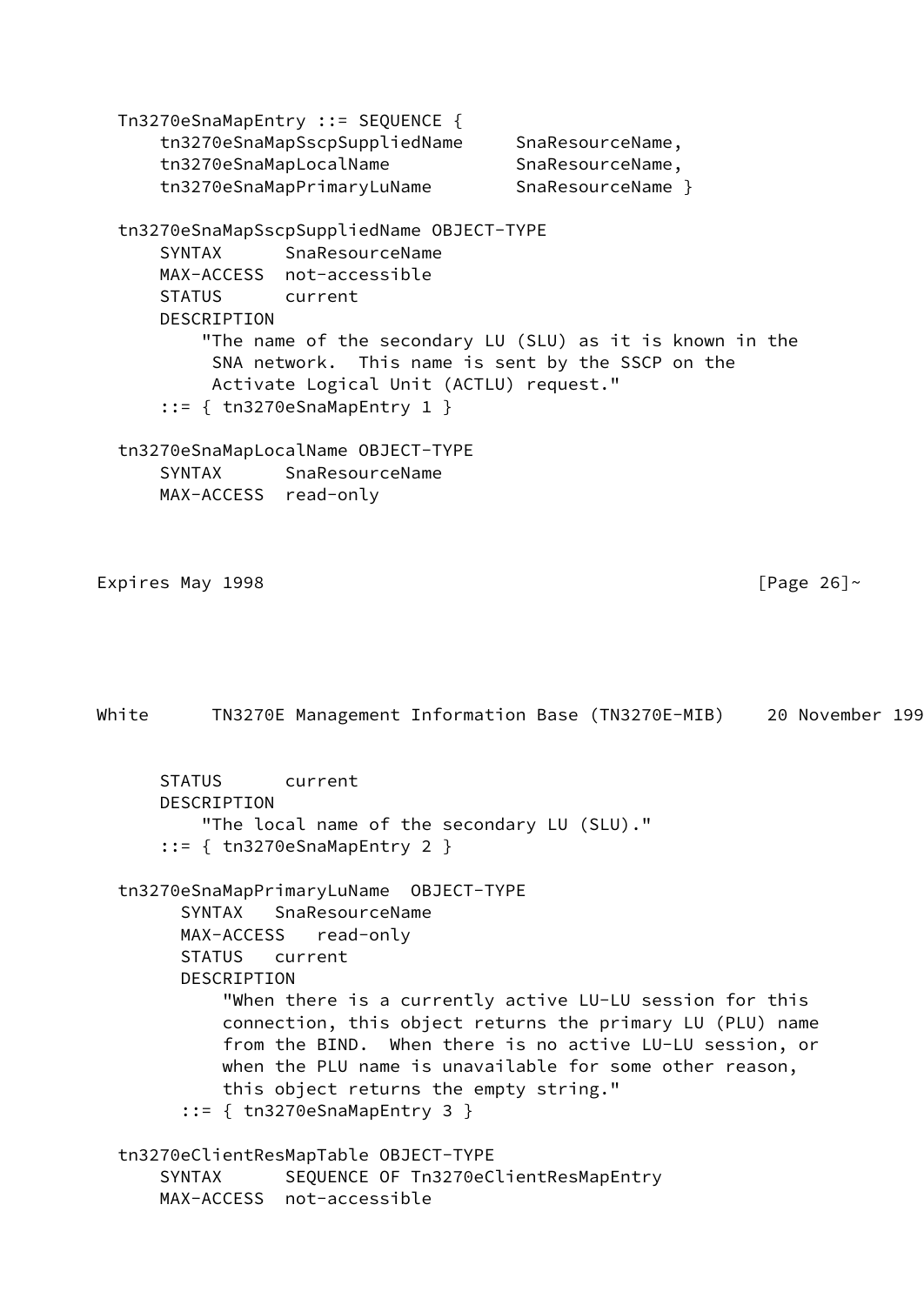| <b>STATUS</b>                                        | DESCRIPTION | current                                                                                                 |                                                                                                                                    |                                                                                                                                                                                                                                                                                                                                                                                                                                               |                 |
|------------------------------------------------------|-------------|---------------------------------------------------------------------------------------------------------|------------------------------------------------------------------------------------------------------------------------------------|-----------------------------------------------------------------------------------------------------------------------------------------------------------------------------------------------------------------------------------------------------------------------------------------------------------------------------------------------------------------------------------------------------------------------------------------------|-----------------|
|                                                      |             |                                                                                                         | purpose for how the indexing is structured.                                                                                        | "This table defines resource pool to client group mappings.<br>Since both the resource pool name and client group name<br>are included in the index clause of this table, multiple<br>resource pools can be assigned to the same client group. This<br>enables use of multiple resource pools for use in client to<br>resource mapping. Assigning multiple client Groups to the<br>same resource pool is also allowed, but is not the primary |                 |
|                                                      |             | $::= { \ttn3270e0bjects 7 }$                                                                            |                                                                                                                                    | Assignment of a resource pool to client group can be<br>restricted based on TCP port. An index value of 0 for<br>tn3270eClientResMapClientPort disables restriction of<br>resource assignment based on client target port selection."                                                                                                                                                                                                         |                 |
| <b>SYNTAX</b><br><b>STATUS</b><br>mapping."<br>INDEX | DESCRIPTION | tn3270eClientResMapEntry OBJECT-TYPE<br>MAX-ACCESS not-accessible<br>current<br>{ tn3270eSrvrConfIndex, | Tn3270eClientResMapEntry<br>tn3270eClientResMapPoolName,<br>tn3270eClientResMapClientGroupName,<br>tn3270eClientResMapClientPort } | "Definition of a single resource pool to client group                                                                                                                                                                                                                                                                                                                                                                                         |                 |
| Expires May 1998                                     |             |                                                                                                         |                                                                                                                                    |                                                                                                                                                                                                                                                                                                                                                                                                                                               | [Page $27$ ]~   |
| White                                                |             |                                                                                                         |                                                                                                                                    | TN3270E Management Information Base (TN3270E-MIB)                                                                                                                                                                                                                                                                                                                                                                                             | 20 November 199 |
|                                                      |             |                                                                                                         | $::= \{$ tn3270eClientResMapTable 1 }                                                                                              |                                                                                                                                                                                                                                                                                                                                                                                                                                               |                 |
|                                                      |             | tn3270eClientResMapPoolName<br>tn3270eClientResMapClientPort<br>tn3270eClientResMapRowStatus            | Tn3270eClientResMapEntry ::= SEQUENCE {<br>tn3270eClientResMapClientGroupName                                                      | Utf8String,<br>Utf8String,<br>Unsigned32,<br>RowStatus }                                                                                                                                                                                                                                                                                                                                                                                      |                 |
| <b>SYNTAX</b>                                        | MAX-ACCESS  | not-accessible                                                                                          | tn3270eClientResMapPoolName OBJECT-TYPE<br>Utf8String $(SIZE(124))$                                                                |                                                                                                                                                                                                                                                                                                                                                                                                                                               |                 |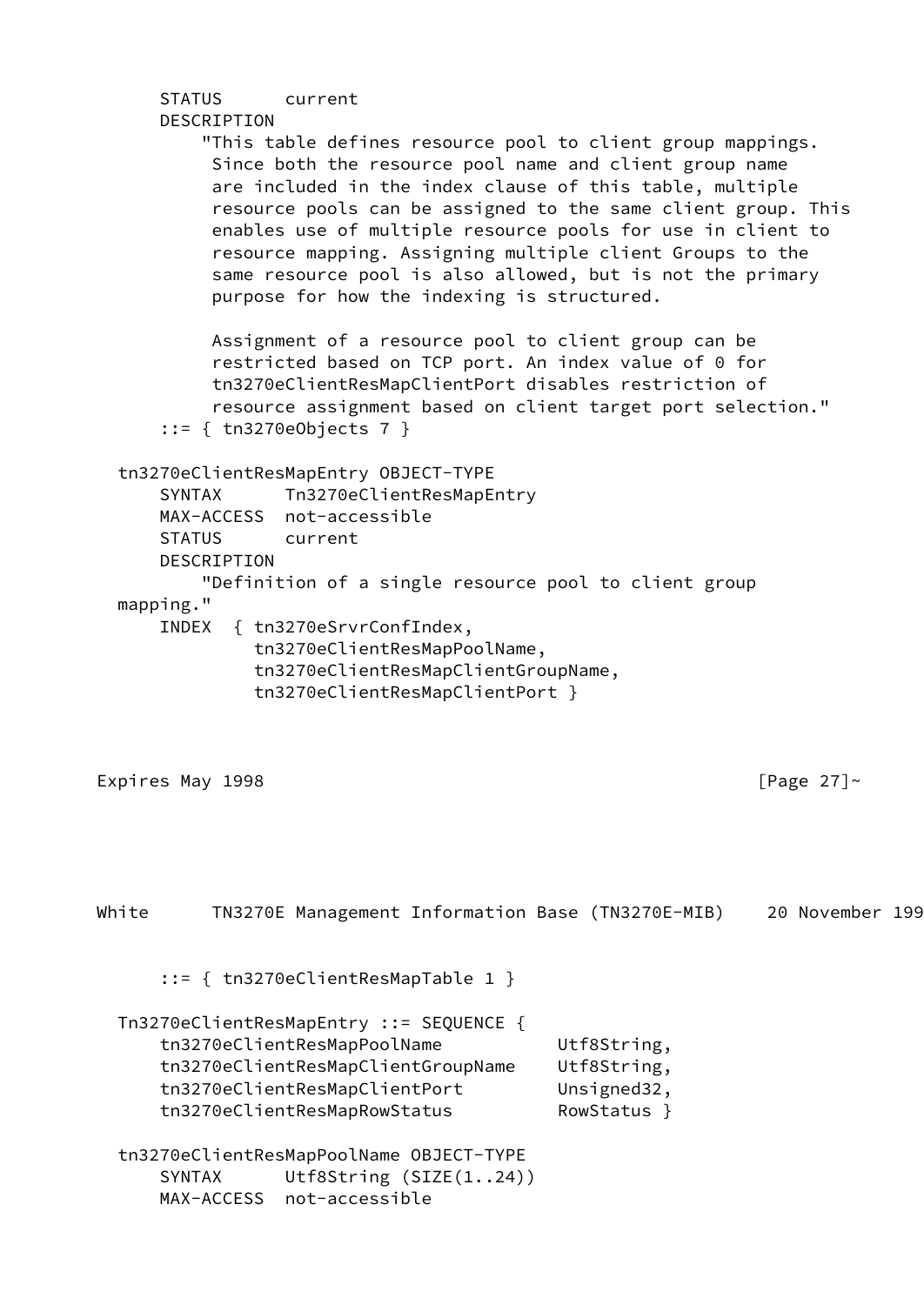```
 STATUS current
      DESCRIPTION
          "The name of a resource pool."
      ::= { tn3270eClientResMapEntry 1 }
  tn3270eClientResMapClientGroupName OBJECT-TYPE
     SYNTAX Utf8String (SIZE(1..24))
      MAX-ACCESS not-accessible
      STATUS current
     DESCRIPTION
          "The name of the client group that is mapped to a
           resource pool."
      ::= { tn3270eClientResMapEntry 2 }
  tn3270eClientResMapClientPort OBJECT-TYPE
      SYNTAX Unsigned32 (0..65535)
      MAX-ACCESS not-accessible
      STATUS current
      DESCRIPTION
          "The port to restrict a resource pool to a client group
           mapping. A value of 0 for this objects implies that
           the mapping is not restricted."
      ::= { tn3270eClientResMapEntry 3 }
  tn3270eClientResMapRowStatus OBJECT-TYPE
      SYNTAX RowStatus
      MAX-ACCESS read-create
      STATUS current
      DESCRIPTION
          "This object allows entries to be created and deleted in the
          tn3270eClientResMapTable.
          An entry in this table is deleted by setting this object
          to destroy(6)."
      REFERENCE
         "RFC 1903, 'Textual Conventions for version 2 of the Simple
          Network Management Protocol (SNMPv2).'"
Expires May 1998 \sim 28]\sim [Page 28]\sim
```
White TN3270E Management Information Base (TN3270E-MIB) 20 November 199

::= { tn3270eClientResMapEntry 4 }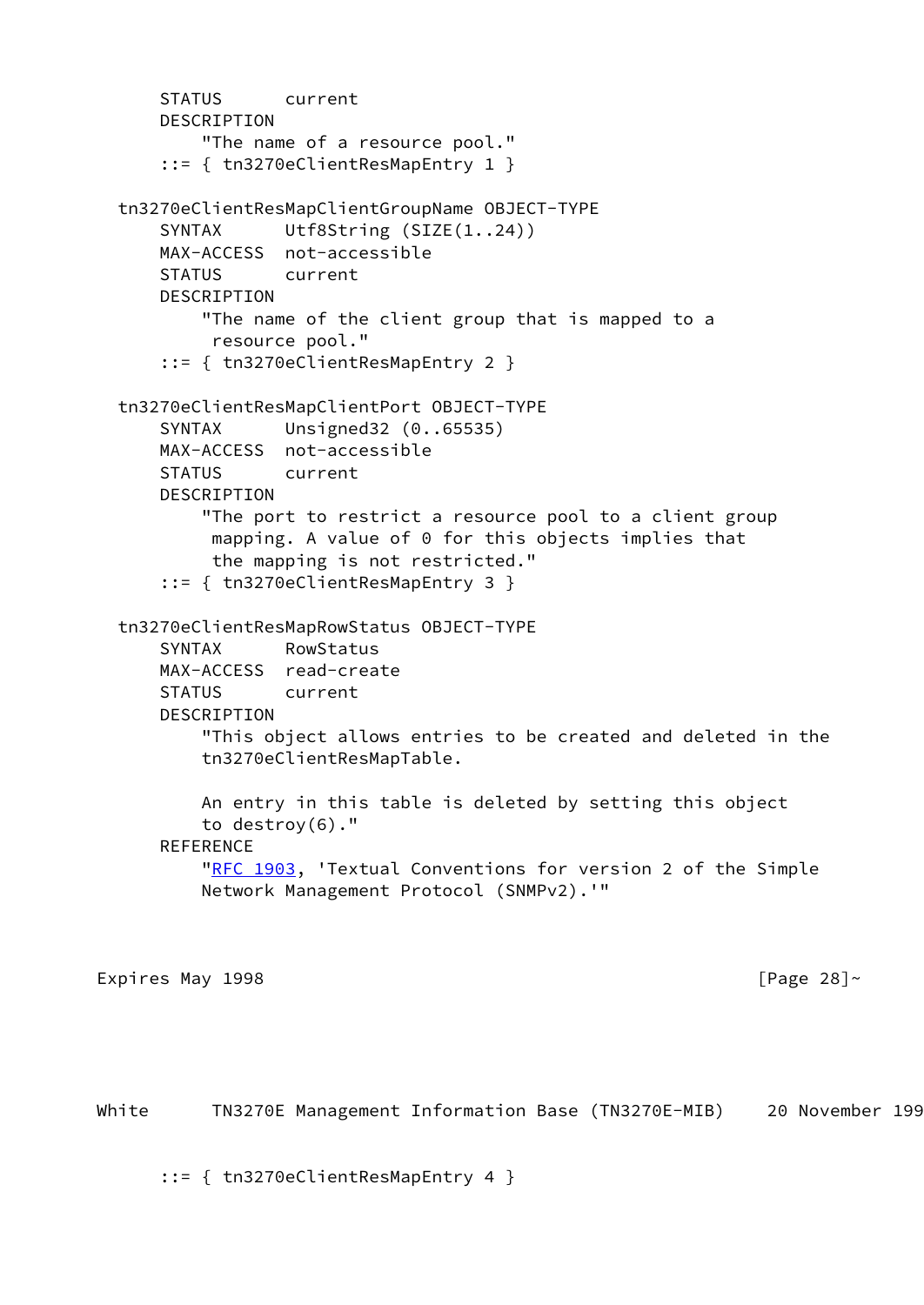```
 tn3270eResMapTable OBJECT-TYPE
    SYNTAX SEQUENCE OF Tn3270eResMapEntry
    MAX-ACCESS not-accessible
     STATUS current
    DESCRIPTION
         "This table defines the actual mapping of a resource to
         a client Address."
     ::= { tn3270eObjects 8 }
 tn3270eResMapEntry OBJECT-TYPE
    SYNTAX Tn3270eResMapEntry
    MAX-ACCESS not-accessible
    STATUS current
     DESCRIPTION
        "Definition of the mapping of a Resource Element to
         a client Address."
     INDEX { tn3270eSrvrConfIndex,
             tn3270eResMapElementName }
     ::= { tn3270eResMapTable 1 }
 Tn3270eResMapEntry ::= SEQUENCE {
    tn3270eResMapElementName SnaResourceName,
    tn3270eResMapAddrType Tn3270eAddrType,
    tn3270eResMapAddress Tn3270eTAddress,
   tn3270eResMapPort Unsigned32,
     tn3270eResMapElementType Tn3270ResourceType,
     tn3270eResMapSscpSuppliedName SnaResourceName }
 tn3270eResMapElementName OBJECT-TYPE
     SYNTAX SnaResourceName
    MAX-ACCESS not-accessible
     STATUS current
     DESCRIPTION
        "The name of a resource element. This is the name by
        which the server implementing this table knows the
        resource. It may be different from the name by which
        the resource is known in the SNA network. In this case
        the name by which the resource is known in the SNA
        network is returned in the tn3270eResMapSscpSuppliedName
        object."
     ::= { tn3270eResMapEntry 1 }
 tn3270eResMapAddrType OBJECT-TYPE
     SYNTAX Tn3270eAddrType
    MAX-ACCESS read-only
    STATUS current
```
Expires May 1998  $[$   $]$   $[$   $]$   $[$   $]$   $[$   $]$   $[$   $]$   $[$   $]$   $[$   $]$   $[$   $]$   $[$   $]$   $[$   $]$   $[$   $]$   $[$   $]$   $[$   $]$   $[$   $]$   $[$   $]$   $[$   $]$   $[$   $]$   $[$   $]$   $[$   $]$   $[$   $]$   $[$   $]$   $[$   $]$   $[$   $]$   $[$   $]$   $[$   $]$   $[$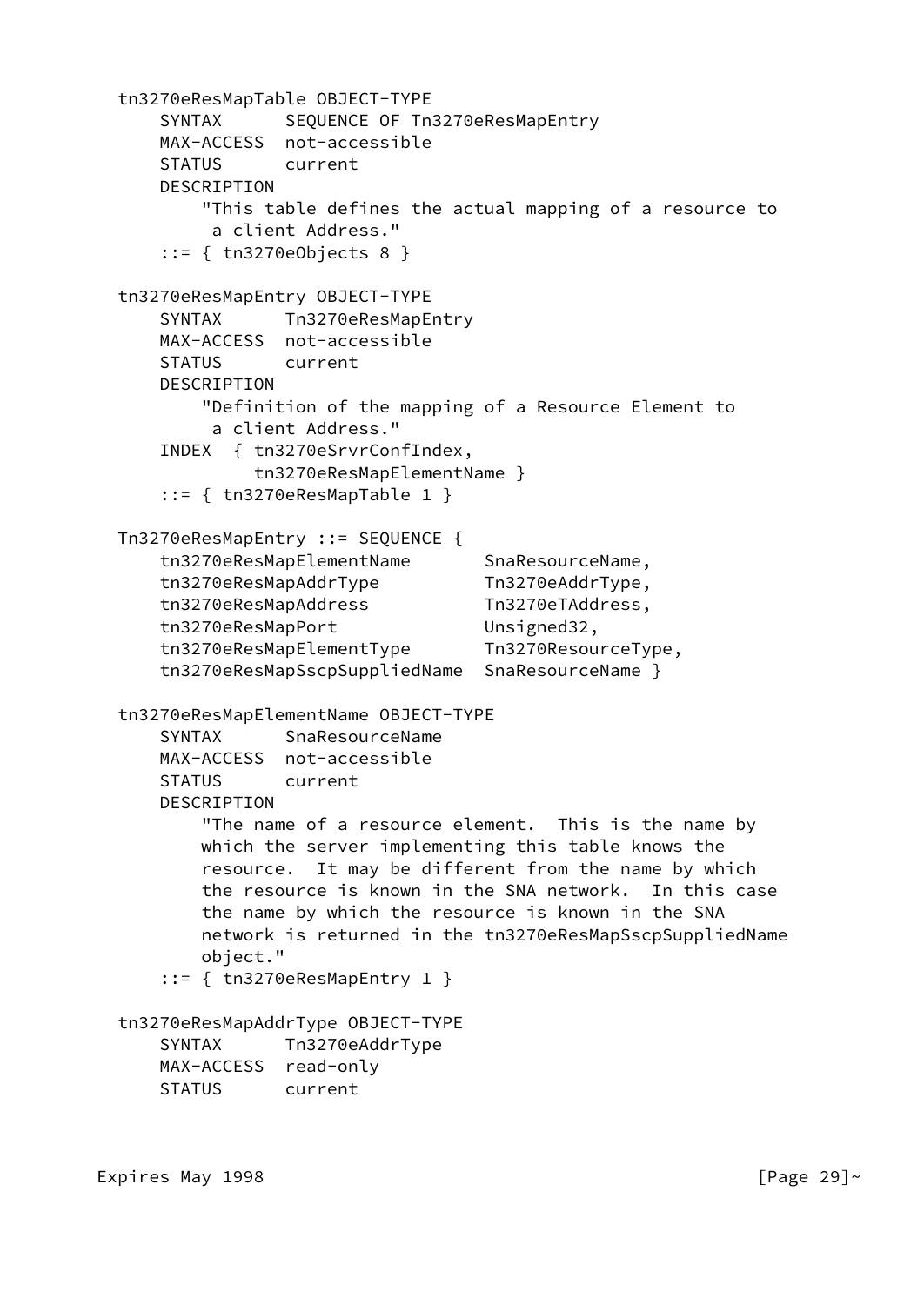```
White TN3270E Management Information Base (TN3270E-MIB) 20 November 199
       DESCRIPTION
           "Indicates the type of the client Address represented in
            tn3270eResMapAddress."
       ::= { tn3270eResMapEntry 2 }
   tn3270eResMapAddress OBJECT-TYPE
       SYNTAX Tn3270eTAddress
      MAX-ACCESS read-only
      STATUS current
       DESCRIPTION
           "A client address."
       ::= { tn3270eResMapEntry 3 }
   tn3270eResMapPort OBJECT-TYPE
       SYNTAX Unsigned32 (0..65535)
       MAX-ACCESS read-only
      STATUS current
       DESCRIPTION
           "A client Port."
       ::= { tn3270eResMapEntry 4 }
   tn3270eResMapElementType OBJECT-TYPE
       SYNTAX Tn3270ResourceType
      MAX-ACCESS read-only
       STATUS current
       DESCRIPTION
           "The type of the associating resource element."
       ::= { tn3270eResMapEntry 5 }
   tn3270eResMapSscpSuppliedName OBJECT-TYPE
       SYNTAX SnaResourceName
      MAX-ACCESS read-only
       STATUS current
       DESCRIPTION
           "The name of the secondary LU (SLU) as it is known in the
           SNA network. This name is sent by the SSCP on the
           Activate Logical Unit (ACTLU) request. The value of this
           object is the empty string if the tn3270eResMapElementName
           is the same as the SSCP-supplied name."
       ::= { tn3270eResMapEntry 6 }
   -- Define the set of objects to add to the Tcp Connection Table
```
tn3270eTcpConnTable OBJECT-TYPE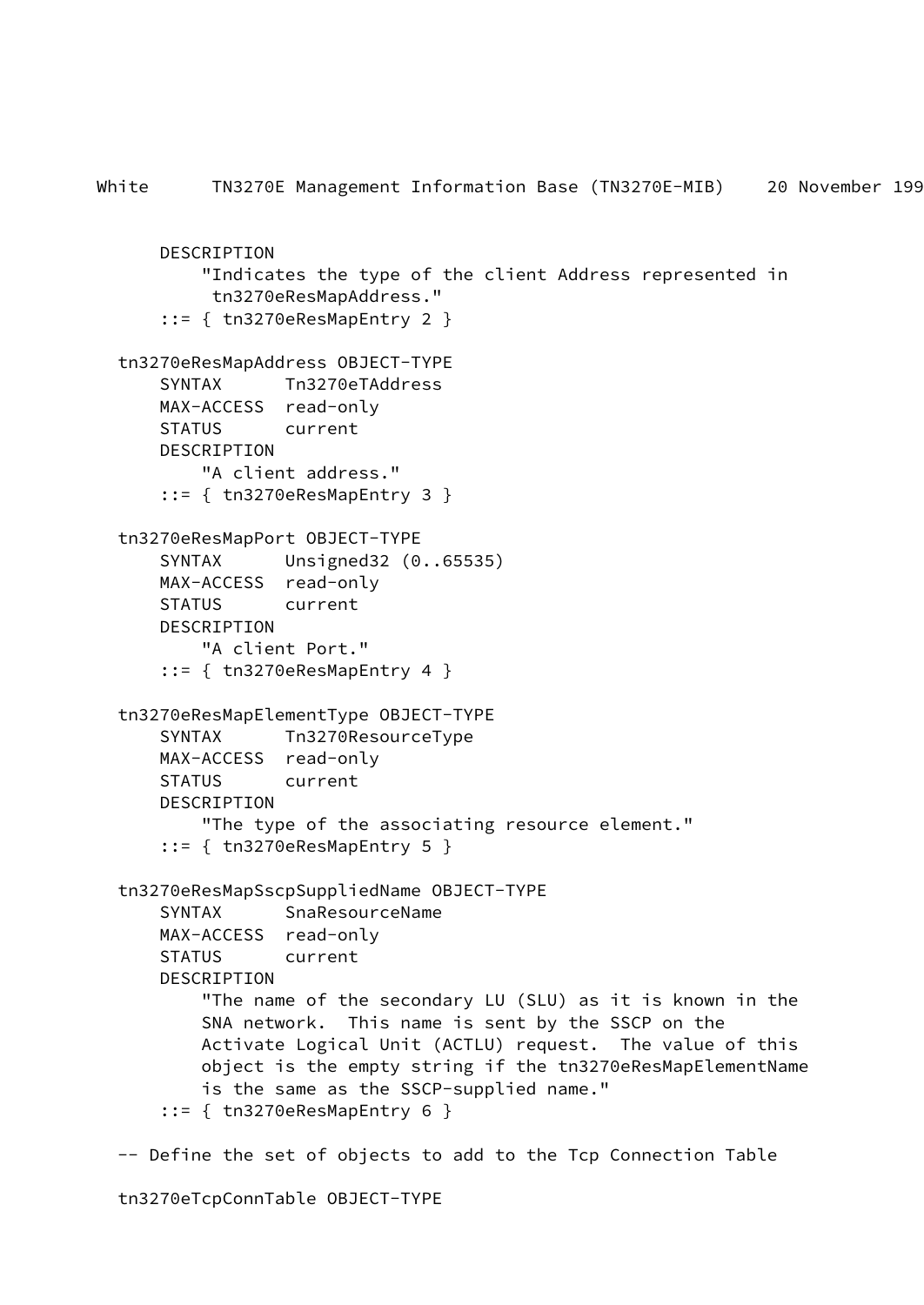SYNTAX SEQUENCE OF Tn3270eTcpConnEntry MAX-ACCESS not-accessible STATUS current DESCRIPTION

Expires May 1998  $\blacksquare$ 

 "Provides a table that has an entry for each TN3270(E) client connection that is active at a TN3270E server. The table was originally modeled after the tcpConnTable but was changed to support different client Address types and to be indexed first by the remote address and port as oppose to local address and port. This is to enable use of a SNMP GET-NEXT operation using only the remote address and port." ::= { tn3270eObjects 9 } tn3270eTcpConnEntry OBJECT-TYPE SYNTAX Tn3270eTcpConnEntry MAX-ACCESS not-accessible STATUS current DESCRIPTION "Provides in formation about a single TN3270/TN3270E session. Note: a tn3270eSrvrConfIndex is not needed in this table since the combination of both remote local addresses and ports is sufficient to guarantee uniqueness between TN3270E Servers on the same or actually different hosts." INDEX { tn3270eTcpConnRemAddrType, tn3270eTcpConnRemAddress, tn3270eTcpConnRemPort, tn3270eTcpConnLocalAddrType, tn3270eTcpConnLocalAddress, tn3270eTcpConnLocalPort } ::= { tn3270eTcpConnTable 1 } Tn3270eTcpConnEntry ::= SEQUENCE { tn3270eTcpConnRemAddrType Tn3270eAddrType, tn3270eTcpConnRemAddress Tn3270eTAddress,

White TN3270E Management Information Base (TN3270E-MIB) 20 November 199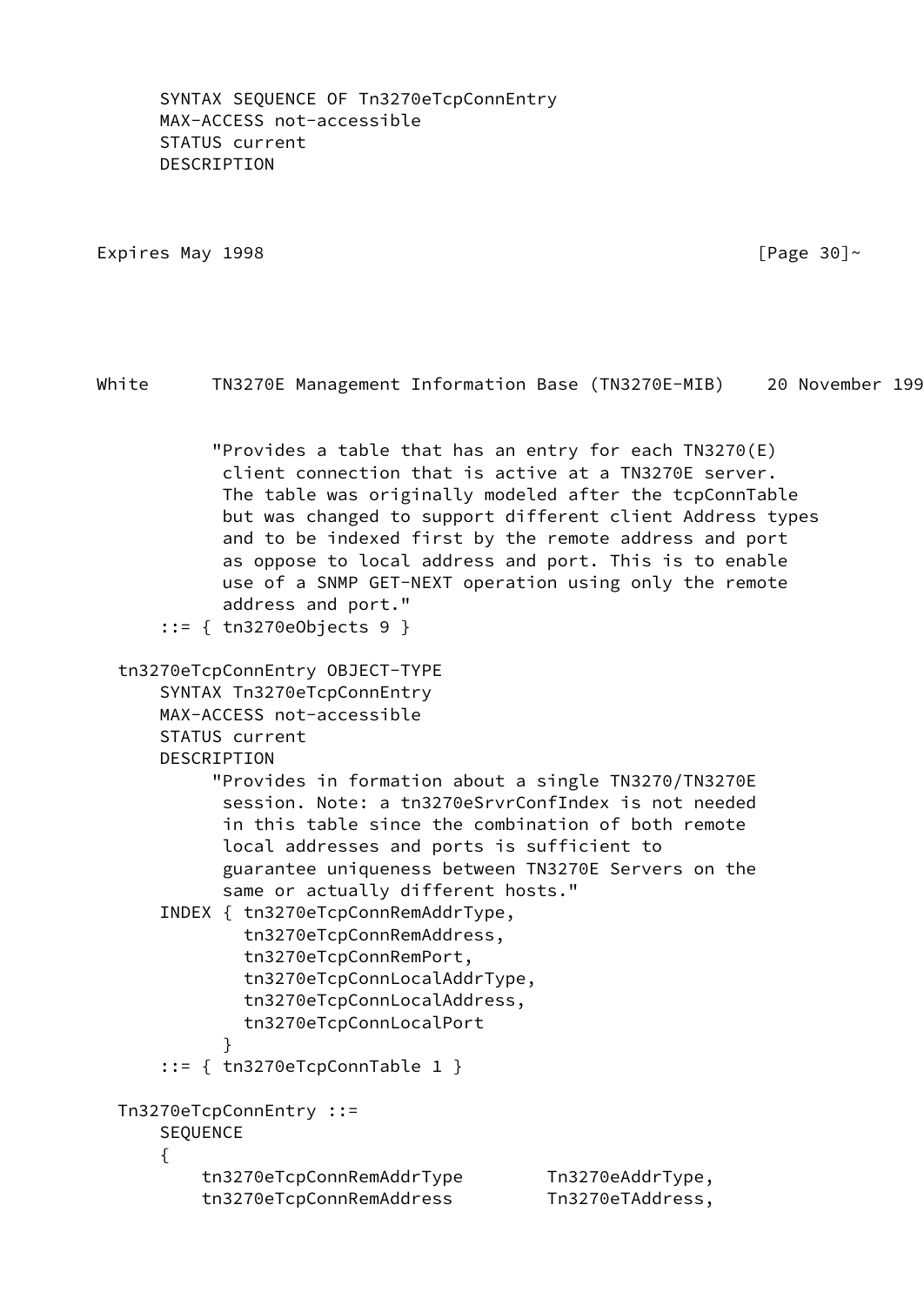| tn3270eTcpConnRemPort         | Unsigned32,         |
|-------------------------------|---------------------|
| tn3270eTcpConnLocalAddrType   | Tn3270eAddrType,    |
| tn3270eTcpConnLocalAddress    | Tn3270eTAddress,    |
| tn3270eTcpConnLocalPort       | Unsigned32,         |
| tn3270eTcpConnLastActivity    | TimeTicks,          |
| tn3270eTcpConnBytesIn         | Counter32,          |
| tn3270eTcpConnBytesOut        | Counter32,          |
| tn3270eTcpConnResourceElement | SnaResourceName,    |
| tn3270eTcpConnResourceType    | Tn3270ResourceType, |
| tn3270eTcpConnDeviceType      | Tn3270DeviceTypes,  |
| tn3270eTcpConnFunctions       | Tn3270Functions,    |
| tn3270eTcpConnId              | Unsigned32,         |
| tn3270eTcpConnClientIdFormat  | INTEGER,            |

# Expires May 1998  $[Page 31]~$

| White | TN3270E Management Information Base (TN3270E-MIB)                                                                                                                                                                                                                                                                |                                                                            | 20 November 199 |  |
|-------|------------------------------------------------------------------------------------------------------------------------------------------------------------------------------------------------------------------------------------------------------------------------------------------------------------------|----------------------------------------------------------------------------|-----------------|--|
|       | tn3270eTcpConnClientId<br>tn3270eTcpConnMiscInfoFormat<br>tn3270eTcpConnMiscInfo<br>tn3270eTcpConnLuLuBindImage<br>tn3270eTcpConnSnaState                                                                                                                                                                        | OCTET STRING,<br>BITS,<br>OCTET STRING,<br>OCTET STRING,<br><b>INTEGER</b> |                 |  |
| }     |                                                                                                                                                                                                                                                                                                                  |                                                                            |                 |  |
|       | tn3270eTcpConnRemAddrType OBJECT-TYPE<br>Tn3270eAddrType<br><b>SYNTAX</b><br>not-accessible<br>MAX-ACCESS<br><b>STATUS</b><br>current<br>DESCRIPTION<br>"Indicates the type of the value of the<br>tn3270eTcpConnRemAddress object. For example,<br>$ipv4(1)$ or $ipv6(2)$ ."<br>$::=$ { tn3270eTcpConnEntry 1 } |                                                                            |                 |  |
|       | tn3270eTcpConnRemAddress OBJECT-TYPE<br>Tn3270eTAddress<br><b>SYNTAX</b><br>MAX-ACCESS not-accessible<br><b>STATUS</b><br>current<br>DESCRIPTION<br>"The remote address associated with a TN3270E client.<br>tn3270eTcpConnRemAddrType indicates the address type<br>(ipv4 or ipv6 for example).                 |                                                                            |                 |  |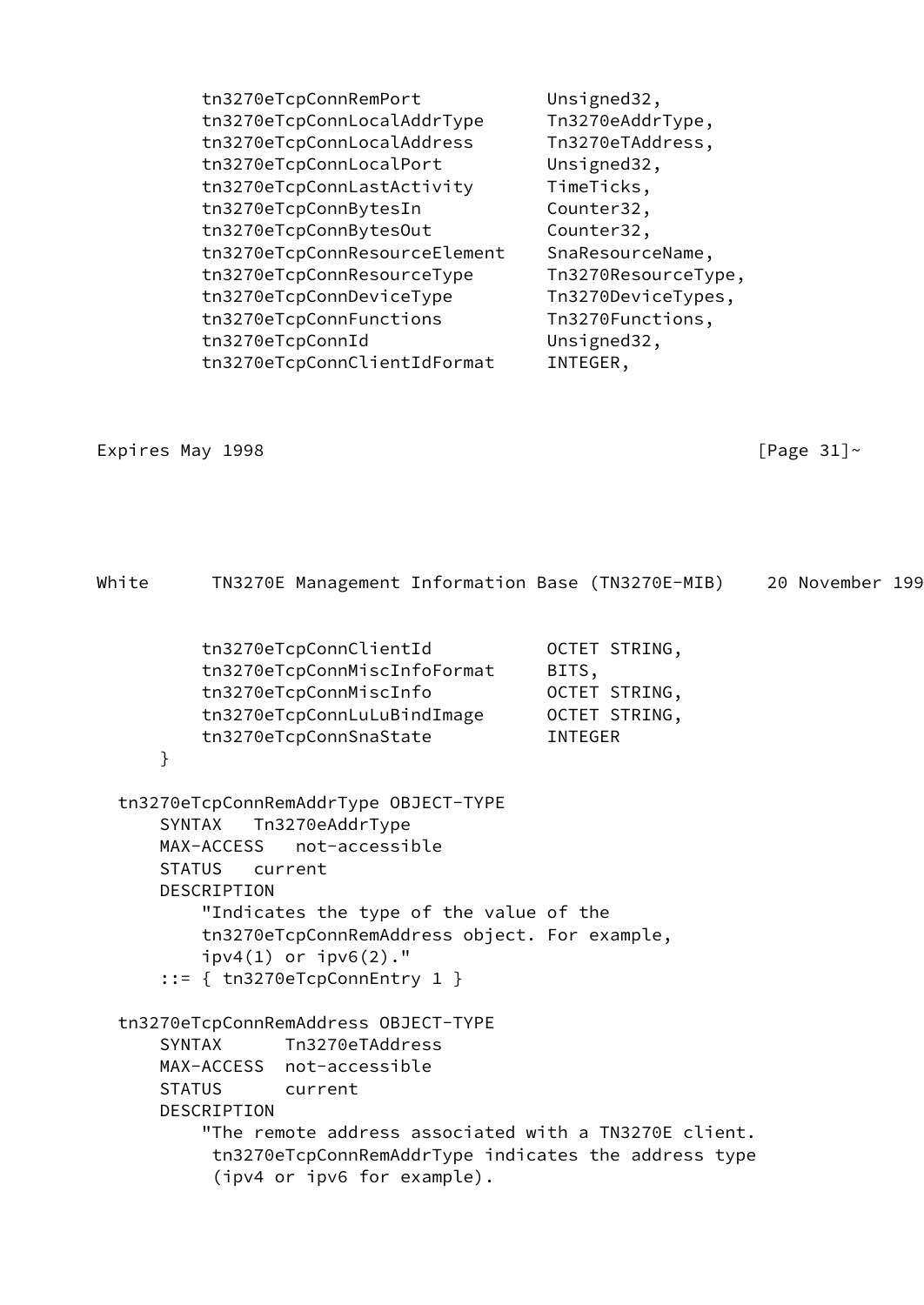If a TN3270(E) client is connected to its server via a proxy client the address represented by the value of this object should be the remote client's address, not the proxy client's address." ::= { tn3270eTcpConnEntry 2 } tn3270eTcpConnRemPort OBJECT-TYPE SYNTAX Unsigned32 (0..65535) MAX-ACCESS not-accessible STATUS current DESCRIPTION "The remote port associated with a TN3270E client. If a TN3270(E) client is connected to its server via a proxy client the port represented by the value of this object should be the remote client's port, not the proxy client's port." ::= { tn3270eTcpConnEntry 3 } tn3270eTcpConnLocalAddrType OBJECT-TYPE SYNTAX Tn3270eAddrType MAX-ACCESS not-accessible Expires May 1998  $[Page 32]~$ White TN3270E Management Information Base (TN3270E-MIB) 20 November 199 STATUS current DESCRIPTION "Indicates the type of the value of the tn3270eTcpConnLocalAddress object. For example,  $ipv4(1)$  or  $ipv6(2)$ ." ::= { tn3270eTcpConnEntry 4 } tn3270eTcpConnLocalAddress OBJECT-TYPE SYNTAX Tn3270eTAddress MAX-ACCESS not-accessible STATUS current DESCRIPTION "The local address associated with a TN3270E client. tn3270eTcpConnRemAddrType indicates the address type (ipv4 or ipv6 for example)." ::= { tn3270eTcpConnEntry 5 }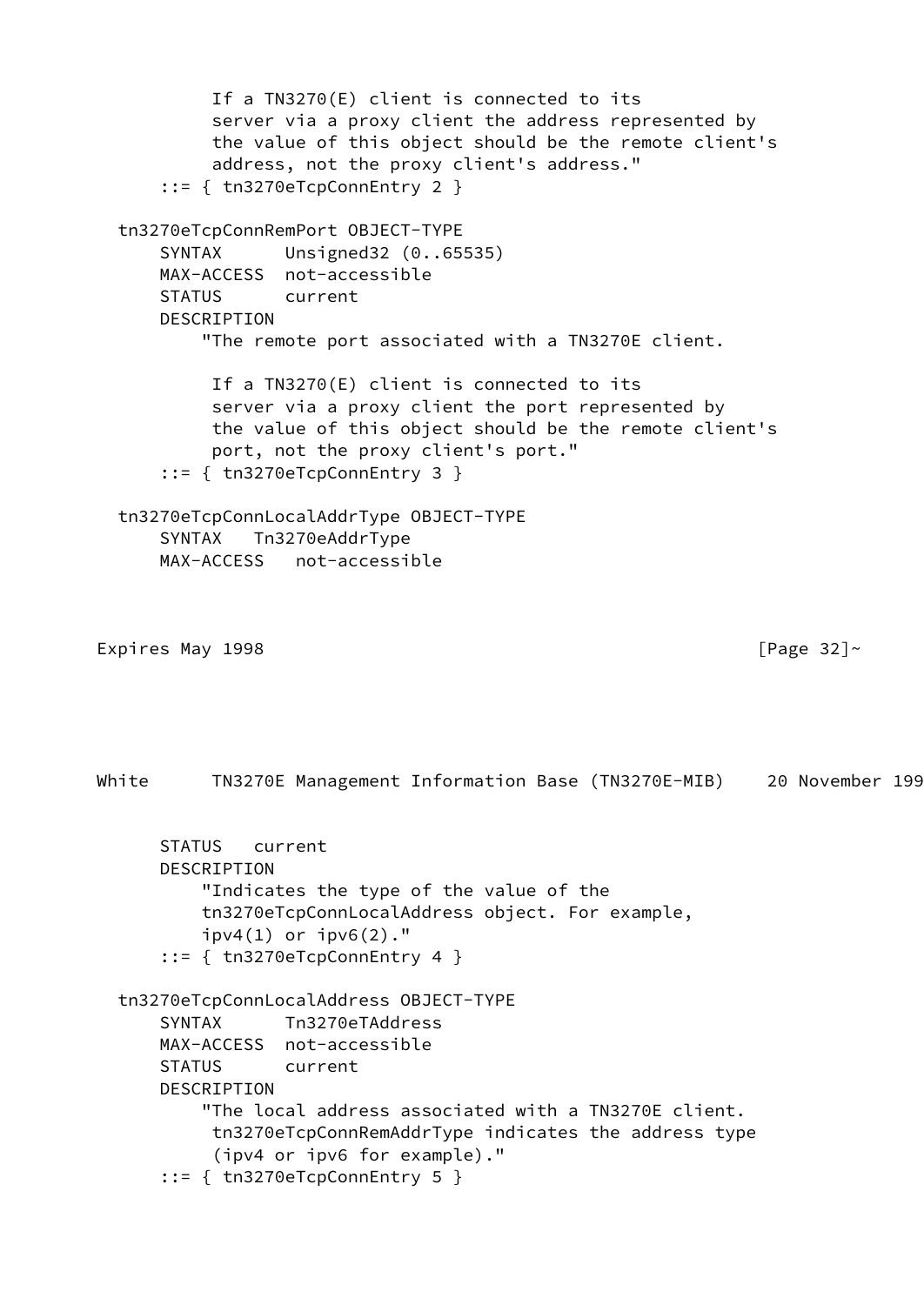```
 tn3270eTcpConnLocalPort OBJECT-TYPE
      SYNTAX Unsigned32 (0..65535)
      MAX-ACCESS not-accessible
      STATUS current
      DESCRIPTION
          "The remote port associated with a TN3270E client."
      ::= { tn3270eTcpConnEntry 6 }
  tn3270eTcpConnLastActivity OBJECT-TYPE
      SYNTAX TimeTicks
      MAX-ACCESS read-only
      STATUS current
      DESCRIPTION
          "The number of 100ths of seconds since any data was
           transferred for the associating TCP Connection."
     DEFVAL { 0 }
      ::= { tn3270eTcpConnEntry 7 }
  tn3270eTcpConnBytesIn OBJECT-TYPE
      SYNTAX Counter32
      UNITS "octets"
      MAX-ACCESS read-only
      STATUS current
      DESCRIPTION
          "The number of bytes received by the server from TCP
           for this connection."
      ::= { tn3270eTcpConnEntry 8 }
  tn3270eTcpConnBytesOut OBJECT-TYPE
      SYNTAX Counter32
      UNITS "octets"
Expires May 1998 [Page 33]~White TN3270E Management Information Base (TN3270E-MIB) 20 November 199
      MAX-ACCESS read-only
      STATUS current
      DESCRIPTION
          "The number of bytes sent to TCP for this connection."
      ::= { tn3270eTcpConnEntry 9 }
  tn3270eTcpConnResourceElement OBJECT-TYPE
      SYNTAX SnaResourceName
```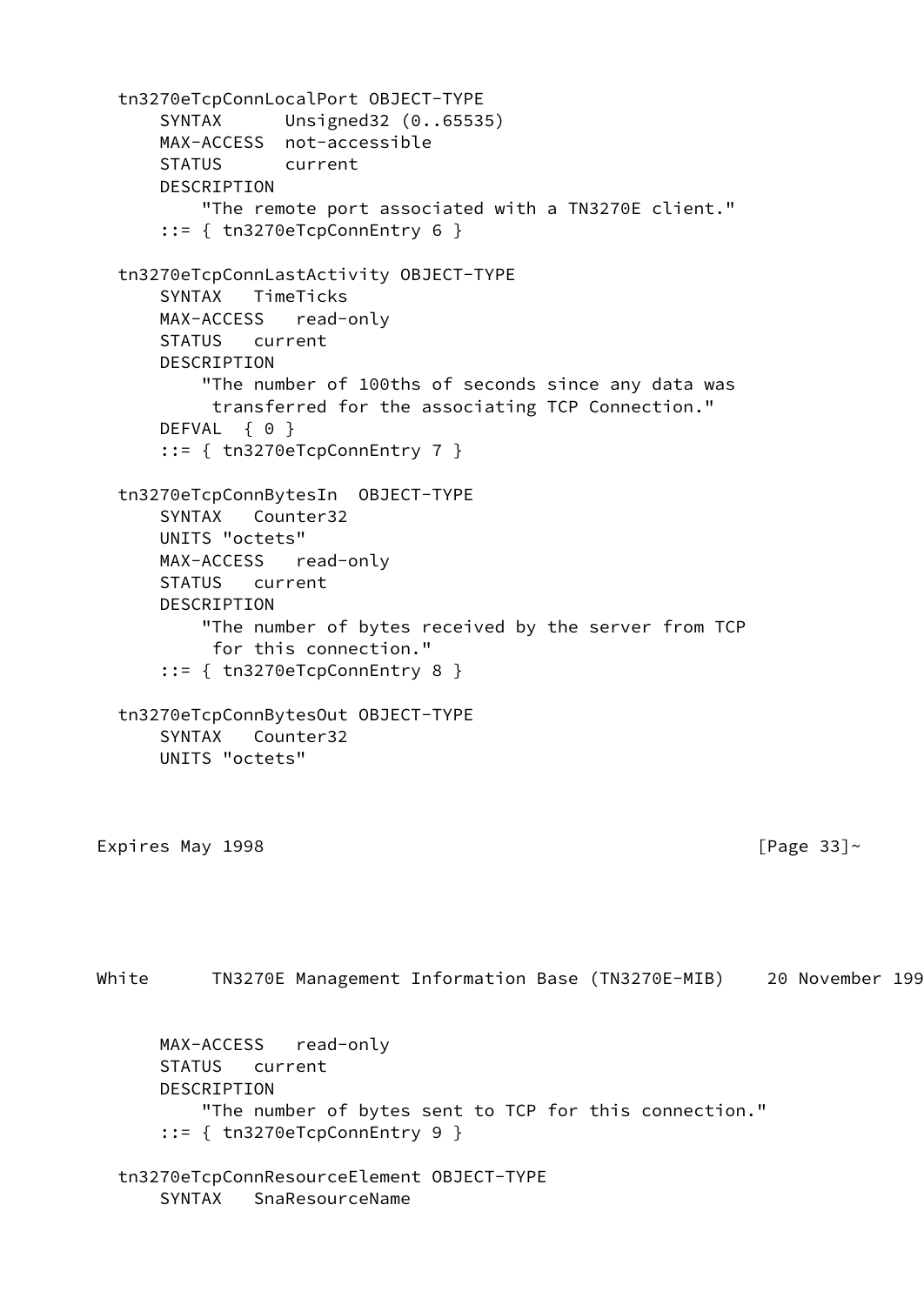```
 MAX-ACCESS read-only
       STATUS current
      DESCRIPTION
          "LU/Print secondary name for connecting an client
           into an SNA network."
      ::= { tn3270eTcpConnEntry 10 }
  tn3270eTcpConnResourceType OBJECT-TYPE
       SYNTAX Tn3270ResourceType
      MAX-ACCESS read-only
      STATUS current
      DESCRIPTION
          "Indicates the type of resource identified by
           tn3270eTcpConnResourceElement."
      ::= { tn3270eTcpConnEntry 11 }
  tn3270eTcpConnDeviceType OBJECT-TYPE
      SYNTAX Tn3270DeviceTypes
     MAX-ACCESS read-only
     STATUS current
     DESCRIPTION
          "Indicates the device type if negotiated with client.
          This object is also known as logmode."
      ::= { tn3270eTcpConnEntry 12 }
  tn3270eTcpConnFunctions OBJECT-TYPE
      SYNTAX Tn3270Functions
     MAX-ACCESS read-only
     STATUS current
    DESCRIPTION
          "This object will indicates which of the TN3270 and TN3270E
          functions that are supported by the server was negioted
          with a client. Refer to tn3270eSrvrFunctionsSupported."
      ::= { tn3270eTcpConnEntry 13 }
  tn3270eTcpConnId OBJECT-TYPE
       SYNTAX Unsigned32
      MAX-ACCESS read-only
      STATUS current
      DESCRIPTION
Expires May 1998 Expires May 1998
```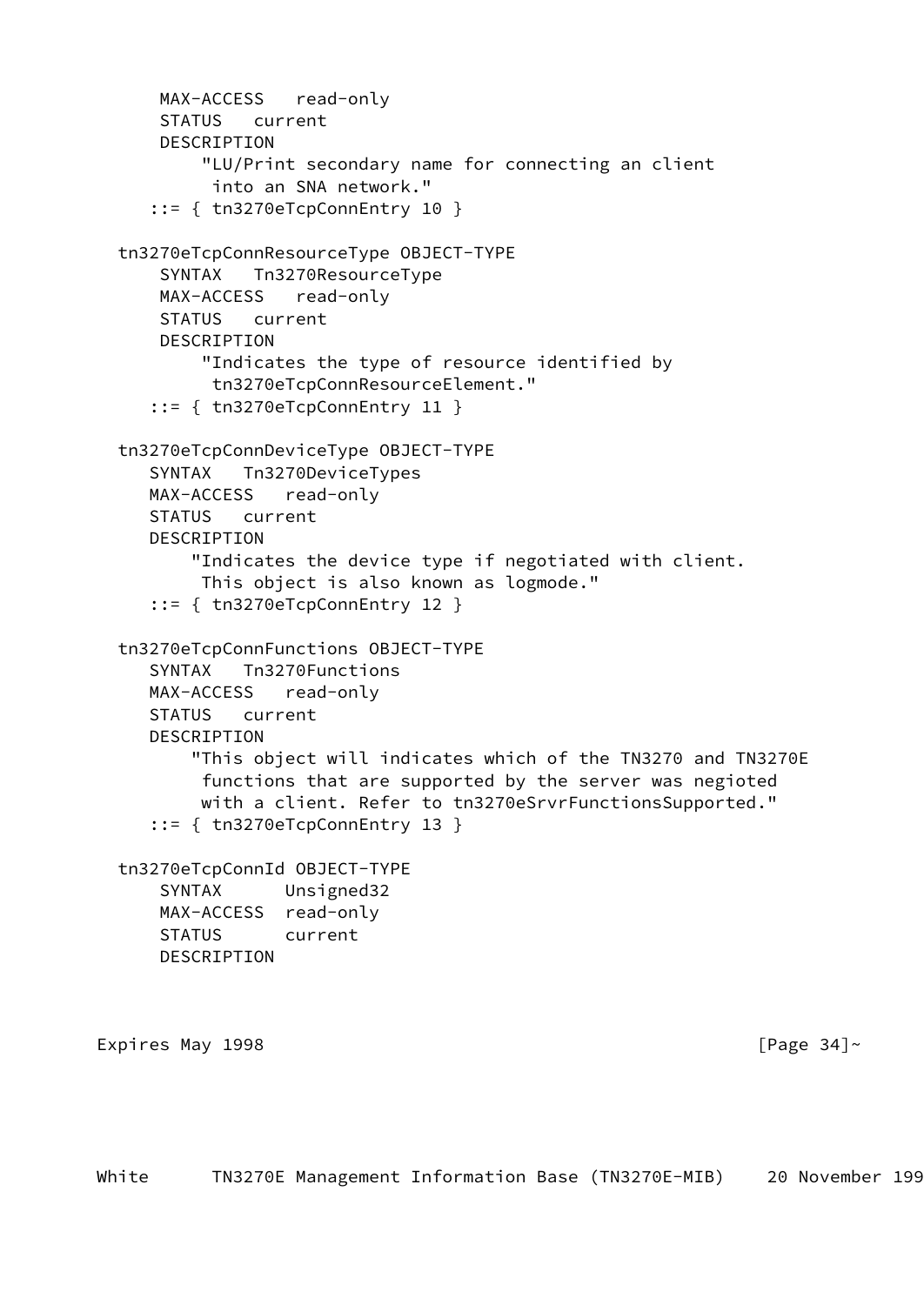"The connection identifier associated with a TN3270 or a TN3270E session's TCP connection." ::= { tn3270eTcpConnEntry 14 } tn3270eTcpConnClientIdFormat OBJECT-TYPE SYNTAX INTEGER { unknown(0) } MAX-ACCESS read-only STATUS current DESCRIPTION "The format of the corresponding tn3270eTcpConnClientId object: ENUMERATION OCTETs DESCRIPTION unknown(0) 0" ::= { tn3270eTcpConnEntry 15 } tn3270eTcpConnClientId OBJECT-TYPE SYNTAX OCTET STRING (SIZE (0..512)) MAX-ACCESS read-only STATUS current DESCRIPTION "Additional client identification information whose content is defined by the corresponding value of tn3270eTcpConnClientIdFormat." ::= { tn3270eTcpConnEntry 16 } tn3270eTcpConnMiscInfoFormat OBJECT-TYPE SYNTAX BITS { none(0), unknown(1), proxyIpv4(2), proxyIpv6(3) } MAX-ACCESS read-only STATUS current DESCRIPTION "This object defines the content of a corresponding tn3270eTcpConnMiscInfo object. This object is defined using the BITS SYNTAX in order to enable the presents of multiple elements. The order of occurance of the selected elements in a tn3270eTcpConnMiscInfo must follow the precedence of the associating BIT definition with the exception of unknown(1) which must be last if selected: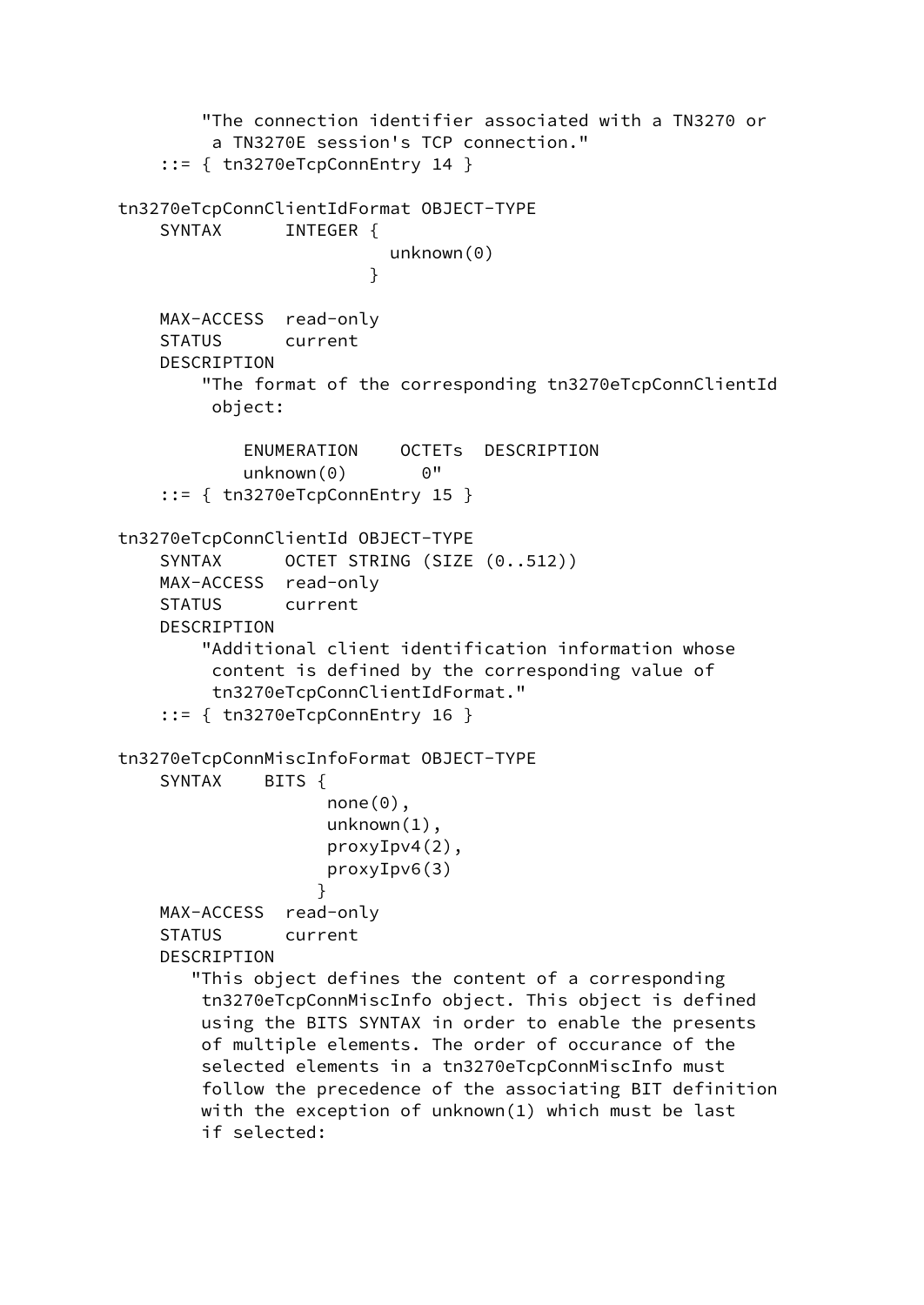Expires May 1998  $[$  Page 35] $\sim$ 

```
White TN3270E Management Information Base (TN3270E-MIB) 20 November 199
           ENUMERATION OCTETs DESCRIPTION
          none(0) 0
           unknown(1) 0..512 A variable length generic field.
           proxyIpv4(2) 4 The actual client is connected
                              via a proxy client whose address
                              is stored in tn3270eTcpConnClientId.
           proxyIpv6(3) 16 The actual client is connected
                              via a proxy client whose address
                              is stored in tn3270eTcpConnClientId.
           For example, selection of unknown(1), proxyIpv4(2) and
           proxyIpv6(3) would result in the corresponding
           tn3270eTcpConnMiscInfo containing a proxyIpv6 value
           followed by a proxyIpv4 value and ended with a variable
           length unknown value."
       ::= { tn3270eTcpConnEntry 17 }
   tn3270eTcpConnMiscInfo OBJECT-TYPE
      SYNTAX OCTET STRING (SIZE (0..512))
      MAX-ACCESS read-only
       STATUS current
      DESCRIPTION
           "Additional client information. The contents of this
            object is defined by the corresponding object
            tn3270eTcpConnMiscInfoFormat."
       ::= { tn3270eTcpConnEntry 18 }
   tn3270eTcpConnLuLuBindImage OBJECT-TYPE
       SYNTAX OCTET STRING (SIZE (0..256))
       MAX-ACCESS read-only
       STATUS current
       DESCRIPTION
           "When there is a currently active LU-LU session for
           this connection, this object returns the BIND Image
           (defined to be bytes 1-p of the complete BIND Request
           Unit) that was received from the PLU during session
           activation. When there is no active LU-LU session,
           or when a BIND image is unavailable for some other
           reason, this object returns the empty string."
      ::= { tn3270eTcpConnEntry 19 }
```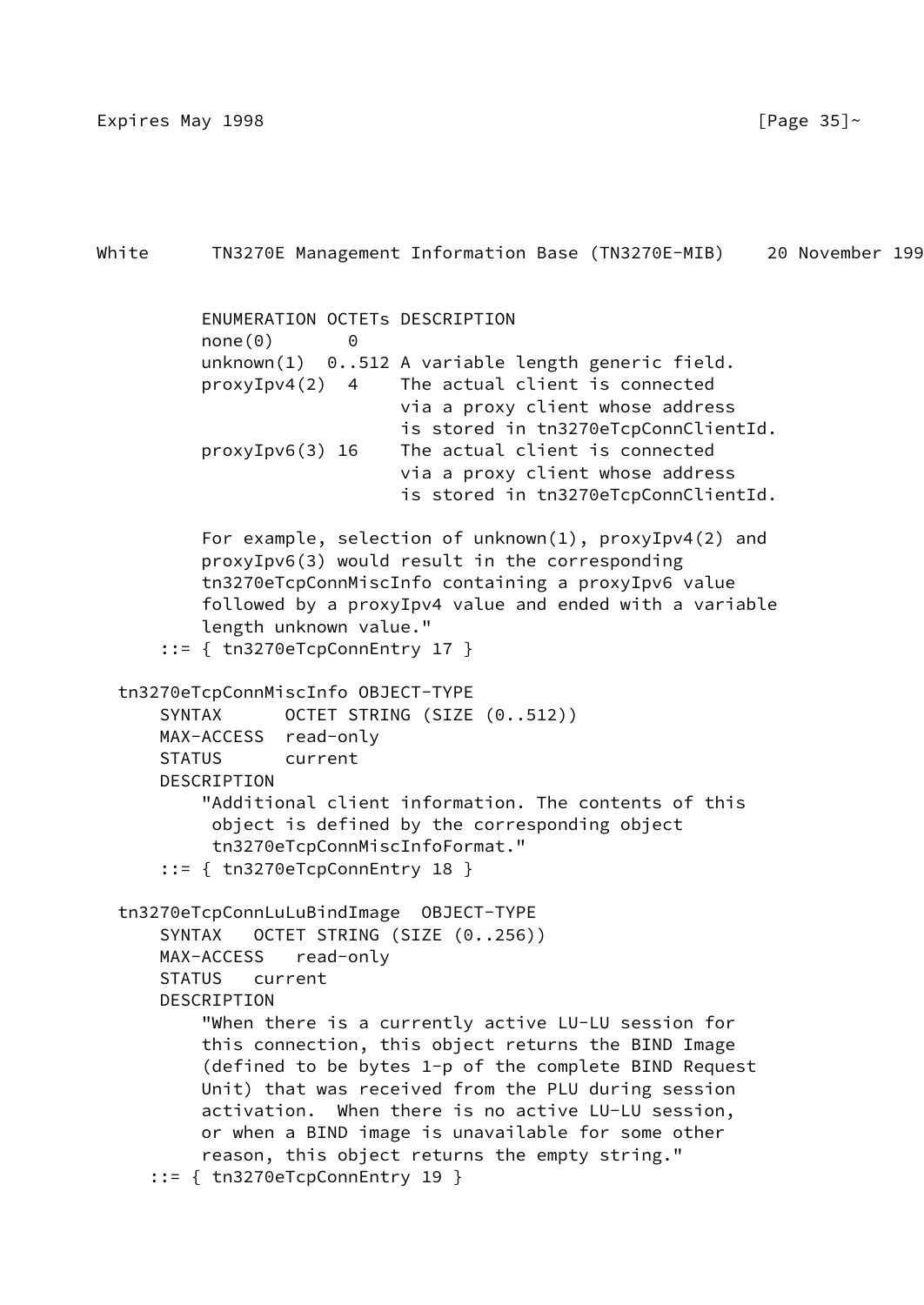```
 tn3270eTcpConnSnaState OBJECT-TYPE
      SYNTAX INTEGER {
                  unknown(0),
                  noSluSession(1),
                 sscpLuSession(2), -- but no LU-LU session
                  luLuSession(3)
 }
```
Expires May 1998  $\sim$  [Page 36] $\sim$ 

White TN3270E Management Information Base (TN3270E-MIB) 20 November 199 MAX-ACCESS read-only STATUS current DESCRIPTION "The current state of the SNA side of the end-to-end TN3270 connection. The following states are defined:  $unknown(0)$  - The true state is not known. noSluSession(1) - The SLU has neither an SSCP-LU nor an LU-LU session active. sscpLuSession(2) - The SSCP-LU session for the SLU is active, but the SLU is not currently in session with a PLU.  $l$ uLuSession(3) - The SLU currently has an active session with a PLU." ::= { tn3270eTcpConnEntry 20 } -- Conformance Definitions tn3270eGroups OBJECT IDENTIFIER ::= { tn3270eConformance 1 } tn3270eCompliances OBJECT IDENTIFIER ::= { tn3270eConformance 2 } -- compliance statements tn3270eCompliance MODULE-COMPLIANCE STATUS current DESCRIPTION "The compliance statement for agents that support the TN3270E-MIB." MODULE -- this module MANDATORY-GROUPS { tn3270eBasicGroup, tn3270eSessionGroup }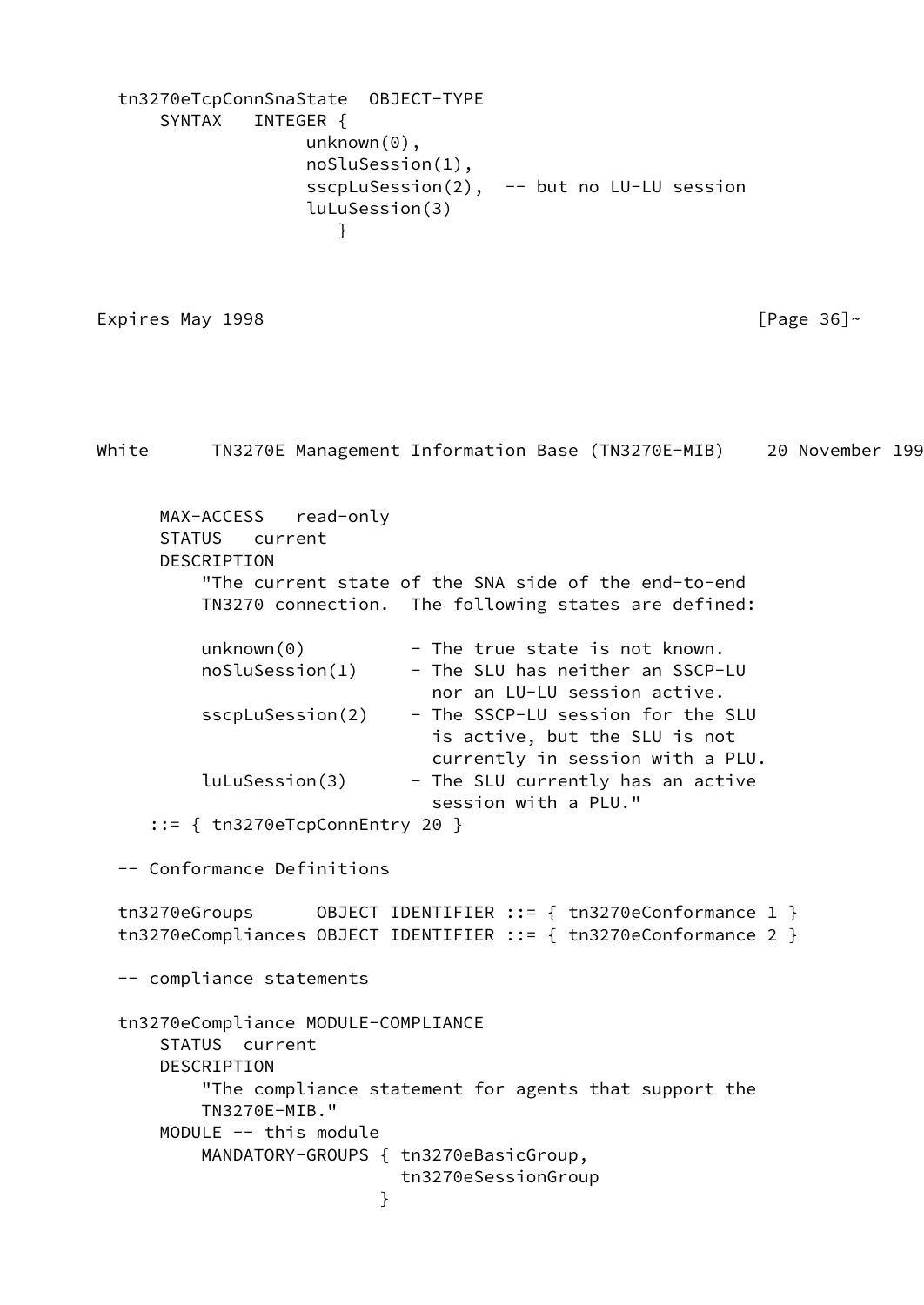GROUP tn3270eResMapGroup DESCRIPTION "This group is optional and provides a method of performing tn3270eClientGroup to tn3270eResPool mapping." OBJECT tn3270eSrvrConfActivityCheck MIN-ACCESS read-only DESCRIPTION "The agent is not required to support a set to this object if the associating TN3270E server doesn't support either TIMEMARK or NOP processing. In this case an agent should return noCheck on retrieval." OBJECT tn3270eSrvrConfActivityTimeout MIN-ACCESS read-only DESCRIPTION

Expires May 1998  $\sqrt{2}$  and  $\sqrt{2}$  and  $\sqrt{2}$  and  $\sqrt{2}$  and  $\sqrt{2}$  and  $\sqrt{2}$  and  $\sqrt{2}$  and  $\sqrt{2}$  and  $\sqrt{2}$  and  $\sqrt{2}$  and  $\sqrt{2}$  and  $\sqrt{2}$  and  $\sqrt{2}$  and  $\sqrt{2}$  and  $\sqrt{2}$  and  $\sqrt{2}$  and  $\sqrt{2}$  and

White TN3270E Management Information Base (TN3270E-MIB) 20 November 199

 "The agent is not required to support a set to this object if the functions enabled by tn3270eSrvrConfActivityCheck are not supported. An agent in this case should return a value of 0." OBJECT tn3270eSrvrConfActivityInterval MIN-ACCESS read-only DESCRIPTION "The agent is not required to support a set to this object if the functions enabled by tn3270eSrvrConfActivityCheck are not supported. An agent in this case should return a value of 0." OBJECT tn3270eSrvrConfAdminStatus DESCRIPTION "A TN3270E server is not required to support a stopImmediate state transition." ::= { tn3270eCompliances 1 } -- units of conformance tn3270eBasicGroup OBJECT-GROUP OBJECTS { tn3270eSrvrConfInactivityTimeout,

tn3270eSrvrConfActivityCheck,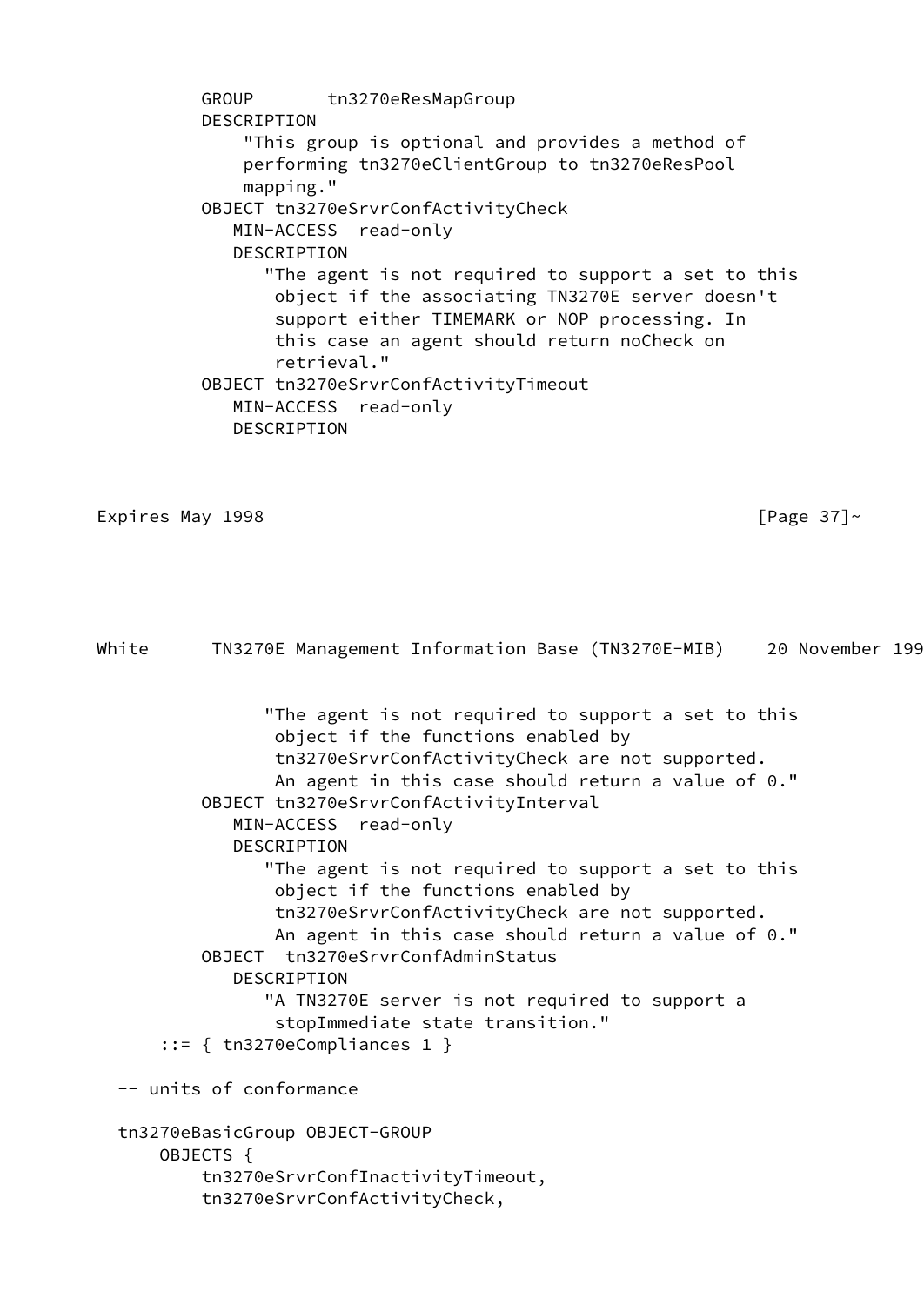tn3270eSrvrConfActivityTimeout, tn3270eSrvrConfActivityInterval, tn3270eSrvrFunctionsSupported, tn3270eSrvrConfAdminStatus, tn3270eSrvrConfOperStatus, tn3270eSrvrConfSessionTermState, tn3270eSrvrConfSrvrType, tn3270eSrvrConfContact, tn3270eSrvrConfRowStatus, tn3270eSrvrPortRowStatus, tn3270eSrvrStatsUpTime, tn3270eSrvrStatsMaxLus, tn3270eSrvrStatsLusInUse, tn3270eSrvrStatsSpareLus, tn3270eSrvrStatsMaxPtrs, tn3270eSrvrStatsPtrsInUse, tn3270eSrvrStatsSparePtrs, tn3270eSrvrStatsConnectsIn, tn3270eSrvrStatsConnRejects, tn3270eSrvrStatsDisconnects, tn3270eSrvrStatsOctetsIn, tn3270eSrvrStatsOctetsInLow, tn3270eSrvrStatsOctetsOut, tn3270eSrvrStatsOctetsOutLow, tn3270eClientGroupSubnetMask,

Expires May 1998 **Expires May 1998 Expires** May 1998

White TN3270E Management Information Base (TN3270E-MIB) 20 November 199 tn3270eClientGroupPfxLength, tn3270eClientGroupRowStatus, tn3270eSnaMapLocalName, tn3270eSnaMapPrimaryLuName } STATUS current DESCRIPTION "This group is mandatory for all hosts supporting the TN3270E-MIB." ::= { tn3270eGroups 1 } tn3270eSessionGroup OBJECT-GROUP OBJECTS { tn3270eResMapAddrType,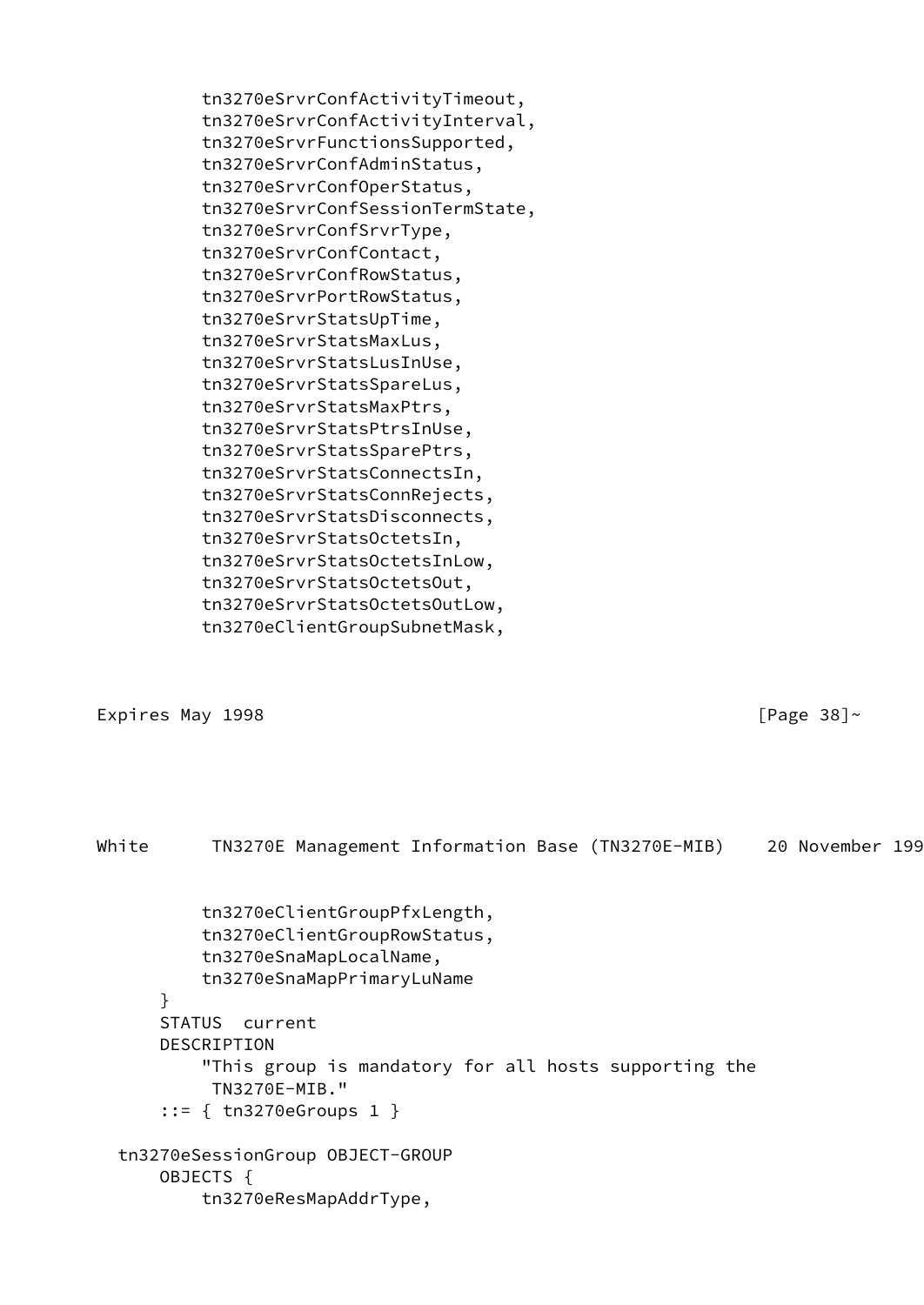```
 tn3270eResMapAddress,
           tn3270eResMapPort,
           tn3270eResMapElementType,
           tn3270eResMapSscpSuppliedName,
           tn3270eTcpConnLastActivity,
           tn3270eTcpConnBytesIn,
           tn3270eTcpConnBytesOut,
           tn3270eTcpConnResourceElement,
           tn3270eTcpConnResourceType,
           tn3270eTcpConnDeviceType,
           tn3270eTcpConnFunctions
         }
       STATUS current
       DESCRIPTION
           "This group is mandatory for all hosts supporting the
            TN3270E-MIB."
       ::= { tn3270eGroups 2 }
   tn3270eResMapGroup OBJECT-GROUP
       OBJECTS {
           tn3270eResPoolElementType,
           tn3270eResPoolRowStatus,
           tn3270eClientResMapRowStatus,
           tn3270eTcpConnId,
           tn3270eTcpConnClientIdFormat,
           tn3270eTcpConnClientId,
           tn3270eTcpConnMiscInfoFormat,
           tn3270eTcpConnMiscInfo,
           tn3270eTcpConnLuLuBindImage,
           tn3270eTcpConnSnaState
         }
       STATUS current
       DESCRIPTION
           "This group is optional for all hosts supporting the
Expires May 1998 Expires May 1998 Expires May 1998
White TN3270E Management Information Base (TN3270E-MIB) 20 November 199
            TN3270E-MIB."
       ::= { tn3270eGroups 3 }
```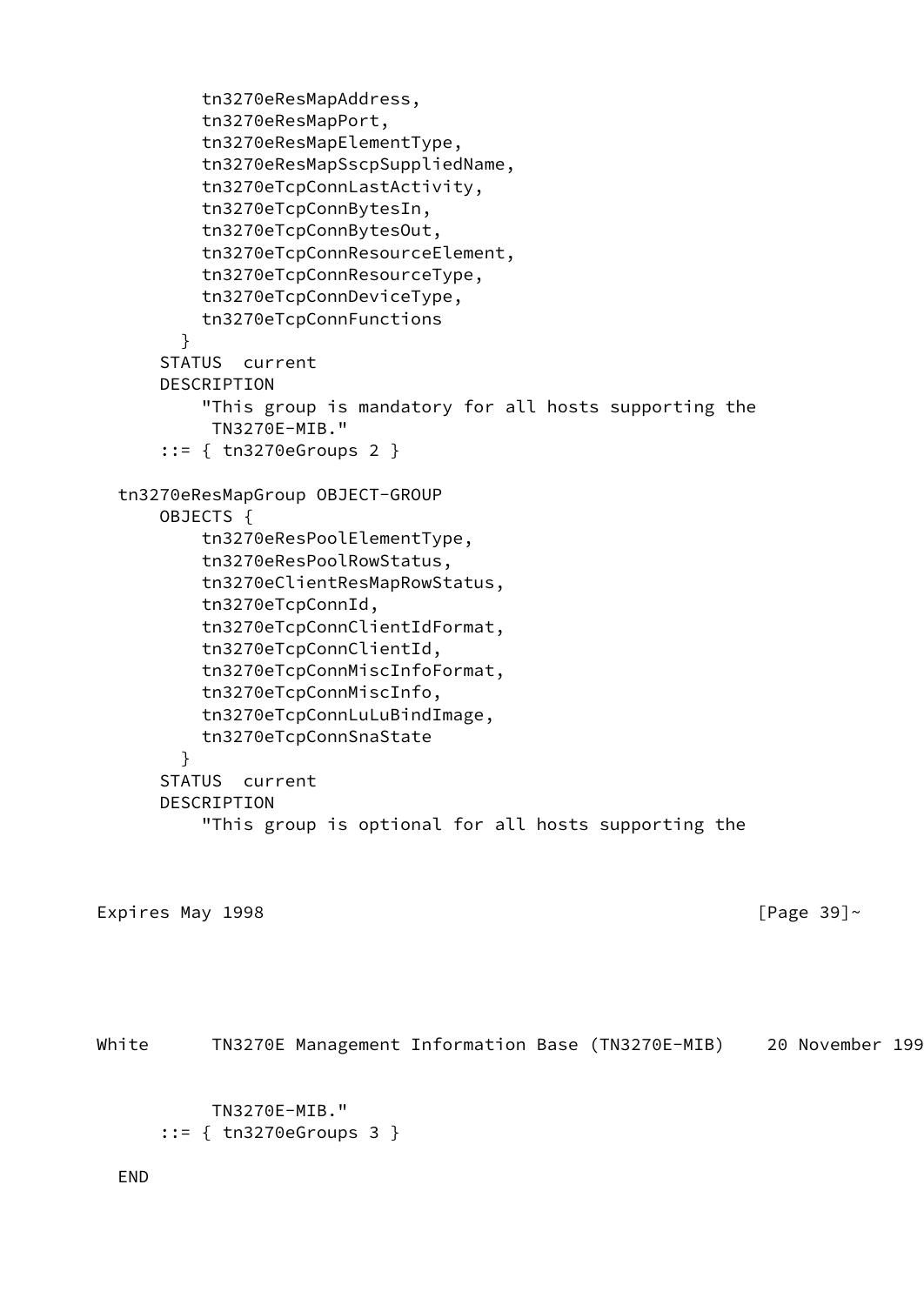### <span id="page-46-0"></span>[5](#page-46-0). Security Considerations

 Certain management information defined in this MIB may be considered sensitive in some network environments. Therefore, authentication of received SNMP requests and controlled access to management information should be employed in such environments. The method for this authentication is a function of the SNMP Administrative Framework, and has not been expanded by this MIB.

 Several objects in this MIB allow write access or provide for remote creation. Allowing this support in a non-secure environment can have a negative effect on network operations. It is recommended that implementers seriously consider whether set operations should be allowed without providing, at a minimum, authentication of request origin. It it recommended that without such support that the following objects be implemented as read-only:

- o tn3270eSrvrConfInactivityTimout
- o tn3270eSrvrConfActivityCheck
- o tn3270eSrvrConfActivityTimeout
- o tn3270eSrvrConfActivityInterval
- o tn3270eSrvrConfAdminStatus
- o tn3270eSrvrConfSessionTermState
- o tn3270eSrvrConfContact
- o tn3270eClientGroupSubnetMask
- o tn3270eResPoolElementType

 The following objects should either be implemented as read-only or not implemented when security is an issue as previously discussed:

- o tn3270eSrvrConfRowStatus
- o tn3270eSrvrPortRowStatus
- o tn3270eClientGroupRowStatus
- o tn3270eResPoolRowStatus
- o tn3270eResMapRowStatus

### <span id="page-46-1"></span>[6](#page-46-1). Acknowledgments

This document is a product of the TN3270E Working Group.

### Expires May 1998 **Expires May 1998 Expires** May 1998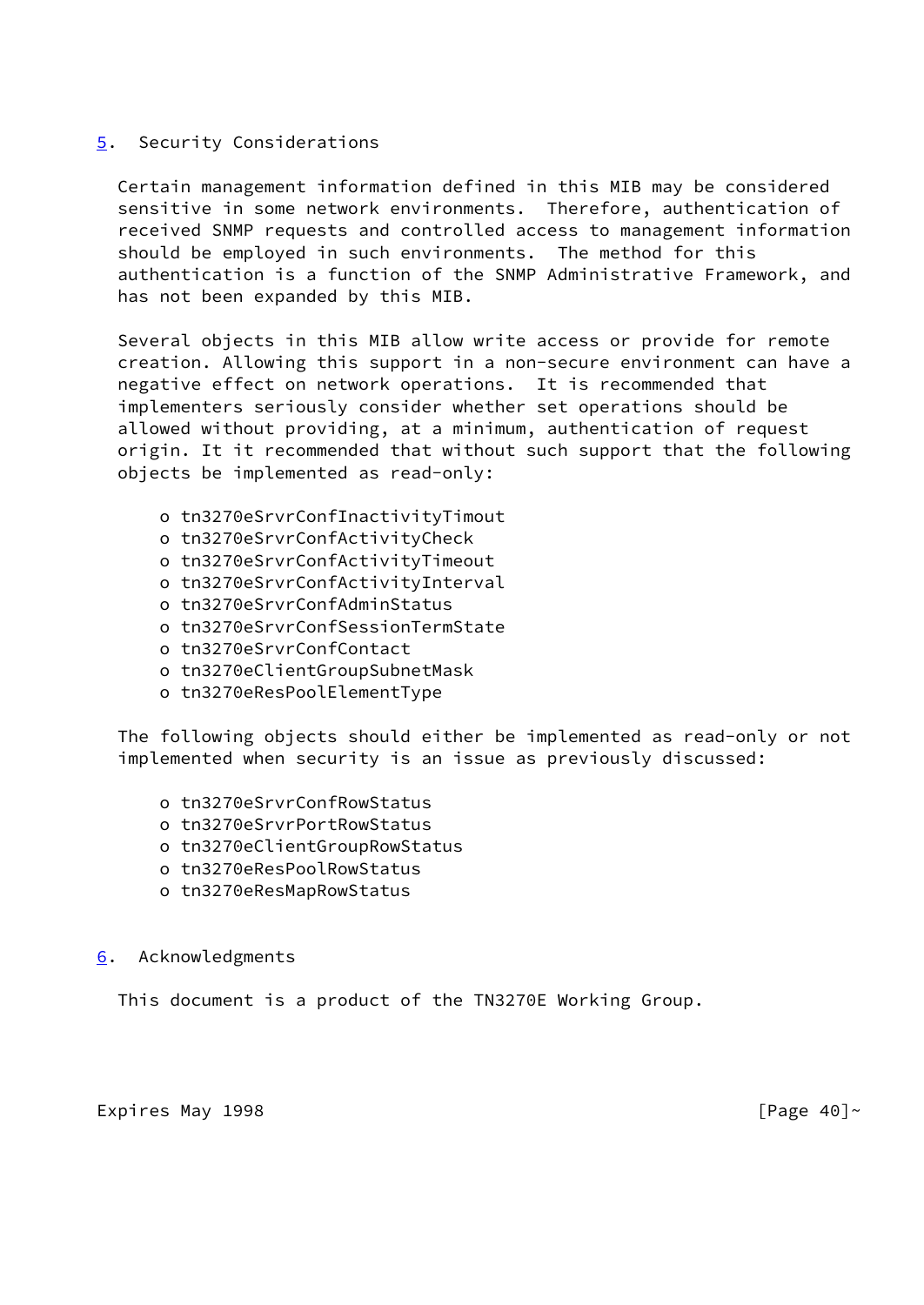White TN3270E Management Information Base (TN3270E-MIB) 20 November 199

### <span id="page-47-7"></span>[7](#page-47-7). References

- <span id="page-47-0"></span>[1] SNMPv2 Working Group, Case, J., McCloghrie, K., Rose, M., and Waldbusser S., "Structure of Management Information for version 2 of the Simple Network Management Protocol (SNMPv2)", [RFC 1902,](https://datatracker.ietf.org/doc/pdf/rfc1902) January 1996.
- [2] Network Working Group, Postel, J., and Reynolds, J., "Telnet Protocol Specification", [RFC 854](https://datatracker.ietf.org/doc/pdf/rfc854), May 1983.
- <span id="page-47-6"></span>[3] Network Working Group, Postel, J., and Reynolds, J., "Telnet Timing Mark Option", [RFC 860](https://datatracker.ietf.org/doc/pdf/rfc860), May 1983.
- [4] Network Working Group and Rekhter J., "Telnet 3270 Regime Option", [RFC 1041](https://datatracker.ietf.org/doc/pdf/rfc1041), January 1988.
- <span id="page-47-1"></span>[5] McCloghrie, K., and M. Rose, Editors, "Management Information Base for Network Management of TCP/IP-based internets: MIB-II", STD 17, [RFC 1213](https://datatracker.ietf.org/doc/pdf/rfc1213), Hughes LAN Systems, Performance Systems International, March 1991.
- <span id="page-47-4"></span>[6] SNMPv2 Working Group, Case, J., McCloghrie, K., Rose, M., and S. Waldbusser, "Textual Conventions for version 2 of the Simple Network Management Protocol (SNMPv2)", [RFC 1903](https://datatracker.ietf.org/doc/pdf/rfc1903), January 1996.
- <span id="page-47-3"></span>[7] SNMPv2 Working Group, Case, J., McCloghrie, K., Rose, M., and S. Waldbusser, "Protocol Operations for version 2 of the Simple Network Management Protocol (SNMPv2)", [RFC 1905](https://datatracker.ietf.org/doc/pdf/rfc1905), January 1996.
- <span id="page-47-5"></span>[8] SNMPv2 Working Group, Case, J., McCloghrie, K., Rose, M., and S. Waldbusser, "Conformance Statements for version 2 of the Simple Network Management Protocol (SNMPv2)", [RFC 1904](https://datatracker.ietf.org/doc/pdf/rfc1904), January 1996.
- <span id="page-47-2"></span>[9] Case, J., M. Fedor, M. Schoffstall, J. Davin, "Simple Network Management Protocol", [RFC 1157](https://datatracker.ietf.org/doc/pdf/rfc1157), SNMP Research, Performance Systems International, MIT Laboratory for Computer Science, May 1990.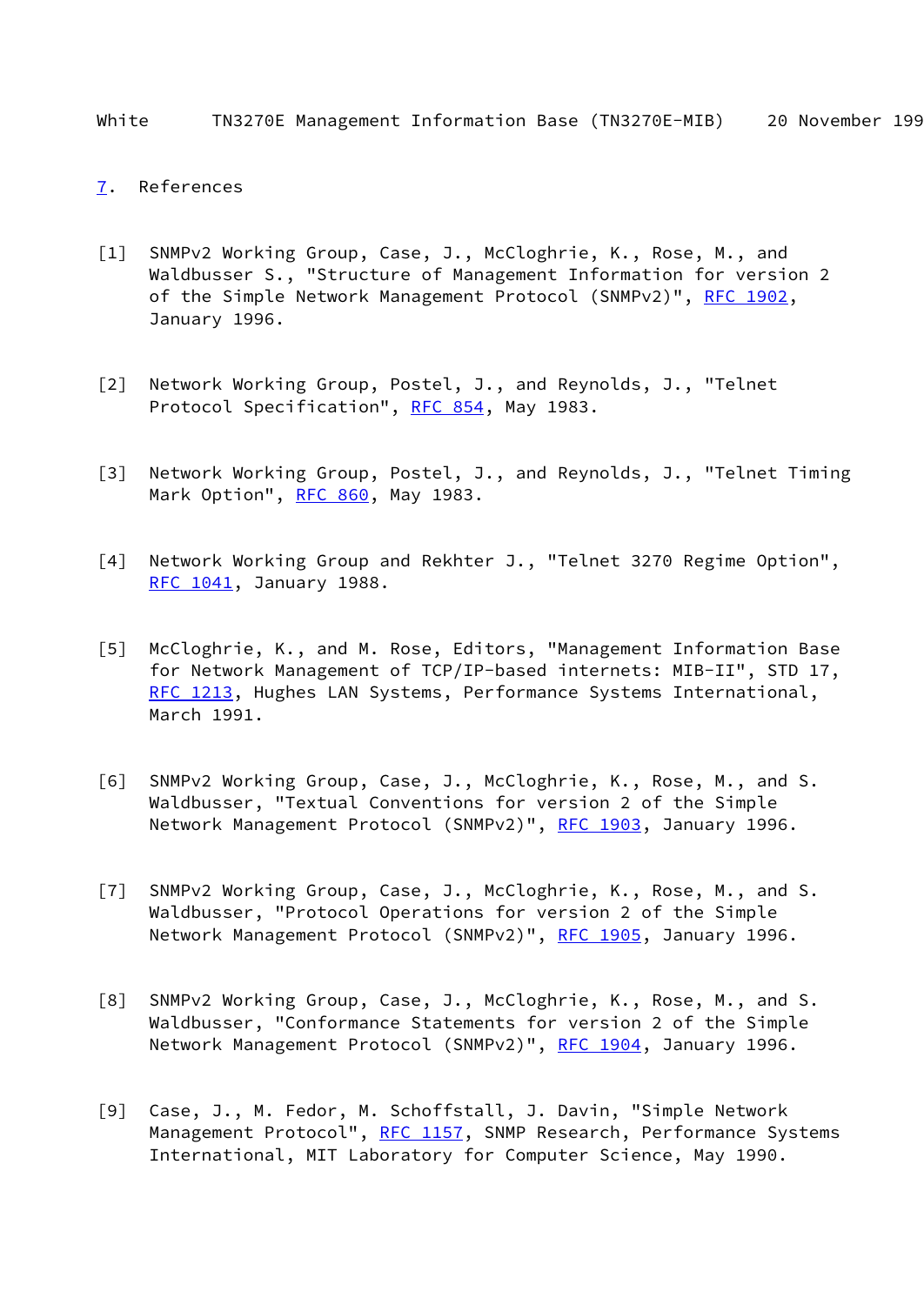[10] IETF SNMPv2 Working Group and McCloghrie, K., "TCP-MIB

Expires May 1998  $[Page 41]~$ 

White TN3270E Management Information Base (TN3270E-MIB) 20 November 199

Definitions", November 1994.

- [11] Hinden, R., Deering, S., "IP Version 6 Addressing Architecture", <[draft-ietf-ipngwg-addr-arch-v2-02.txt>](https://datatracker.ietf.org/doc/pdf/draft-ietf-ipngwg-addr-arch-v2-02.txt), July 16, 1997
- <span id="page-48-0"></span>[12] Krupczak, Cheryl, Saperia, Jonathan, "Definitions of System-Level Managed Objects for Applications", April 15, 1997.
- <span id="page-48-1"></span>[8](#page-48-1). Authors' Address

 Kenneth D. White Dept. G80/Bldg 501 IBM Corporation Research Triangle Park, NC 27709, USA E-mail: kennethw@vnet.ibm.com